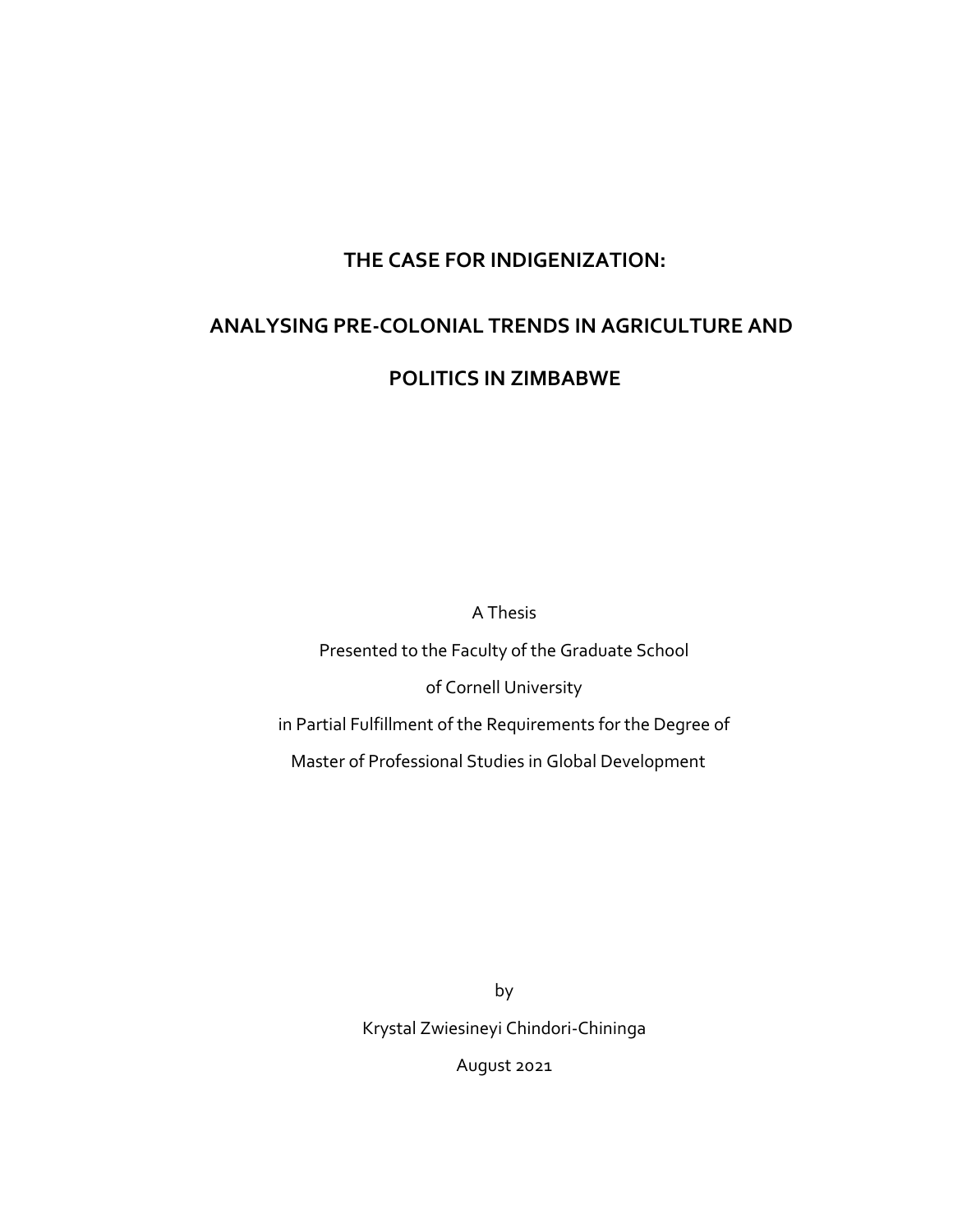© 2021 Krystal Zwiesineyi Chindori-Chininga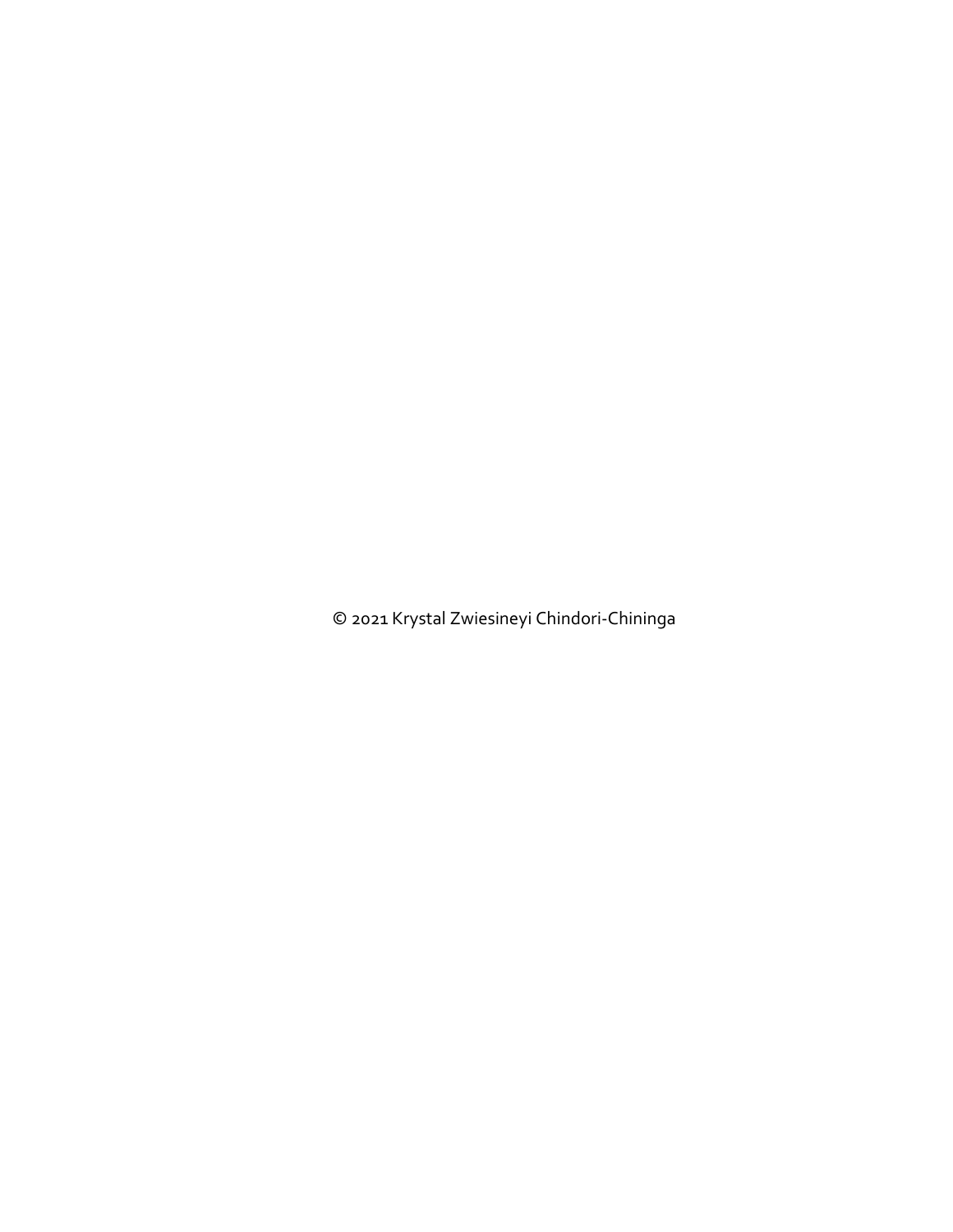### ABSTRACT

This study analyzes the agricultural productivity and policy trends from pre-colonial Zimbabwe to modern times (1400-2018). Drawing upon a diverse body of literature and statistical data the study seeks insight into important intervention areas and the trends that prompted them. Precolonial agriculture reveals significant dependence on native cereals, diversified polycultures, rotational cropping and grazing and terracing. Local knowledge informed post-production preservation and insect and pest management methods. Production was competitive comparable to other same time societies, although there are great labour inefficiencies. Famine was irregular in comparison to the colonial period. Colonial agriculture was productive and focused on profitable export crops such as tobacco, cotton and the introduction of large-scale maize production. Policies such as the Native Labour Act demonstrate an exploitative functionalist bias in these policies. Locals were moved to areas with low quality soils. Post-colonial agricultural trends illustrate lows in production and profit influenced by caustic trade politics surrounding land redistribution and structural adjustment programs. The Green Revolution and the present bioengineering revolution have increased the competitiveness of the global agricultural economy. To address these myriad and intricate obstacles, innovative, interdisciplinary measures will have to be taken in the areas of crop diversification, domestic and export market growth, land and trade policy, indigenized political structures and country-based research.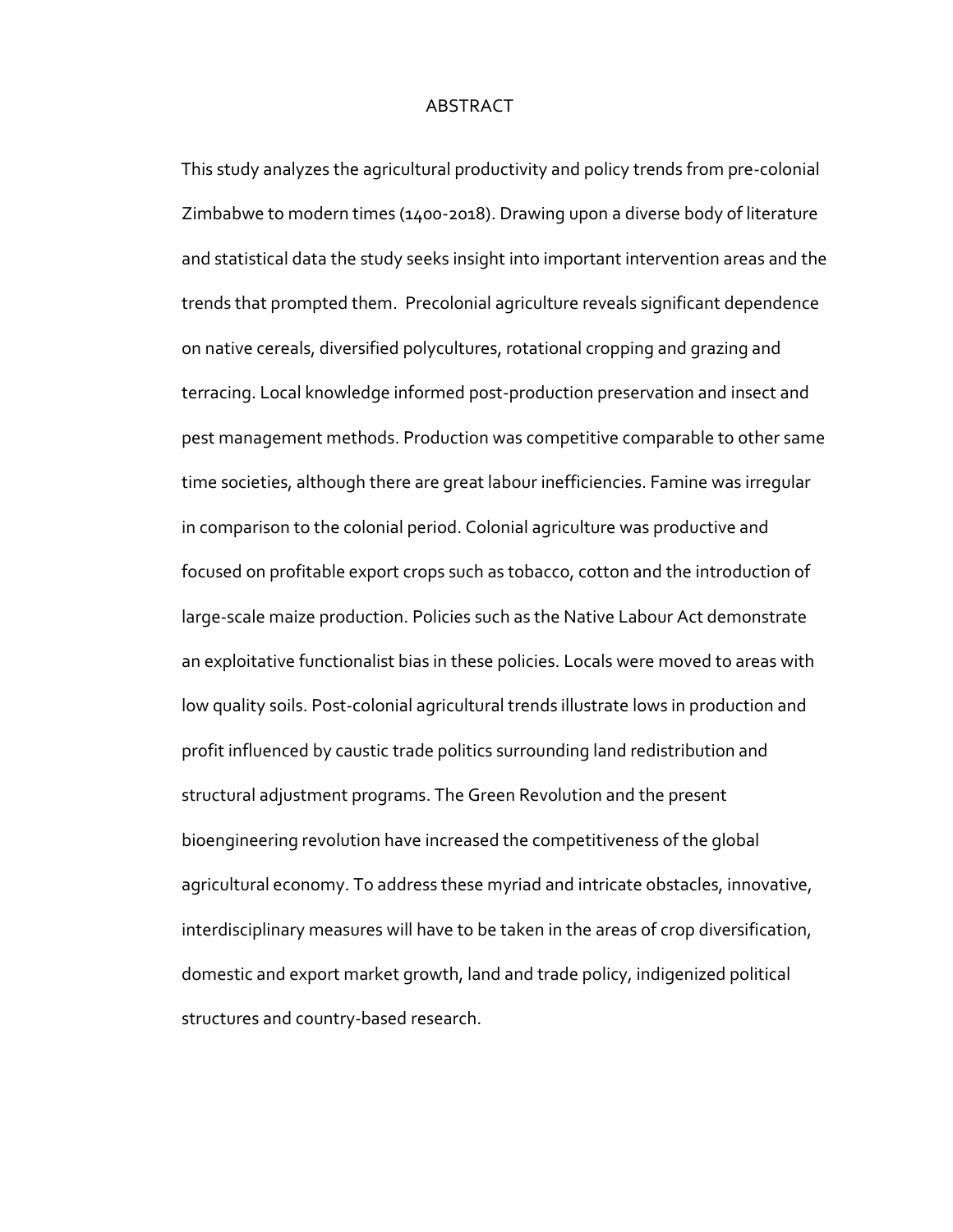#### BIOGRAPHICAL SKETCH

Krystal Zwiesineyi Chindori-Chininga is a Zimbabwean researcher and international development practitioner. With a diversity of skills, experiences and interests all geared towards African development, she is an agriculturalist, international business expert, writer, program management professional and African literature enthusiast. She completed her Bachelor of Science at Cornell University in International Agriculture and Rural Development, and now her Masters of Professional Studies in Global Development with a specialization in Agricultural Development. Her experiences include working for Google, the Ministry of Agriculture in Ghana, the United Nations Development Program, the United Nations Food and Agriculture Organization and CARE USA, amongst other NGOs, International Development Consulting Firms and contracting for USAID. She has focused her academic career in deepening her knowledge of indigenous cultures and how this informs development programming, economic stability and steady business growth in Africa.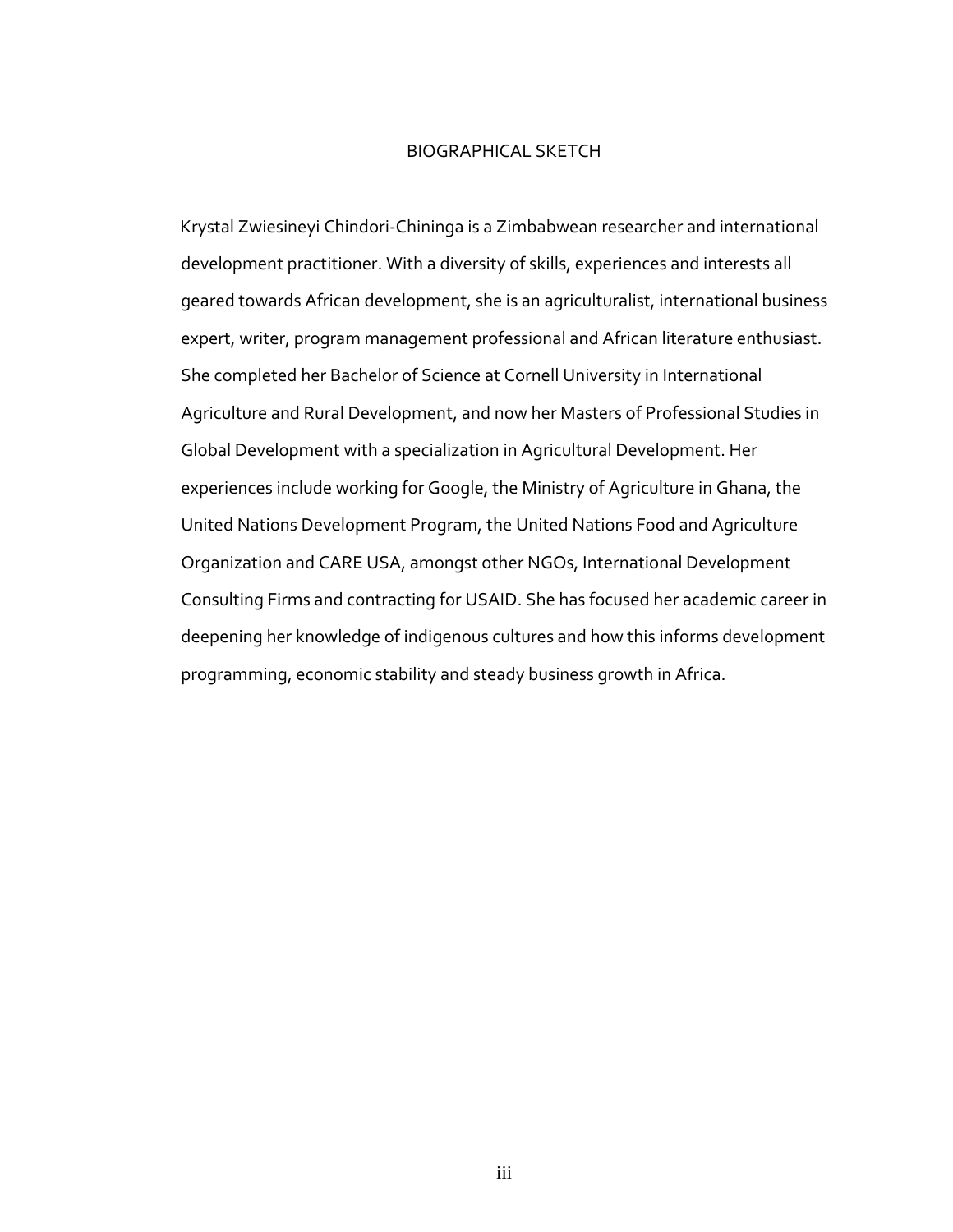### ACKNOWLEDGMENTS

I do not have the words to fully express gratitude to the many people that supported me in completing this project and research. An endless number of names should go on this page.

I am sincerely grateful for the fellowship, community and support of the Telluride Association which housed me and exposed me to a wealth of expertise and kindheartedness throughout my master's studies.

The support offered by my family has been invaluable. From the example and encouragement to bravely fight for what is right set by my parents, Hon. Edward Takaruza Chindori-Chininga and Linda Lewis Chininga, to the constant validation and inspiration in my hardest moments from my youngest sister, AmaLinda Chindori-Chininga.

Finally, I thank Cornell University and the Global Development Department, which houses the brilliant and sincere, Dr. Terry Tucker, who saw my passion very early and has boldly championed my case ever since. Without Dr. Terry Tucker and his commitment to change in the world, none of this would be possible. I am infinitely grateful to him.

iv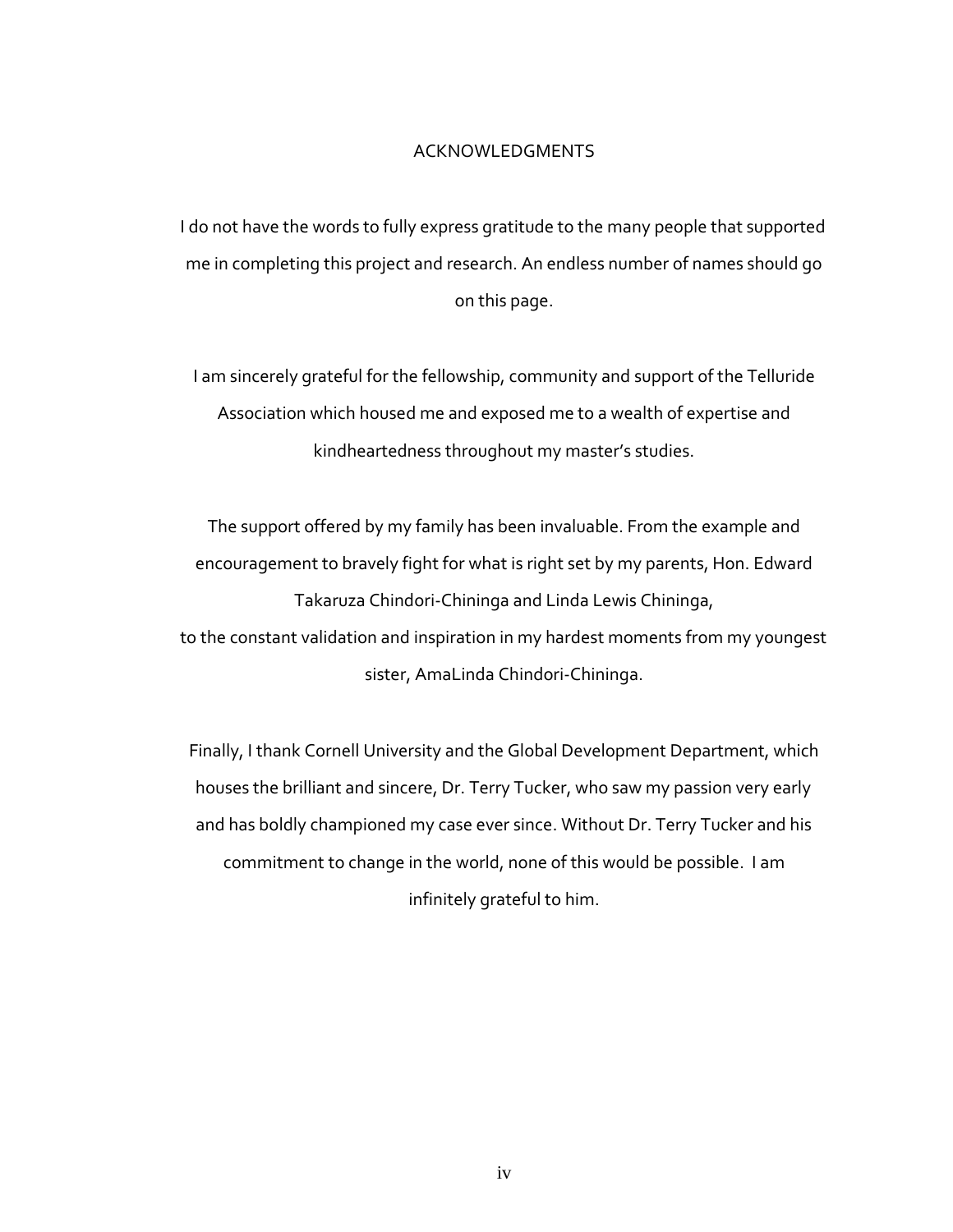## TABLE OF CONTENTS

| <b>Crops and Cropping Systems</b>                                    |
|----------------------------------------------------------------------|
| Socioeconomic Dynamics                                               |
| Summary                                                              |
|                                                                      |
| <b>Agricultural Policies</b>                                         |
| Summary                                                              |
|                                                                      |
| <b>Land Redistribution</b>                                           |
| Structural Adjustment                                                |
| <b>First Green Revolution</b>                                        |
| Agricultural Trends of the 21st Century                              |
|                                                                      |
| Diversification of Crops                                             |
| Market Development and Policy                                        |
| <b>Research and Policy</b>                                           |
| Summary                                                              |
| Chapter 5: Beyond Agriculture: The Incompatibility of the Indigenous |
| Zimbabwean Ethos and the Colonial Governmental System51              |
| <b>Traditional Values</b>                                            |
| The Agenda of the Colonial Governmental System                       |
| The Political Scientist's View                                       |
| The Economist's View                                                 |
| Summary                                                              |
|                                                                      |
|                                                                      |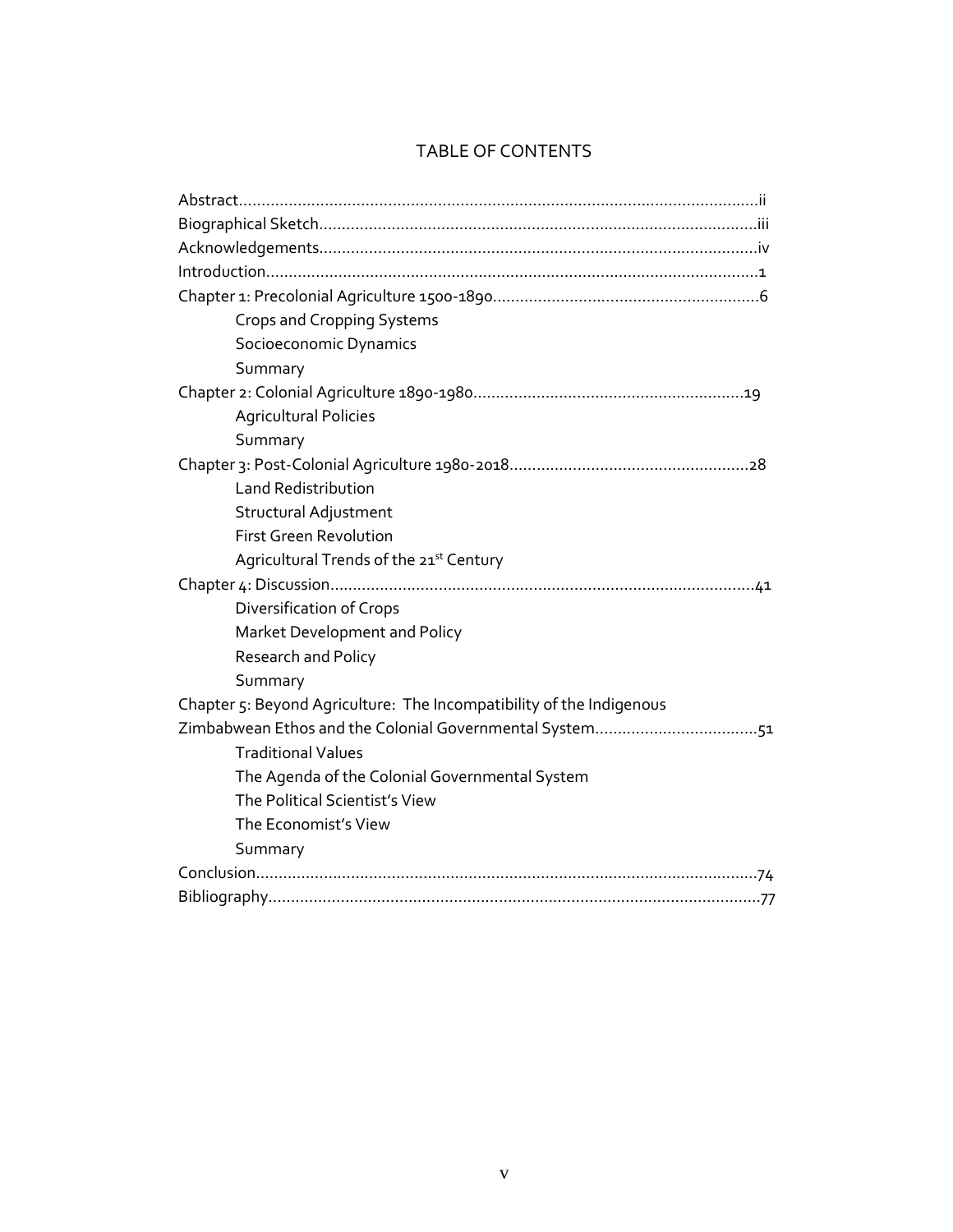## INTRODUCTION

**Background**. As Zimbabwe enters its 38<sup>th</sup> year of independence, conversation about new and enlightened frameworks for reimagining the method of its development is fervent and frequent. Without a doubt, as a Zimbabwean, these discussions necessarily implicate the future of my livelihood and that of the many Zimbabweans within the country and across the globe. As such, a deep-seated interest to add value to this conversation inspires this agricultural strategy proposition, building on agricultural trends in Southern Africa to mould and contextualize the theoretical mechanism of this strategy.

Many agronomists and development professionals profess the necessity of restructuring or at the very least, innovatively addressing, the way that agriculture factors into the development dynamic. Kandeh Yumkellah, previous Director-General of the UN Industrial Development Organization, is noted for having just that view when he was quoted as saying, "Agriculture is the most important aspect of the African economy and will have to be its driving engine out of poverty (Imara Africa Securities Team, 2012)." In a similar vein, transdisciplinary researchers have shown that an analysis of past agriculture allows for a holistic evaluation of its impact on the multiple dimensions of the society in question in the long term and as such allows for future strategy projections that are tempered with great foresight (Delgado, et al., 1998).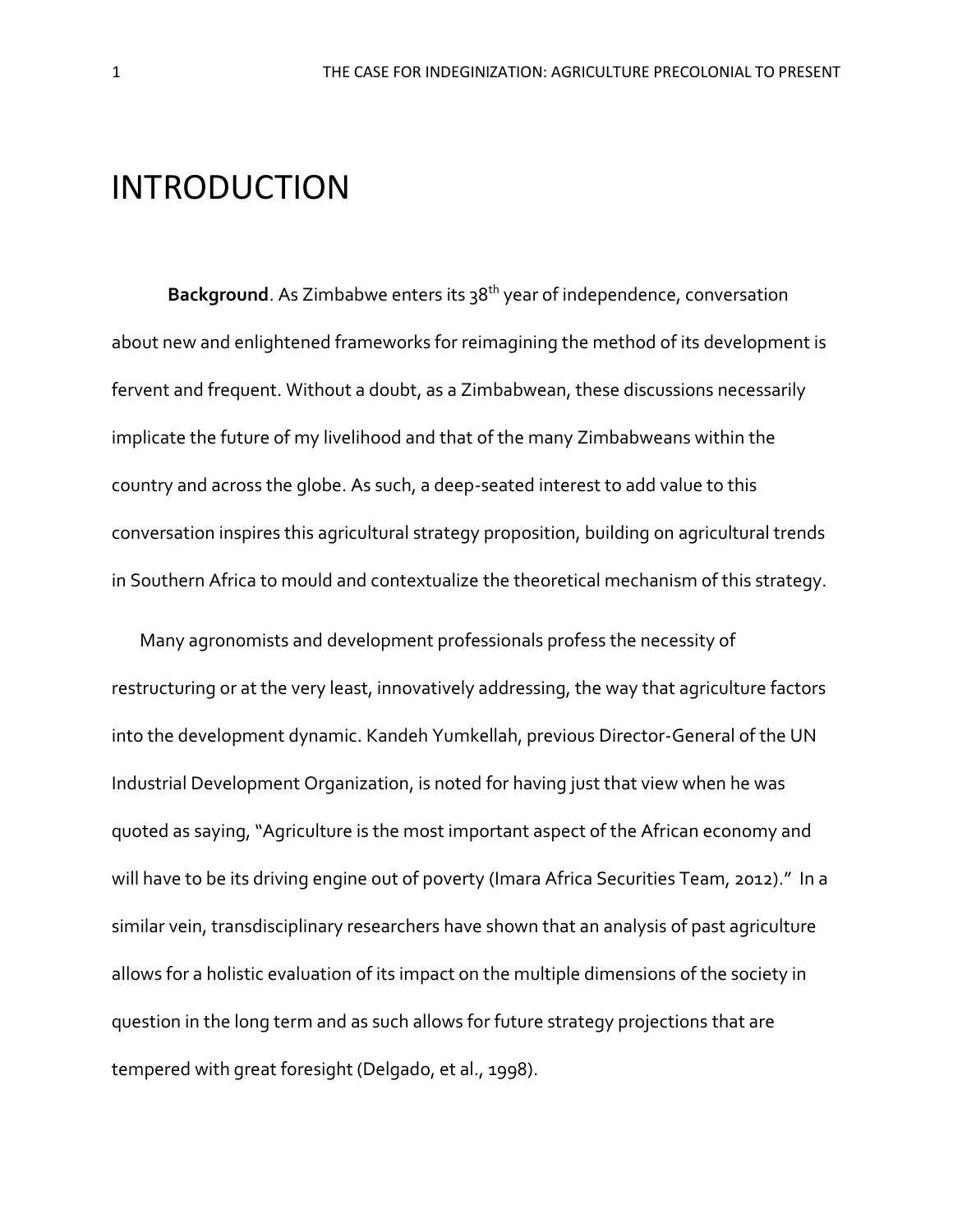Consequently, this study was designed to gain a more nuanced understanding of agricultural trends in Zimbabwe through the developing and compounding effects of its precolonial and colonial history along with more recent green revolution and biotechnological developments. The agricultural practices as well as the sociopolitical environments that nurtured them will be relevant to the study of how these past agricultural trends contribute to what agriculture in Zimbabwe and Southern Africa looks like today and what it could look like tomorrow. The philosophical tenets of the

**Outline .**forward moving strategy and how they helped to characterize the strategy during three stages in agricultural history -- precolonial, colonial, postcolonial -- are examined. Progressing through these 3 stages of the agricultural trends, we examine questions pertaining to the current state of indigenous agricultural knowledge in Zimbabwe, how did colonial agriculture shape the present agricultural systems, and how have the global agricultural developments of the past 80 years negatively and positively affected Southern African agriculture on the regional scale.

**Framework.** The relationships between these past and compounding trends are being analysed to isolate the sociopolitical as well as agricultural dynamics that merit consideration for informing agricultural policy, as well as priorities for research and development in Southern Africa today and in the future. Only through a thorough understanding of the multidimensional history of agriculture in Southern Africa, can we: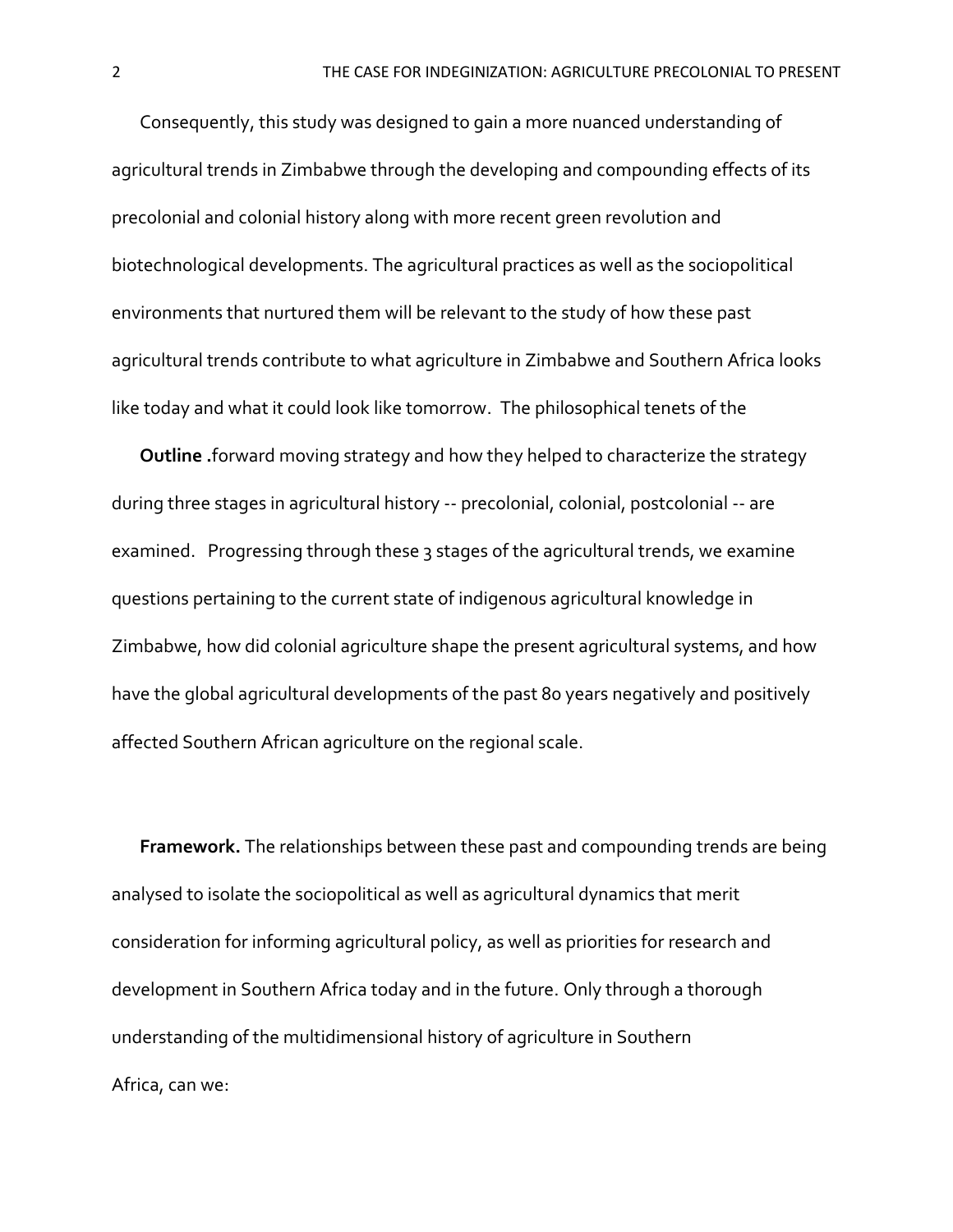- 1. Have an accurate depiction of the systems, philosophies, traditions and practices that govern present agricultural processes
- 2. Have an increasingly focused and higher resolution image of the ideal way forward for agriculture in Zimbabwe.

For the purposes of this study, this framework translates to 3 main objectives:

## O Objective 1

Identify consequential dynamics and components of past agricultural trends, specifically looking at precolonial agriculture, colonial agriculture and post Green Revolution & HYV agriculture, and elucidating the structure of those systems in a way that presents their general mechanism and clearly highlights factors that prove relevant to the present state of agriculture in our 3 target countries.

**O** Objective 2

Characterize in a more nuance way the features of present agriculture. Attention will be given to the way in which current biotechnological developments relate to the characteristics and agricultural trends of the past.

O Objective 3

Glean some major philosophical or practical perspective that build upon the past to inform current and future strategy that moves agriculture in Zimbabwe in a direction that supports the economic development and cultural heritage of the nation.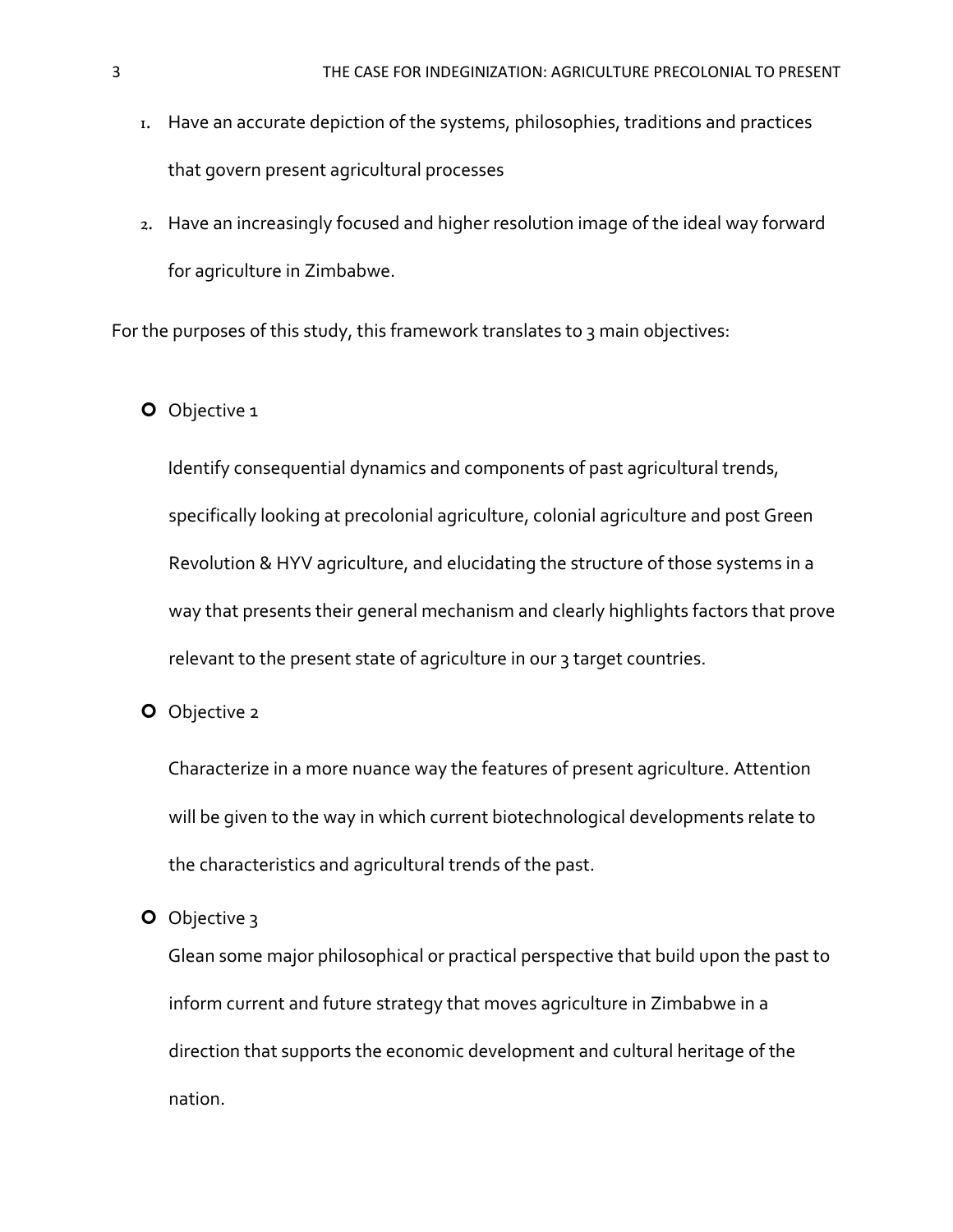Essentially, the overall goal is to compile, in a single document, a reasonable depiction of past agricultural trends, an image of present trends and an understanding of what these factors plus current agricultural developments read for the future of agriculture in Zimbabwe.

**Criteria.** A secondary, literary analysis is conducted to achieve these goals and survey the range of information relevant to the above objectives. Sources of information will primarily be peer-reviewed academic materials, other research-based studies, government surveys, non-profit and international organization fact sheets, as well as some selected grey literature corroborated by oral tradition and personal experience. To value the consequentiality of the past agricultural dynamics we weigh them against two overarching questions; firstly, what and how much of those agricultural systems have been retained, and/or secondly, were there any major socio-economic, cultural or political impacts of those trends on the societies in question. This information would be gleaned from the literature as well as formal or informal documentations of national ethos and attitudes relating to certain social or cultural factors presented by the continuation, or even, loss of certain past agricultural trends. Collating this information under the umbrella question of how past has shaped present and where to progress from there, the final leg of this study involves positing a forward-moving strategy that is specific, systematic, innovative and the product of learning from other agricultural models and strategies utilized by development organizations, private entities and government projects.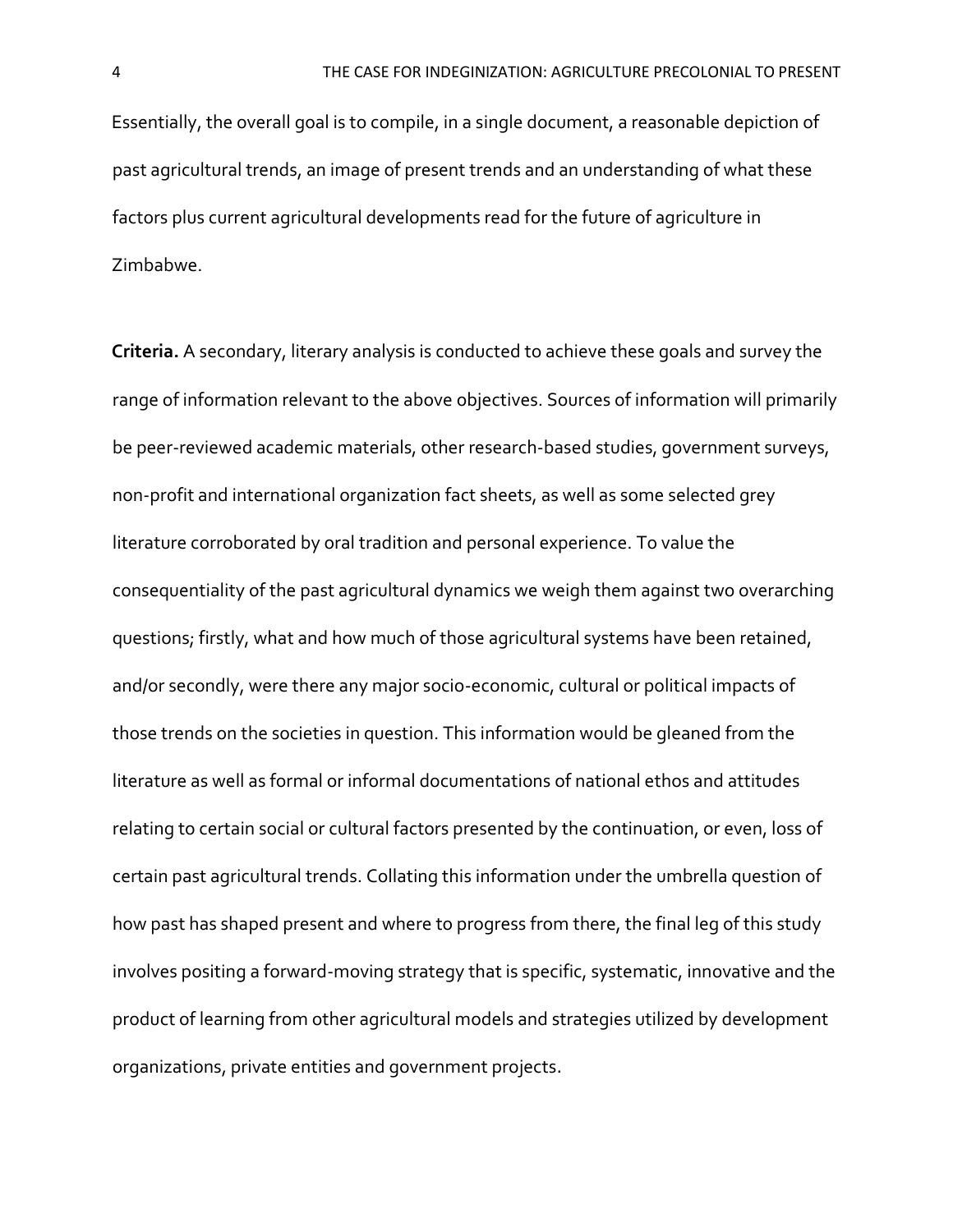## CHAPTER 1 PRECOLONIAL AGRICULTURE 1500-1890

**Setting.** The area presently known as Zimbabwe had been peopled for centuries prior to colonization. The nuance and detail of the cultures that existed in this area for thousands of years are understood confidently by very few. In fact, many deliberate and implicit efforts have been made to wipe what little understanding remains in the oral tradition (Owomoyela, 2002). Nonetheless, the centuries just prior to colonization are much better documented and understandings of the social and political organization of the Great Zimbabwe Empire of 1050-1490, Mutapa Empire of 1450-1760 and Rozvi/Torwa Empire of 1684-1834 are much more confident (Mlambo, 2014). For the purposes of this study, we therefore focus on these latter civilizations, ranging from the 1500's and the time of the Portuguese trade relationships with the then Mutapa Empire, to the late 1800's at the time of the slow dismantling of the Rozvi/Torwa Empires just before the signing of the Rudd Concession that gave the British settlers power over these Southern African lands, they deemed Rhodesia (Mlambo, 2014). To understand in detail the impact of the colonial agriculture system and Zimbabwe's present  $21<sup>st</sup>$  century agriculture system, it is important to grasp the precolonial agricultural dynamics that were

lost in the process and, recognize those that have persevered and why.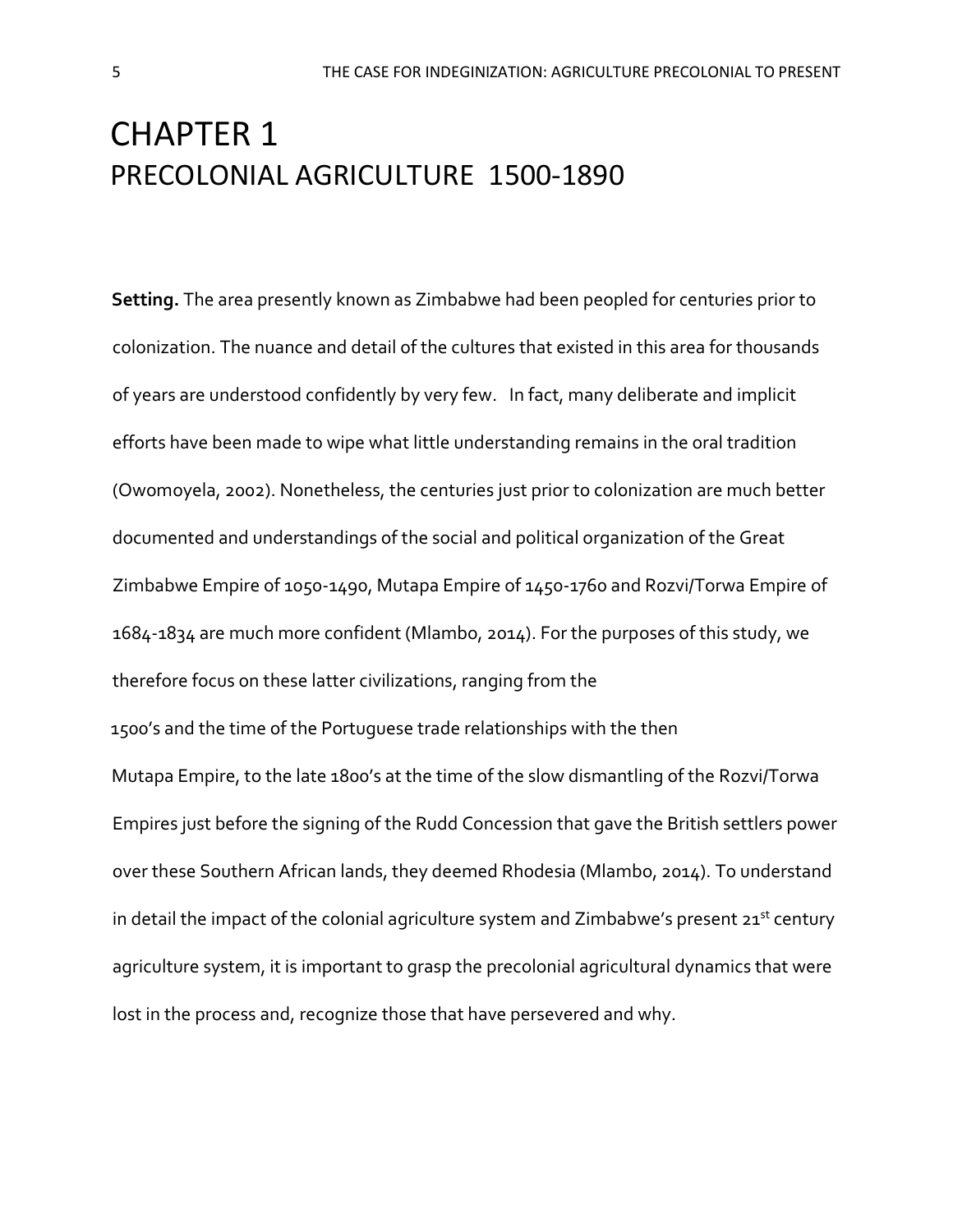**Precolonial Agriculture.** As the essential agenda of this study is to empower the new Zimbabwean nation to recognize and capitalize on certain histories and forward moving strategies that can aid the economic development and cultural enrichment of the country, this focus on the agricultural practices of the precolonial period necessarily admits and reemphasizes the value of indigenous knowledge systems and traditional practices in the country's development. Where many to most agricultural development perspectives seek to innovate without heeding the history of the context in which they are operating, this study recognizes the importance of recognizing the holistic story of a community before endeavoring to revolutionize it. Much more, by focusing on a specialized area of the precolonial civilization, we add complexity to a body of knowledge that notoriously shallows out the description of precolonial Zimbabwe to generalized statements and broad summaries as opposed to detailing the many intricate socio-political dynamics of the cultures in question. The oversimplification of precolonial dynamics only adds to a diseased culture of oversimplifying the people of that heritage and corroborates the false propaganda of an Africa that was 'unpopulated', 'uncivilized' or 'without any sociopolitical organization' as insisted by many early settlers (Pikirayi, 2012). Essentially, apart from a genuine, and confirmed, belief that many precolonial agricultural practices are important considerations for agroecological, sustainable and/or climate change adaptable farming strategies for the future, this study also aims to exemplify the cultural respect implied by seeking to suggest a forward moving strategy that derives some of its philosophy or propositions from the traditional knowledge of the people that the strategy aims to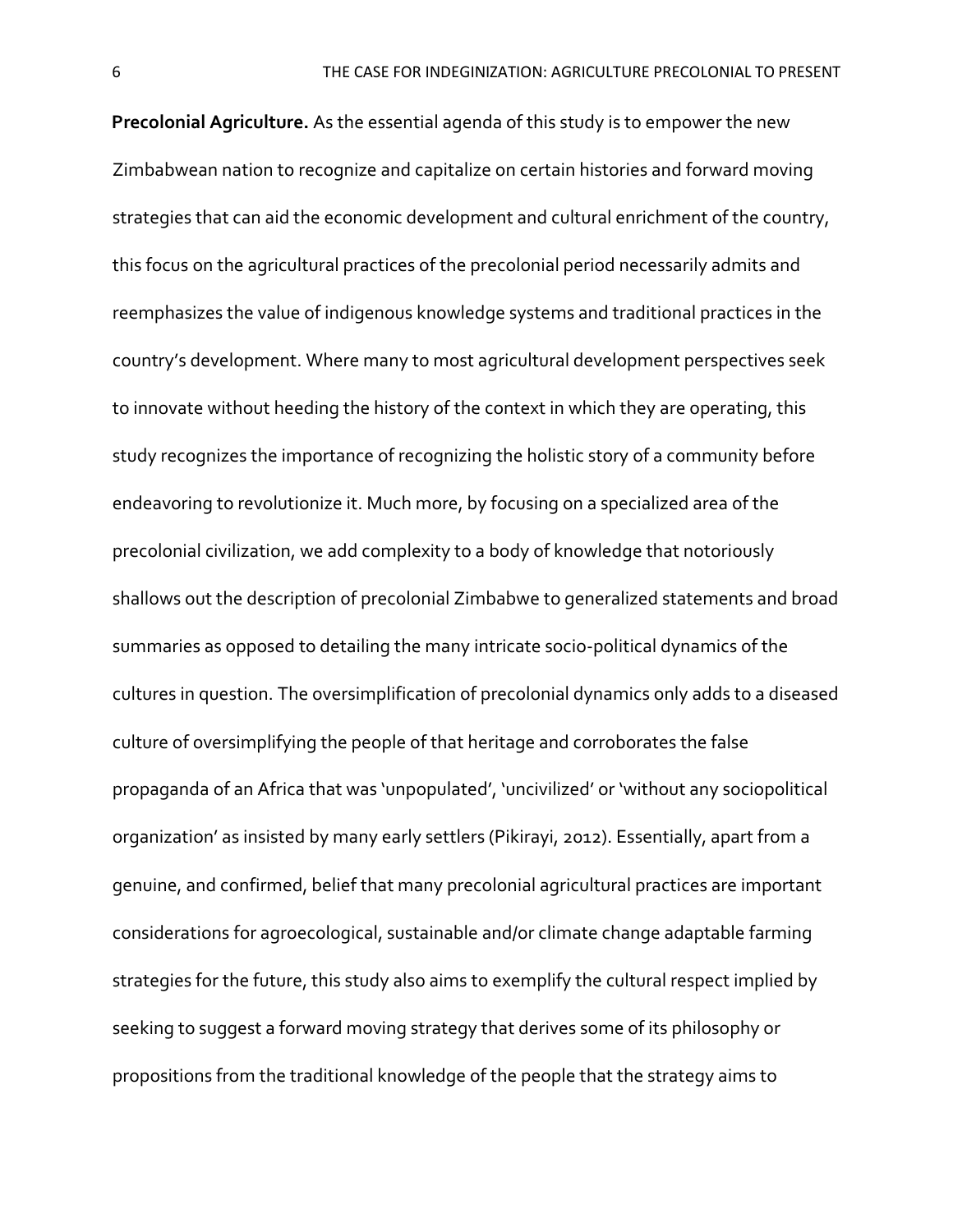support (Bezner-Kerr, Shumba, Dakishoni, Chirwa, & Msachi, 2007). In this way, we respect the fact that the indigenous peoples of the land have the intellectual wherewithal to troubleshoot and address some of the issues that arise in their agricultural systems. As such, this study recognizes the great value in seeking out these agricultural practices that centre around local resources, indigenous crops and local ecosystem dynamics including the relationship between the environment and the native society.

**Outline.** To this end, this section surveys the crops and cropping systems of the period 1500 through 1800's and then discusses the socioeconomic dynamics related to them. With this we establish the platform upon which colonial agriculture developed and gain a sense of the natural agricultural inclinations of the indigenous people as they seemed to be at this time. This informs a forward moving strategy for the  $21<sup>st</sup>$  century by identifying the crops and practices which have naturally flourished for centuries. It also suggests the cultural norms and values surrounding agriculture that may still be at play in many Zimbabwean rural communities and are important to understand, respect and incorporate. Considering these is foundational to making

'development' a culturally enriching process, as much as an economically progressive one, which is indeed, this author's intention.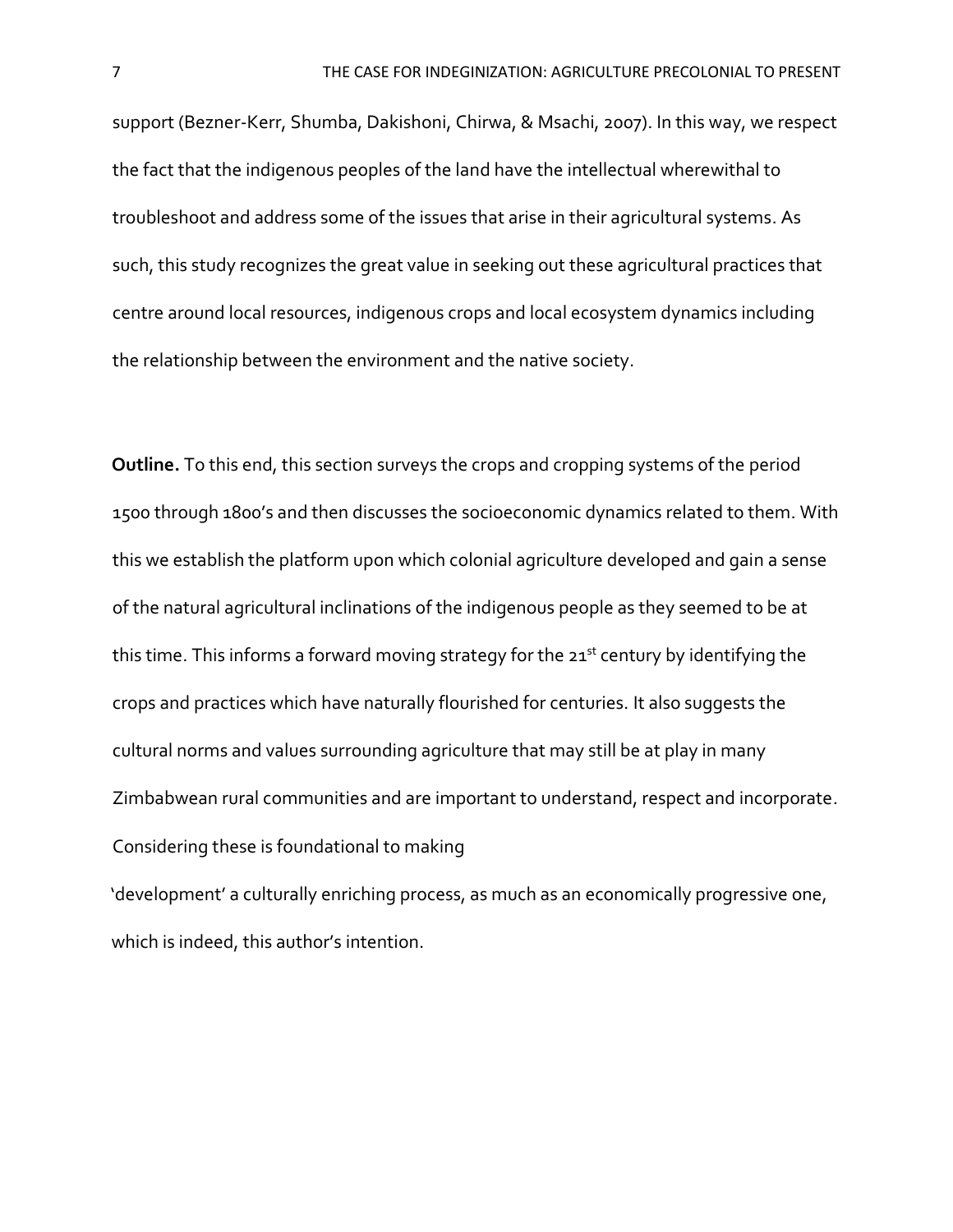### **CROPS AND CROPPING SYSTEMS**

**Introduction.** The cropping systems used across the Southern African region were diverse and well developed over 'generations of experience, informal experiments and intimate understanding of their biophysical and social environments' (Mapara, 2009). Further, the main crops consisted of a large variety of indigenous grains and legumes, primarily millet, types of beans and rapeseed, and minimal maize. Essentially, several sources have found that on average the collective, precolonial agricultural practices that characterized farming from 1500 to the late 1800s, had a high yield to seed and yield to land acreage ratio (Thornton, 2000). This level of productivity is believed to be comparable to European production at the time. Central elements of these systems suggest a cropping system and innovation processes that were localized and adapted to suit the nuances of the geographical and historical context.

**Millet and Sorghum.** Although by most accounts, maize is both the starch and singlemost widely produced crop in the Southern African region, historical records show that up until even the mid-1800s this was not necessarily the case. At that time millet and sorghum enjoying the popularity that maize today enjoys (Hogendorn & Gemery, 1991). Varying from bulrush/pearl millet (*Pennisetum glaucum*), finger millet (*Eleusine coracana*) and sorghum (*Sorghum bicolor*), these grain crops dominated grain production for centuries serving as sustenance for both humans and domestic animals, primarily cattle. Further, it is understood that sorghum was the key crop of precolonial Malawi (Bezner-Kerr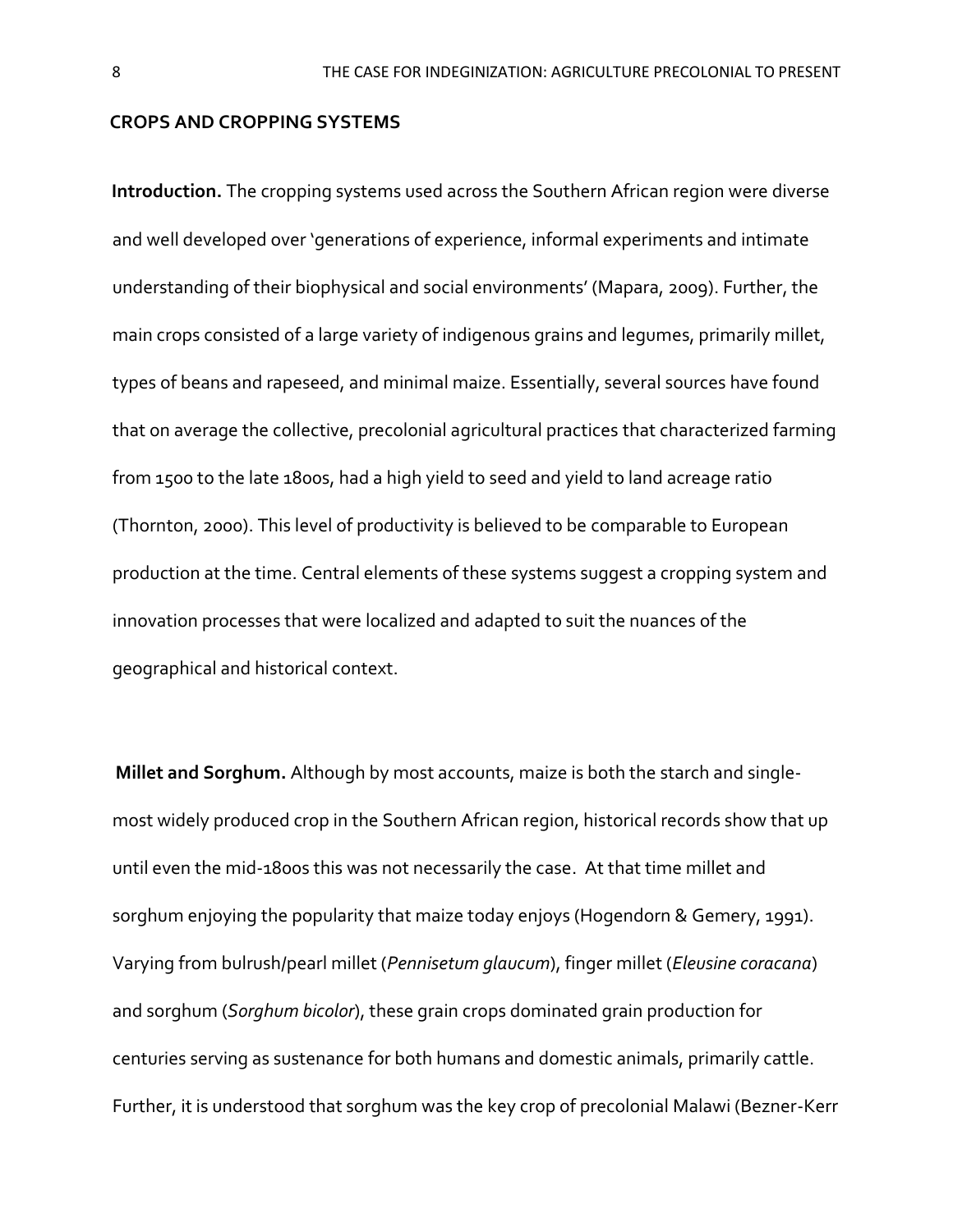R., 2014). The major advantages of primarily millet-based grain production schemes ranged from the cultural dimension of its traditional value, to the ecological dimension of its improved natural drought tolerance over early varieties of maize (Bezner-Kerr R., 2014). Further, being indigenous to the area, millet production is understood to have been beneficial for the overall ecosystem and more intuitive to farmer cultures that had been growing the crop for years.

**Polyculture**. Despite this focus on grain crops, many studies have found that polycultures were very much prevalent and robust in Southern African agricultural systems (Mlambo, 2014). These systems often involved a major grain such as millet or a minor grain, such as maize at the time, along with groundnuts or beans and a root vegetable such as yams or taro (Mlambo, 2014). Particular to these systems was a prominent role for plantain in the intercropping system. This mix of plantain and maize however is still very common in places such as the Mityana district of Uganda, where this author observed plantain and maize intercropping to the benefit of the plantain tree primarily. According to the Dean of Agricultural Studies at Makerere University in Uganda, this system allows for farmers to maximize nutritional uptake for the plantain tree whilst growing decent maize used for mulching the plantain plantation or for livestock feed. As such, this provides an example of such precolonial intercropping systems persisting to the present due to its continued relevance to smallholder priorities and resources. Sources show that these intercropping systems had significant advantages including minimizing soil erosion through greater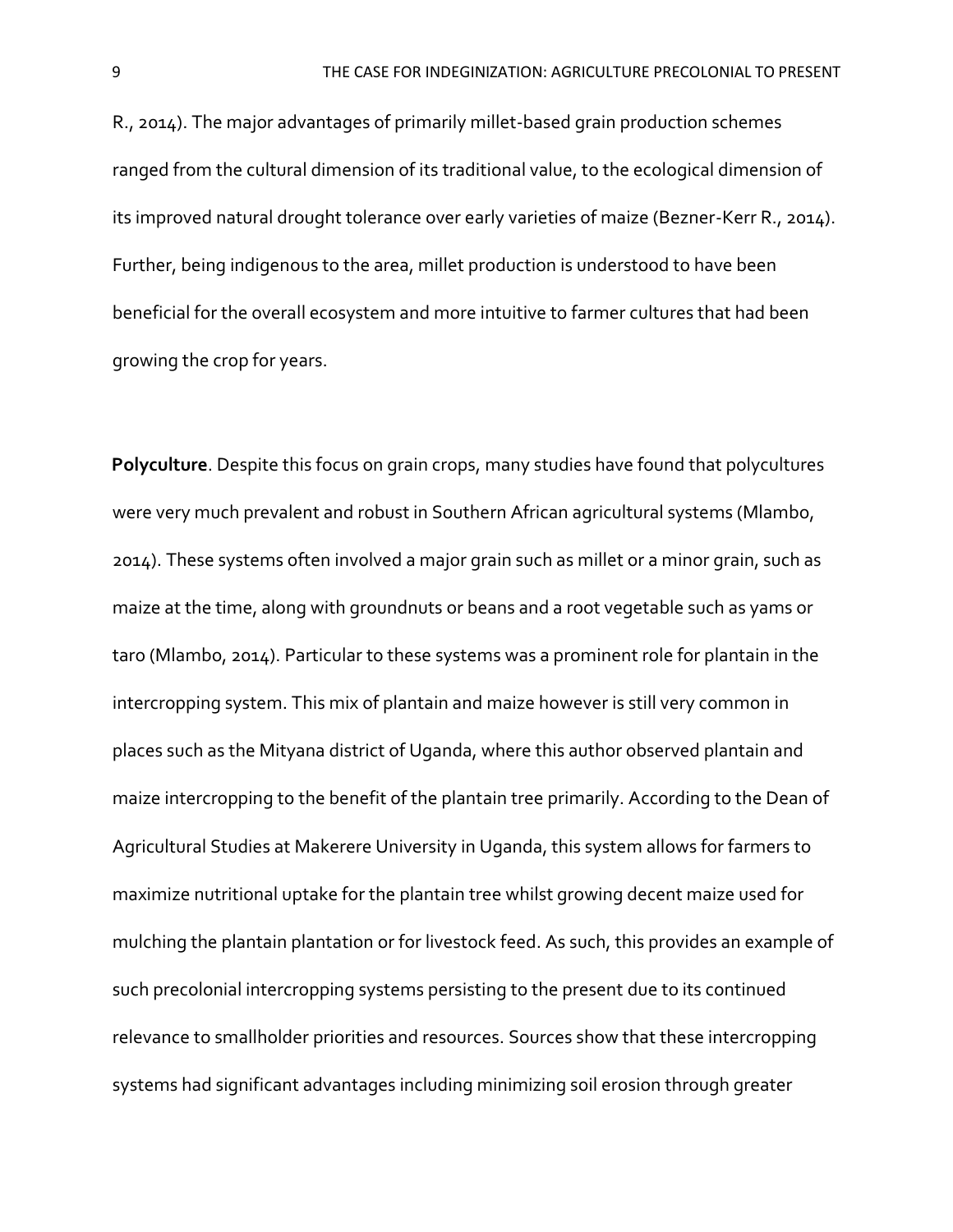interception of excessive rainfall and greater efficiency in the use of soil volume, solar energy uptake and water uptake (Mapara, 2009). Further, many researchers have suggested over recent decades that there is an underground nutrient mutualism that occurs in such polyculture systems, that essentially work to capture available nutrients and cycle them between plants (Krulwich, 2014). There is also the idea of parasite infection prevention as maize is understood to be a deterrent of certain pests and therefore it's inclusion in the intercropping system offers a heightened chance of survival to certain other plants in the system (Poveda & Gomez-Jimenez, 2014). This kind of advantage can be seen with other intercropping systems and the general concept of these precolonial polycultures runs like the well-researched 'Three Sisters' intercropping system practiced by the Iroquois Native Americans in the U.S (Pleasant, 2016). The use of a major grain (maize), squash and bean crop in the Iroquois system is comparable to the use of maize/millet, groundnuts and yams in the Southern African system.

**Soil management & Land use**. Intercropping was one of the major soil management and maintenance systems. In addition, evidence exists that rotational grazing was very prevalent, especially in increasingly established precolonial empires such as that of the Rozvi/Torwa Empire in Zimbabwe the 17<sup>th</sup> to 19<sup>th</sup> century. Having communalized agricultural land, rotational cropping was a simple system orchestrated by the community authorities and allowing for fallow periods of up to 2 or 3 seasons. Livestock grazing schemes were also integrated into this rotation, allowing for some land to be steeped in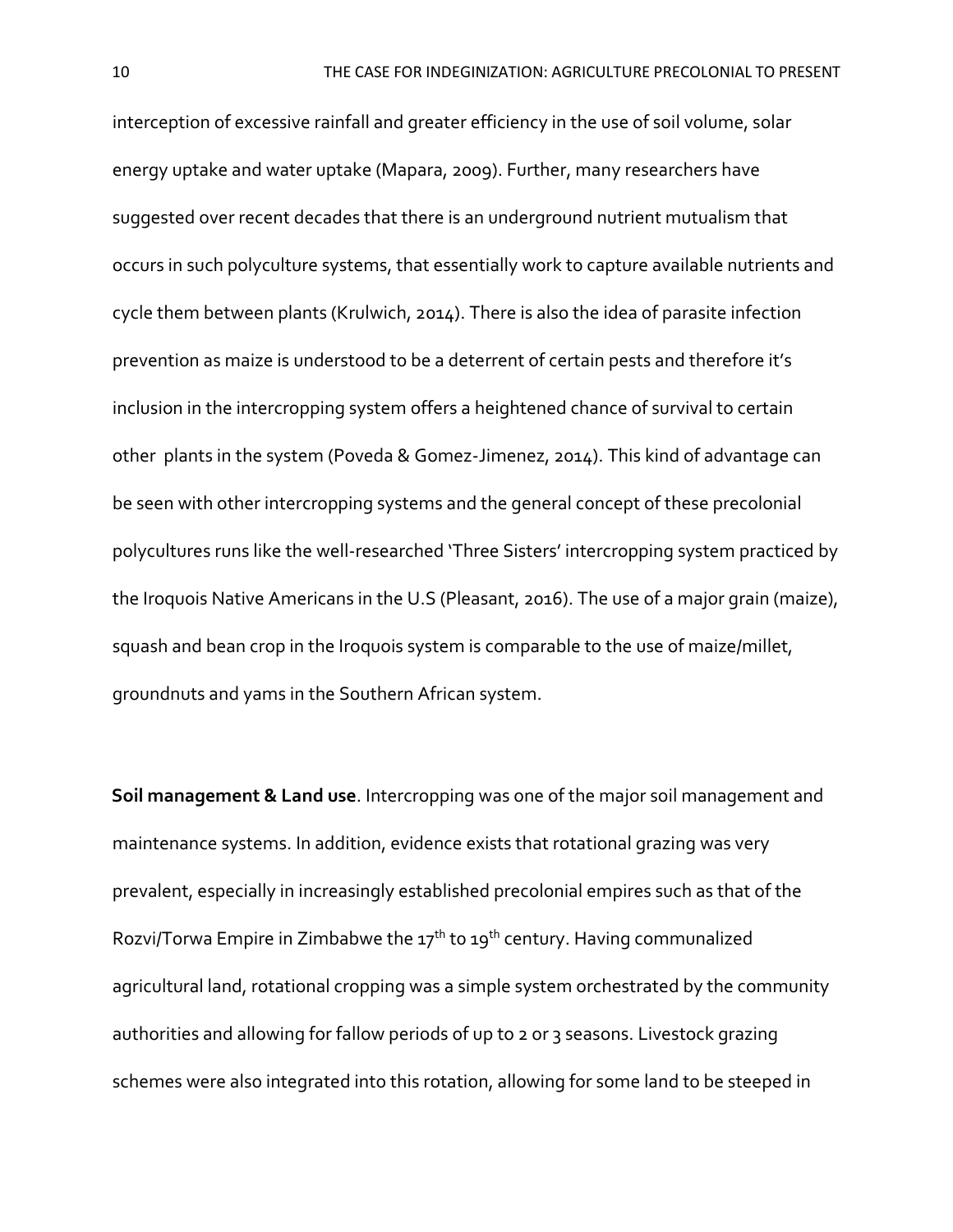manure during at least one of its fallow periods. As contemporary research continues to find, such holistic grazing management schemes can have significant advantages for not only soil quality but for cattle health (Savory Institute, 2011). Combined, intercropping and rotational grazing inclusive of significant fallow and cattle grazing periods, seem to be the key elements of the high yield to seed and yield to land productivity discussed in many assessments of African precolonial agriculture productivity (Hogendorn & Gemery, 1990).

**Weed Management.** Equally instrumental and innovative were some of the pests and weed management practices documented in studies of the main manifestations of indigenous knowledge systems on agriculture (Mapara, 2009). Intercropping is cited as one of the main methods of weed control. Another practice is referred to as selective weed management. In the latter, some weeds are left within the field as a deterrent to pests and more aggressive weed plants. Further, some weeds were maintained because farmers realized that they improved soil moisture (Mapara, 2009). In many of these cases, some of the weeds themselves were then harvested as a means of supplementary food. This was notably prevalent in the Sayadonga region of Northern Zimbabwe (Mapara, 2009). This type of selective weed management procedures also allowed for maximum land use and was less labour intensive than complete weed removal processes.

**Insect and Pest Management.** Insect and pest management processes were also significantly innovative and reveal the practical wisdom within precolonial frameworks of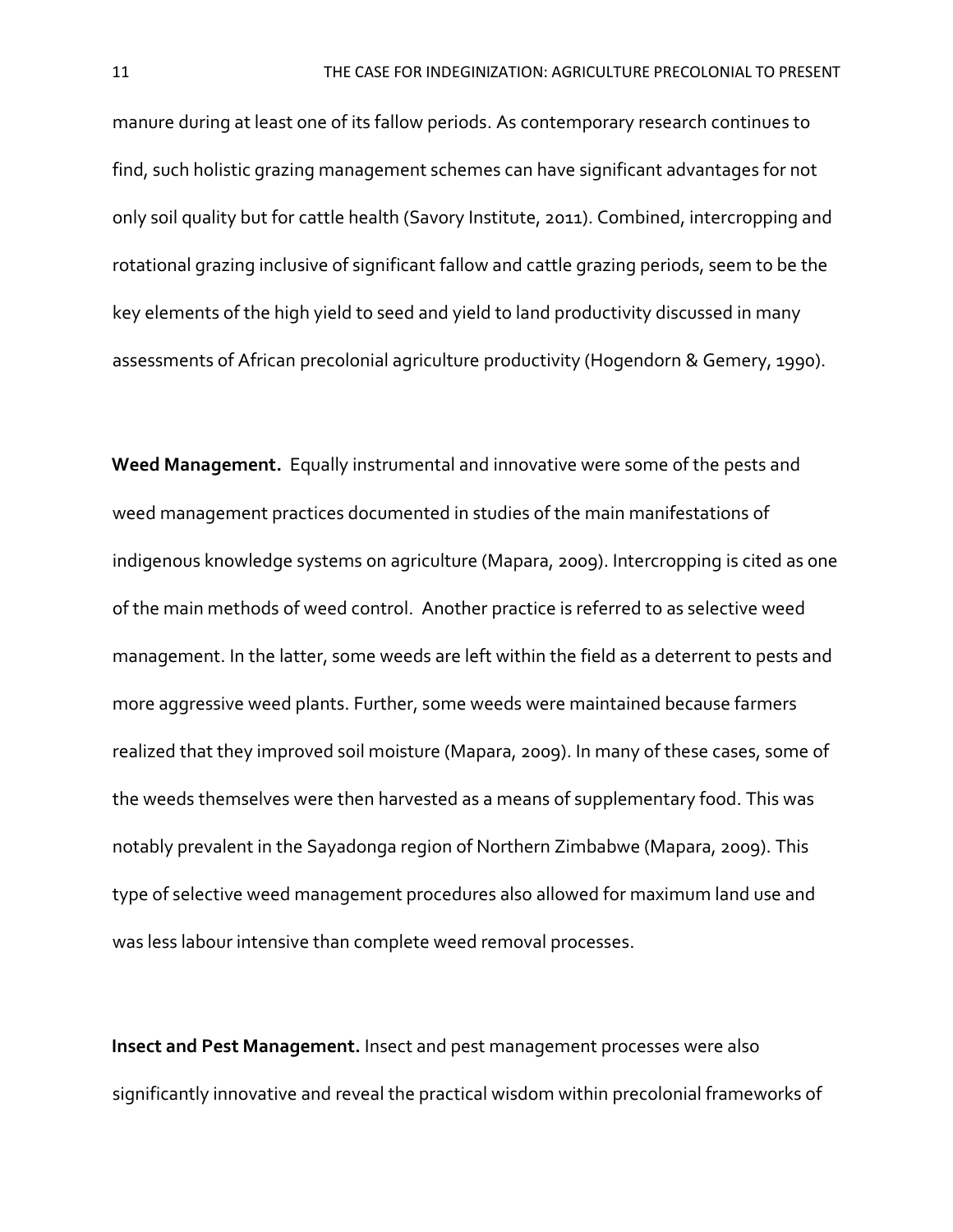farmer knowledge, practice and values. Deriving information from the natural world and experience, one of the strategic pest management techniques of the Buhera people in Nyanga, Zimbabwe was to coordinate planting across the community to better spread damage from birds and baboons (Mapara, 2009). The idea here being that the more fields planted at once, the less any one field will see in pest damages whereas, if a single field is planted, all the pests will descend on that crop and the loss is more likely to be crippling. Some other methods of working with the local environment in terms of pest loss mitigation included the planting of fruit such as wild loquat (mazhanje) in far off fields in the periods just before planting and harvesting to encourage baboons to the wild loquat fields and discourage raids on the crop fields. Additionally, many traditional and precolonial methods for insect pest management persist into present-day small holder farmer practice. Recent research into traditional pest management in the Ekwendeni region of Malawi, a project for which this author serves as a research assistant, has found that most small farmers continue to rely on traditional medicines and repellents derived from local plants and trees to repel certain worms and beetles from decimating crops (Enloe, 2018). This system has long been in place and is echoed in many other parts of Southern Africa where the knowledge of what plants and trees to use is primarily communicated through oral tradition and experiential learning.

**Terracing.** Among the most impressive precolonial cropping system adaptations are the stonewall terraces in present day Zimbabwe and South Africa. Some observers have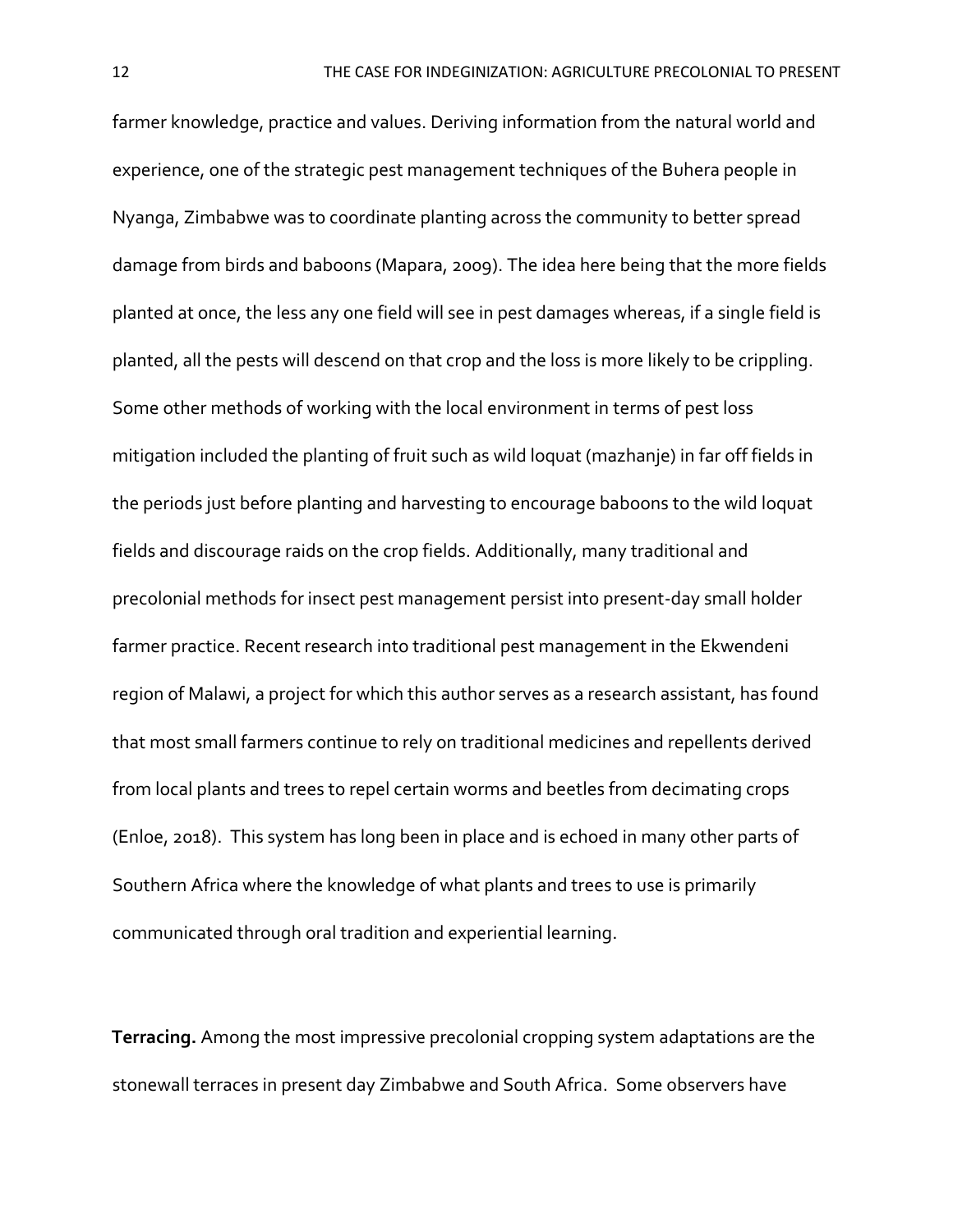referred to them as the 'finest archaeological example of varied agricultural systems on the African continent available to study' (Soper, 1996). The Nyanga terraces of Zimbabwe, are still somewhat maintained though currently in very poor condition.

Nonetheless, they demonstrate the complexity and innovation of some precolonial agricultural practices. In this example, the terraces were documented by Europeans in the late 1800s and noted as extending over thousands of hectares of hillside. This further demonstrates the extent to which the precolonial agricultural philosophy was very much a system of adaptation to the environment, in this case the hilly and mountainous terrain of North-East Zimbabwe. The sophistication of the terracing system also included valley cultivation ridges as well as attendant hydraulic works and were integrated with settlement structures. Demonstrating a system where agriculture was very much the basis of the society (Soper, 1996). The effectiveness of the terracing system is implied by the fact that even where stones and stony soil were not available to construct the terraces, improvisation such as the simple creation of a bank filled with refuse from previous harvest, is noted to have been a popular alternative in precolonial Sub-Saharan Africa (Soper, 1996).

**Postproduction/preservation.** Beyond the agronomic and production-oriented element of the precolonial agricultural system, many postproduction practices demonstrated equal innovation. Preservation of crops took many forms. One method for seed preservation allowed farmers to preserve seeds for up to 2-3 seasons by covering them in a soot, a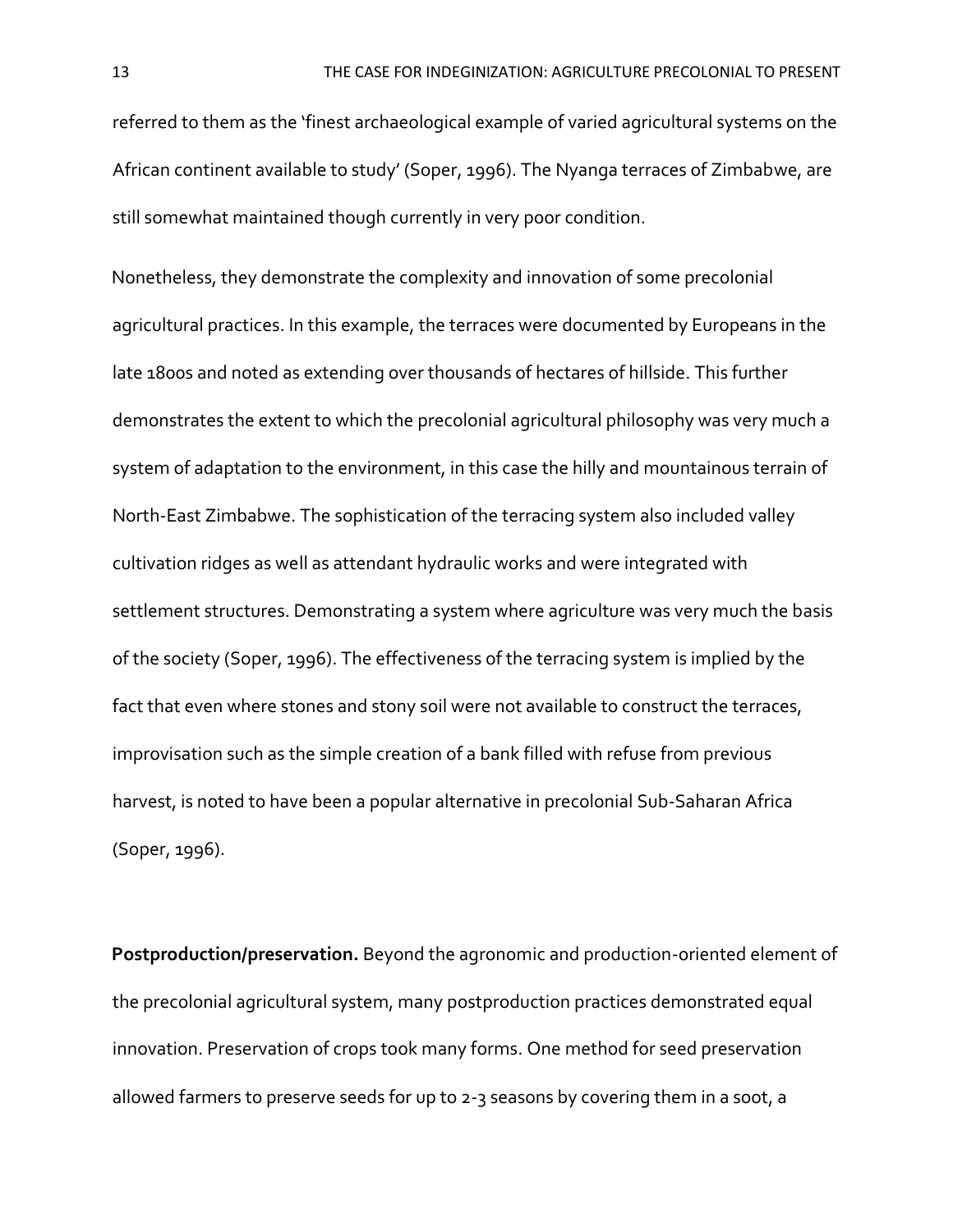process initiated and completed by women who were also the main post-production laborers. By hanging dried maize or laying seeds in strategic positions within the cooking hut/structure, with an open fire burning, women would ensure that these seeds were covered in soot and protected from pests, to be used in following planting seasons (Mapara, 2009). Means of storing the excess produce in granaries included ensuring that these storage facilities were built on high, bare rock such as can be found erected by the Hwesa in Nyanga North, Zimbabwe and the Budya of Matoko. These grain bins were lined with cow dung to protect from pests and to prevent loss from fire, and the granaries were extensively sealed (Mapara, 2009). Meat and vegetable drying were also very common in the absence of refrigeration and have also persisted to modern day times, where dried meat (biltong), salted fish and dried rapeseed (mufushwa) are routine elements of the Zimbabwean

diet.

### **SOCIOECONOMIC DYNAMICS**

**Introduction**. On this vein of looking at the larger picture of precolonial agriculture beyond the cropping systems themselves, examining agriculture's influence on the broader socioeconomic and cultural dynamics of society are significant. This section investigates the organizational and social elements of precolonial agriculture.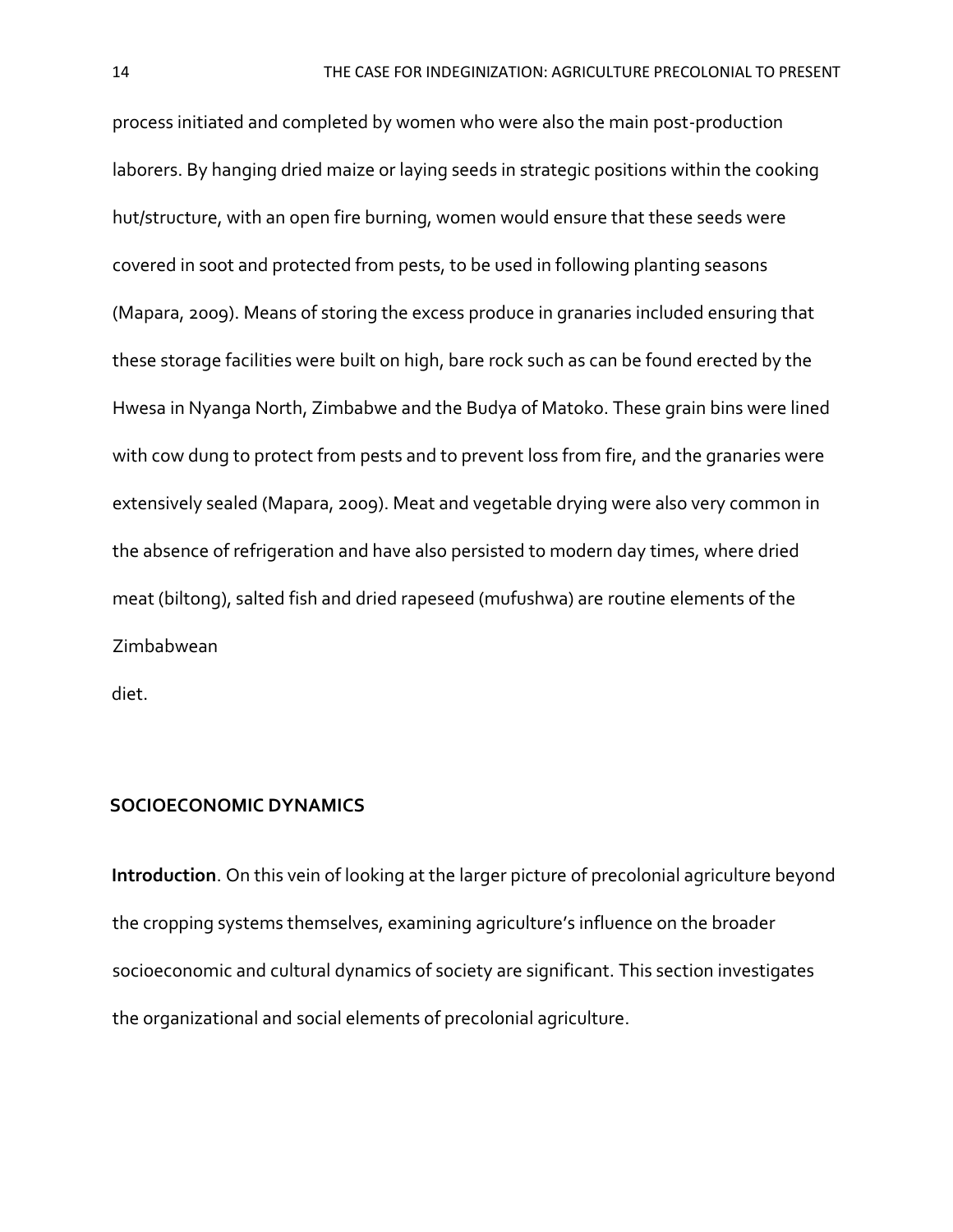**Communal Lands & Resource Management.** A key element in the structure of land use and agriculture in the latter part of the precolonial period, 1500s-1800s, is the extent to which much of the land and authority over it was centralized by the ruling authorities but understood to be communal land spaces (Dore, 2001). Somewhat like the peasant agricultural system that existed in the United Kingdom prior to the enclosure movement and the privatization of land, land in the precolonial Southern African system was understood to be a community resource. Gennialois & Rasher (1987) note the way this system preempted a governmental philosophy of distributing public goods and communal wealth within the society.

**Labour.** As can be expected, for many precolonial Southern African societies, agriculture was the major basis forcommunity sustenance and work. Although trade in the precolonial Zimbabwean context had begun as early as the late 1400s between Great Zimbabwe and other empires and continued into the mid-1500s with the introduction of significant Portuguese trade channels, agriculture remained the foremost pillar of the society. As such, much of the community and labour force were engaged in agriculture, especially in the post-hunting context where men were less likely to have to hunt for meat in the face of widespread communal cattle rearing. The high number of individuals engaging in agriculture has led some researchers to doubt the rhetoric of a productive precolonial agricultural system; the argument being that although yield to seed measurements may be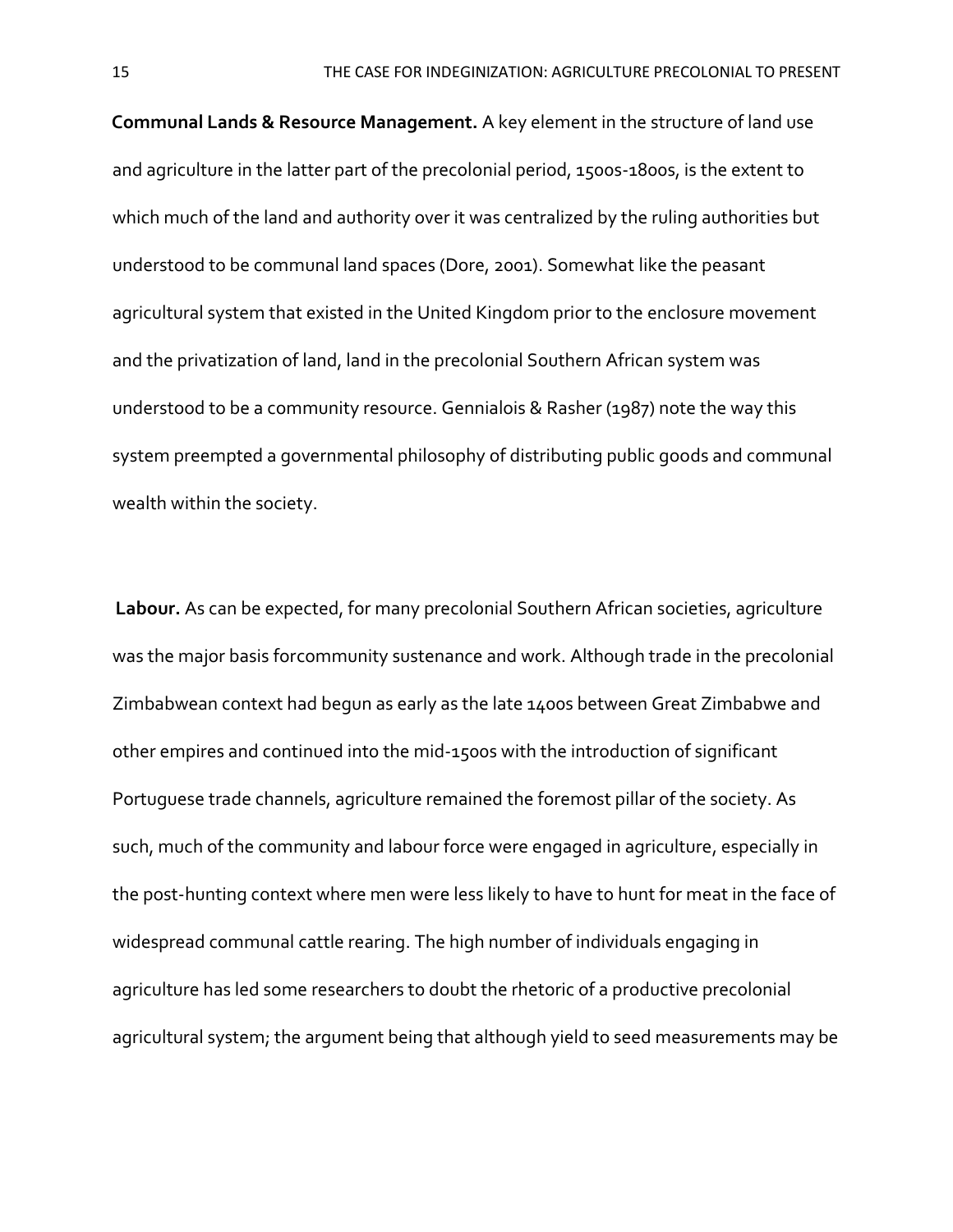impressive yield per capita or yield to labour is likely to demonstrate a drastic inefficiency (Hogendorn & Gemery, 1990).

**Famine**. Despite this, researchers have found that these agricultural methods of the latter precolonial period were largely effective at ensuring the accessibility of some sustenance for the community. Noting 10 periods of significant famine or scarcity for the indigenous Zimbabwean people from 1897-1960, during the time of colonization, Iliffe, 1987, finds that famine mortality was significantly less likely in the 100-year period preceding colonization. Iliffe notes that during the precolonial period, 'environmental variety, extreme localization of rainfall, cultivating skills and storage techniques' protected the precolonial communities from experiencing high, if any, mortality due to famine. Alternatively, Iliffe explores the fact that where famine was caused by drought, during the colonial period, 'drought caused famine due to colonialism' where exploitative, racist and discriminatory social structures exacerbated and isolated much of the indigenous population in time of drought and ecological stress.

## **SUMMARY**

Briefly stated, the integration of indigenous agricultural knowledge holds much potential for informing a forward moving strategy for agricultural development.. Particularly, we note the grand potential of millet and sorghum as an indigenous, drought tolerant, climate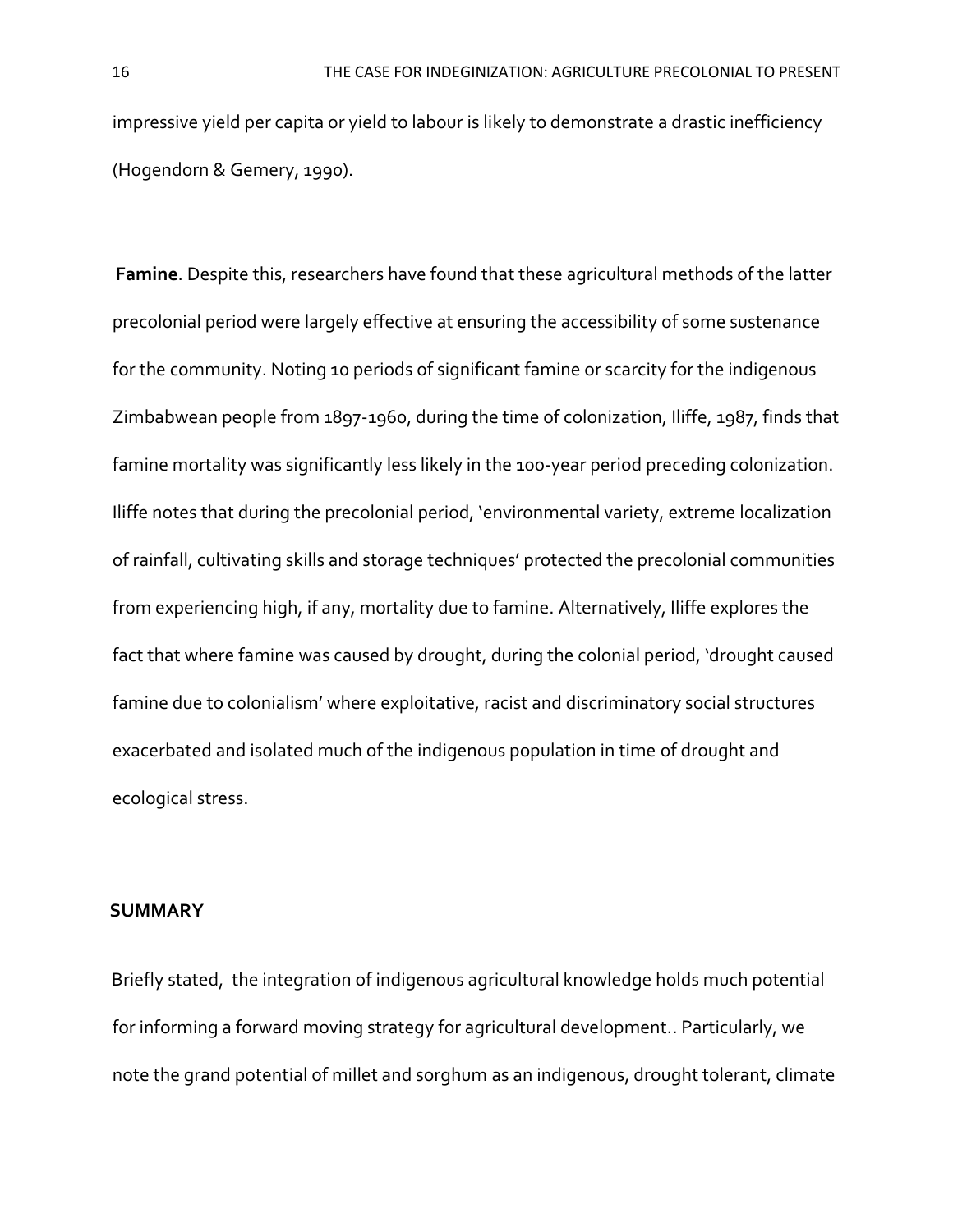change adaptable substitute to maize. To witness the yield rates that maize has boasted since taking off across the world, millet and sorghum would require great scientific investment and agronomic research to establish competitive high yielding varieties. As far as small holder agriculture and food security goes, these traditional methods of weed, insect and pest management are notable for their effectiveness as well as their accessibility/affordability. However, they could be strengthened by using the tools of science to and farmer-participatory research to promote a culture of testing and adaptation, and of documenting and disseminating the information to smallholders across the country. To advance appreciation, preservation and development of these traditional methods it is important to integrate this type of knowledge, or at least the awareness of its existence, into the consciousness of the younger generations. As a young Zimbabwean, raised in the Zimbabwean education system throughout primary and secondary school, I have firsthand experience of the fact that outside of oral tradition, little detailing of these indigenous philosophies and agricultural methods are made available to the youth.

Further discussion of how lessons from the pre-colonial era can inform contemporary agricultural development strategy will be examined in the concluding section of this paper.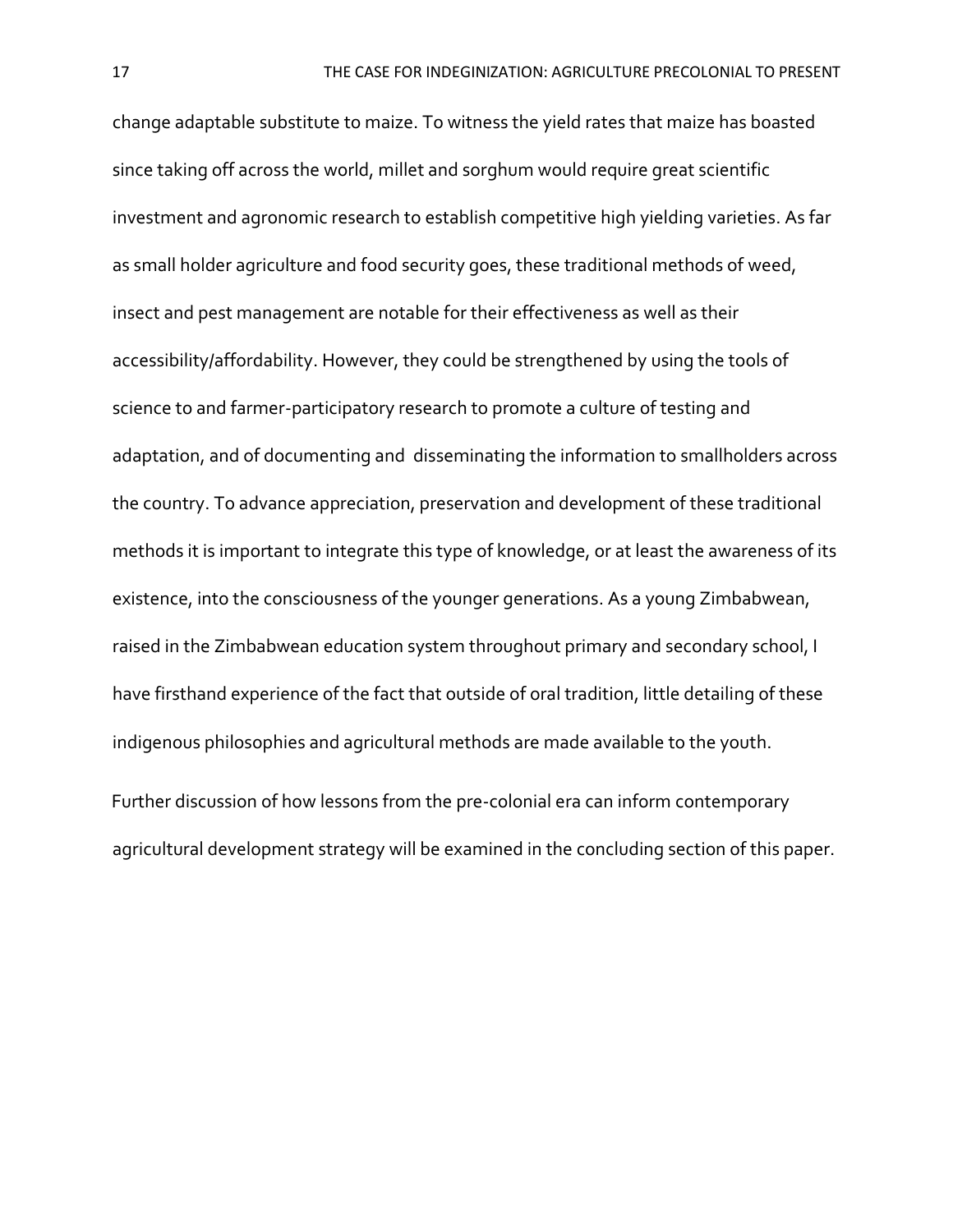## CHAPTER 2 COLONIAL AGRICULTURE IN ZIMBABWE 1890-1980

**Setting**. The colonial agriculture section of this study focuses on the 90-year period running from the signing of the Rudd Concession in 1890 to the establishment of Zimbabwe as an independent and liberated state in 1980. This period includes both the earlier decades of colonialism whereby Rhodesia was a colony of the British Empire but is also inclusive of the brief pre-independence period in which Rhodesia separated from the British Empire under the British settler governance of Ian Smith (Pikirayi, 2012).

**Colonial Agriculture.** Although mining was the premier economic motivation for British settlements in the area now known as Zimbabwe, agriculture quickly became a booming industry when it was realized that the mining industry might not have as much to offer as it had in the lower Limpopo region in South Africa (Rubert, 1997). Subsequently, great investments were made by settling individuals and governments alike such that large government farms became a norm of the Zimbabwean landscape.

**Functionalist Bias & Outline**. The focus of this section of the study necessarily frames itself within the context of functionalist bias and the pervasiveness that accompanied its application in agricultural policy in Zimbabwe/Rhodesia during the colonial period. As such, the following sections are divided into the 3 main crops of this period and how the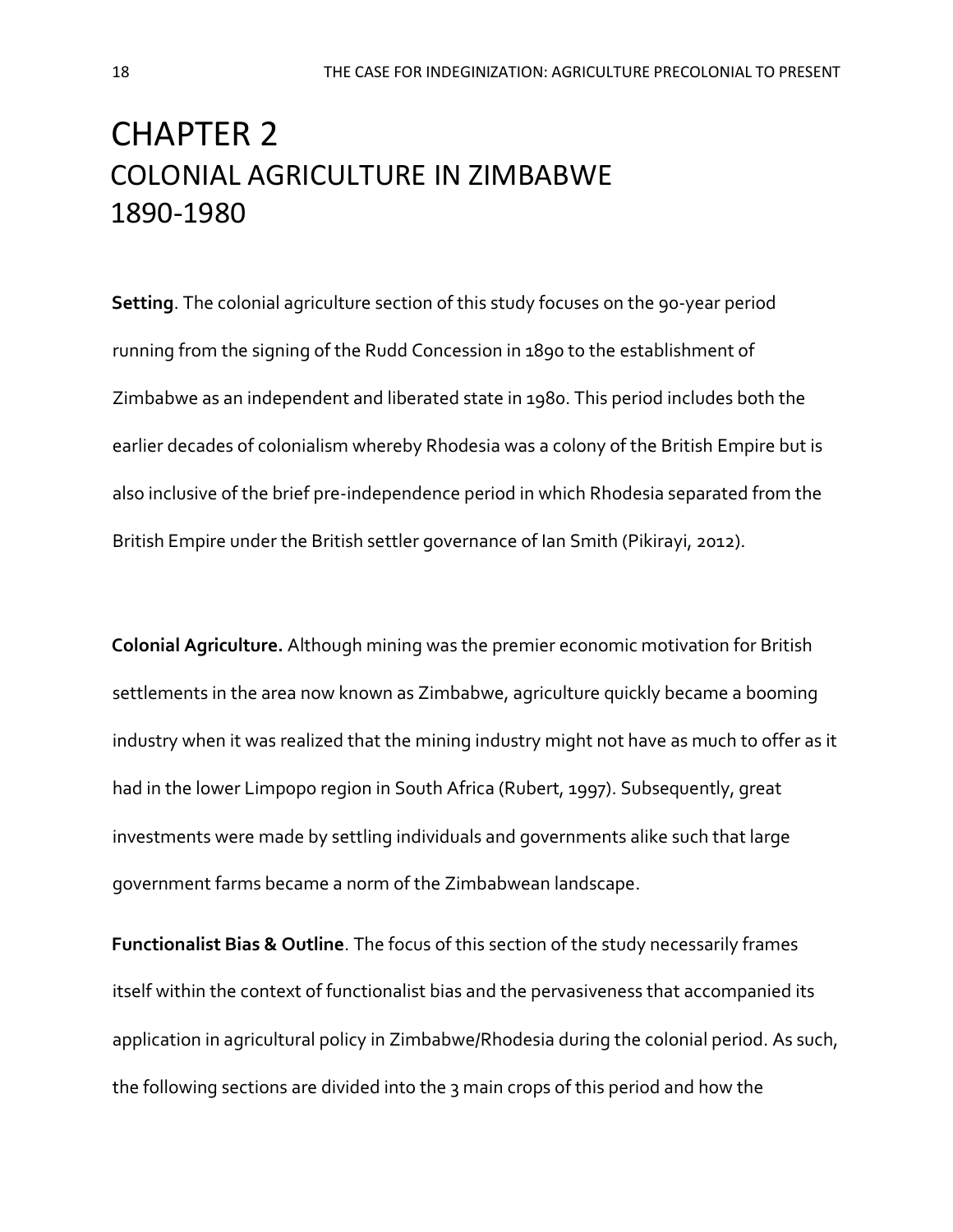functionalist bias and discrimination of the agricultural policy concerning them manifested itself during the 90-year period of colonization. Because much of the structuring of the agricultural sector and the policies that pillar it today in Zimbabwe were edited, adapted or wholly carried over from the colonial time, this section provides context and philosophy for understanding that structuring. This kind of understanding is necessary to make effective changes to the agricultural sector and to identify some of the fundamental dynamics at play that may need to be adjusted. Where a conventional method of addressing issues in agriculture have allowed for the addition or edition of certain singular policies, understanding the context behind the establishment of the agricultural sector during the colonial period may suggest the need for more fundamental renovations to the agriculture industry.

#### **AGRICULTURAL POLICY**

**Tobacco.** The tobacco industry was undoubtedly the economic productivity focus of the colonial period. This was perceived to be the great money-making sector for the many settlers that had moved to Rhodesia/Zimbabwe attracted by the 'get-rich-quick' settler recruitment rhetoric used back in the Queen's country. In fact, it is noted that there was an active correlation between the disappointment of the failed search for gold deposits as large as those discovered just south of Rhodesia in the Kimberley mine fields of South Africa, and the turn to tobacco export that became a palliative for that failed expedition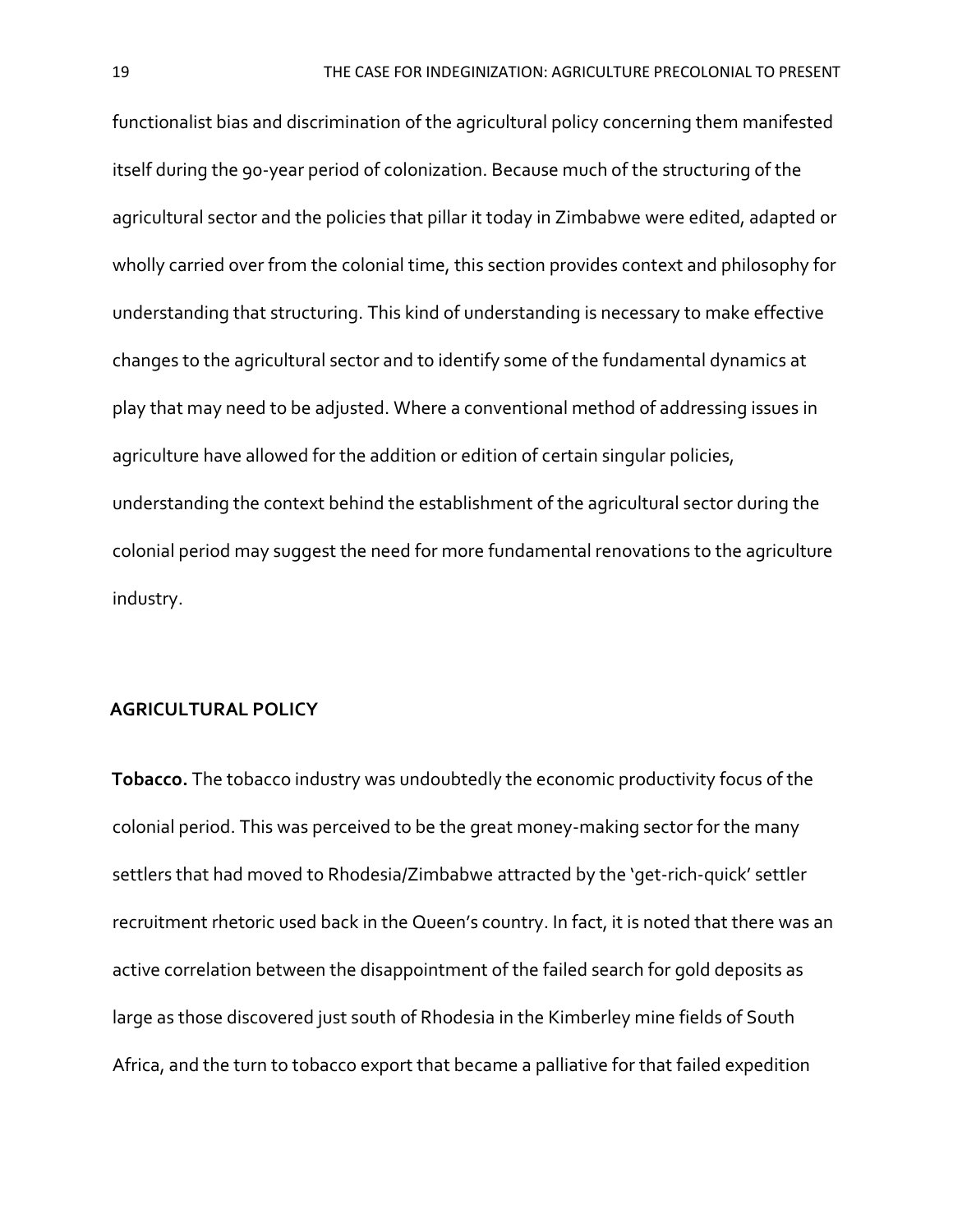(Rubert, 1997). From these various motivations, by 1892 there were over 300 registered colonial settler tobacco farmers and by the 1940's the number of tobacco farmers outnumbered the labor force of the gold mining industry (Rubert, 1997). In fact, during the early 1900's many that had committed to growing maize were incentivized by the rapid growth in the tobacco industry such that whole swaths of maize growing land was transitioned to the almost uninterrupted growth of flue cured tobacco; Reports show that between 1913 and 1914 the amount of land engaged in tobacco production grew from 1700 to 5627 acres, a threefold increase (Rubert, 1997). From 1907, this was inspired and supported by the British South Africa Company (BSAC) which played a significant role in establishing a new 'settler capitalist' agricultural industry in Southern Rhodesia (Rubert, 1997).

 As historian Rubert notes, "Officials hoped that tobacco represented the type of export crop that could support white agricultural policy," and they came far in achieving this goal. Instead of the Virginia leaf tobacco popular and common for cigarettes, the main variety grown by the colonial settlers was an indigenous dark leaf tobacco that grew better in the local conditions and was used for pipe smoking. To further facilitate the growth of this industry, many dams and reservoirs, of value to the traditions and basic livelihood of many local communities, were cordoned off for the singular use of irrigating tobacco plants on colonial farms (McDermot-Hughes, 2008). Through the great investment and hype that the Southern Rhodesian/Zimbabwean tobacco industry enjoyed during this time, by 1919 there was a preference for Rhodesian tobacco in the United Kingdom and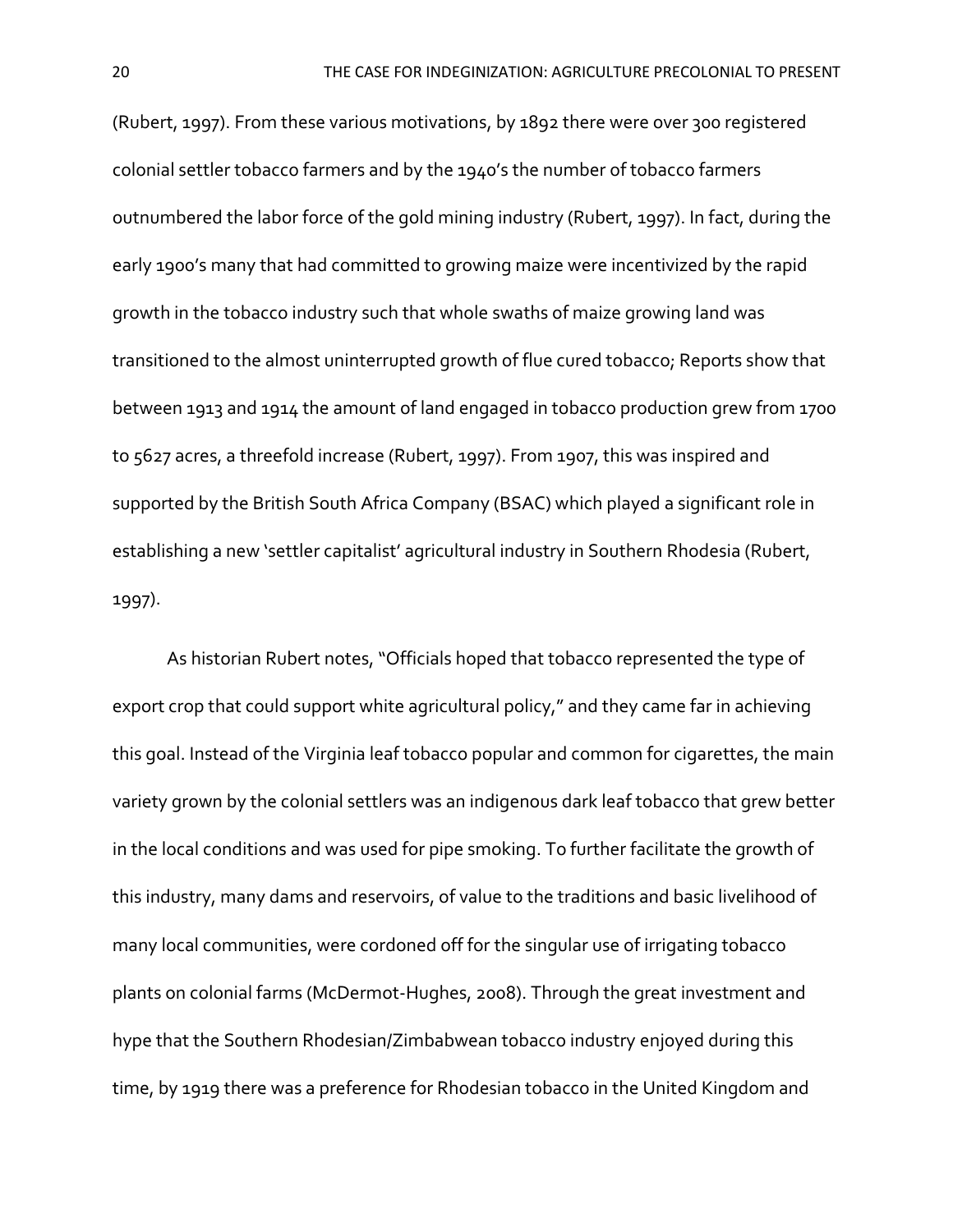the Imperial Tobacco Company became heavily involved in playing a brokering position in the export dynamics of the industry. By the time the 1930 tobacco laws and Tobacco Marketing Board came along, the industry had become highly regulated, establishing local tobacco auction floors, subsidizing some farms and establishing production quotas for all registered farmers (Mlambo, 2014). This same general structure of funneling all tobacco production to local auction floors is still very much in place in today's Zimbabwe Tobacco Marketing Board albeit under primarily black Zimbabwean management and with an emphasis on generating income for the new nation.

**Cotton.** With an equally competitive agenda, the cotton industry in Rhodesia/Zimbabwe sought to take on the cotton giant that was the USA at the time and aimed at 'making Lancashire independent of the USA' in so far as cotton production was concerned. At this time, 80% of global cotton exports came out of the USA (Nyambara, 2001). As with the tobacco, the settlers took advantage of the availability of any local varieties, better suited to growing in the area. By the early 1900's the cotton farming was centralized along the Zambezi in what is now Northern Zimbabwe and was then the middle area between Northern and Southern Rhodesia (Nyambara, 2001). To further facilitate the growth of this industry, the British Cotton Growing Association was established to provide support and regulations. Settlers depended on local knowledge and skill as it is noted that cotton spinning, and weaving was already heavily practiced by the indigenous peoples prior to the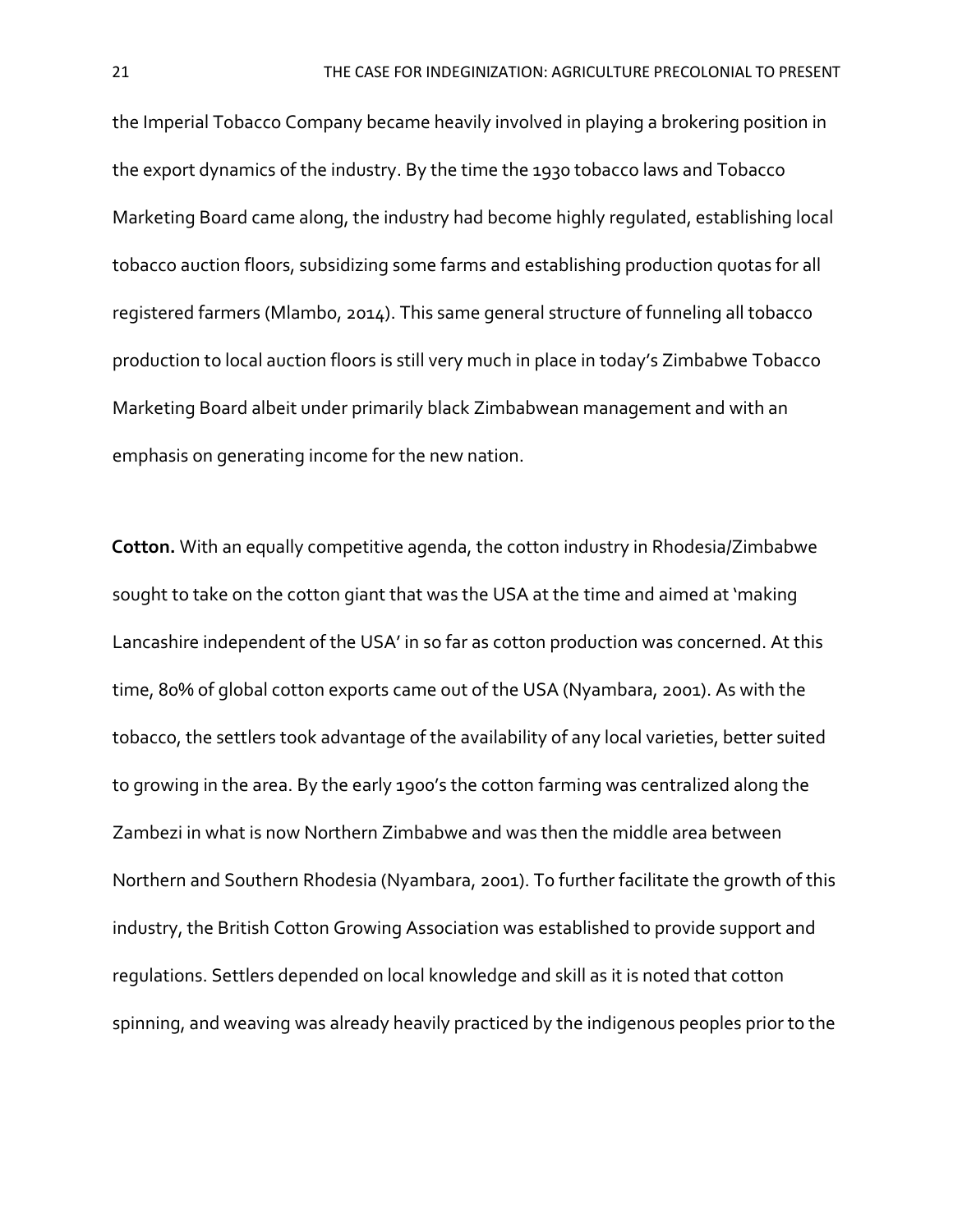colonial period (Nyambara, 2001). This meant that the settlers relied on local familiarity of the crop to manufacture it and often took advantage of the Native Labour Act of 1942, to coerce locals into participating in the cotton production operations (Grier, 2010). Despite establishing a foothold in the cotton export industry to the UK, cotton production never reached a record-breaking level and even its UK exports were surpassed by other British colonies, including South Africa (Nyambara, 2001).

**Maize and Horticulture**. Maize was emphasized as a means of replacing the popular millet and sorghum food crops with the higher yielding maize. Further, it was instituted as a means of catering to the global British settler diet and was primarily exported back to the Queen's country or to other colonies for the consumption of the settlers. As such, where some former British colonies such as Uganda maintained the trend of small holder farming with plots of 1-10acres being a norm, between massive tobacco operations and large maize production farms, average farm size in Rhodesia extended from the 10s to the 1000s of acres over the years. To accommodate this, government land policy forced many local black people into high density reserves in marginal areas with poor land quality and unhealthy levels of environmental degradation (Grier, 2010). Considering 60% of food consumption for locals at this time came out of small holder farming and barter within the community, poor soil contributed significantly to higher rates of famine mortality than had been witnessed in decades (Iliffe, 1987).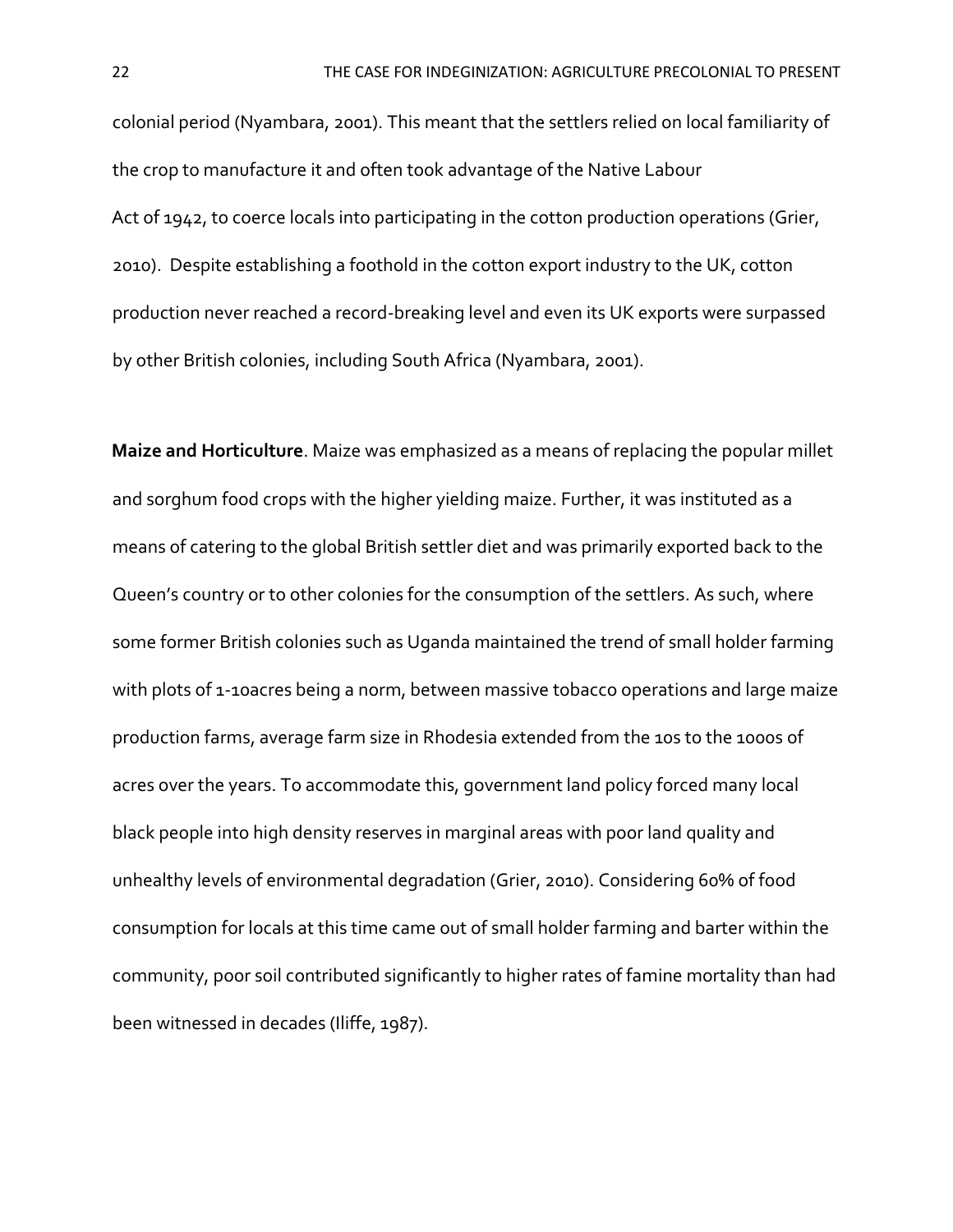This is elaborated on in the previous section of this paper concerning precolonial agriculture (see Famine, Socioeconomic Dynamics, page 15, chapter 1). Food insecurity for local people skyrocketed during this time. Further, these dynamics intensified the potential vulnerability of the economy because the maize export process and its success was very much dependent on the colonial trade network that designated

Rhodesia/Zimbabwe as the primary producer of maize for the Southern African colonies. Without this network, after the dismantling of the British empire, the deference to Zimbabwean maize that was enjoyed during the centralized cooperation of the colonial empires disappeared and Zimbabwe lost a good deal of its foothold in the maize export market (Iliffe, 1987). As such the agricultural decline of liberation years, 1990s through the 2000s, can be expected to have some ties to the precarity of the maize export relations established during the colonial period, especially alongside the compounding fact of the introduction of widespread maize production. Valuing, to some extent, their labour force, upon realizing the food insecurity facing locals in these high density, low quality reserves, in the 1920's colonial agricultural policy attempted to address this in part by encouraging intensification. One example here includes the way the traditional practice of shifting cultivation, which requires access to much land and the ability to move to entirely new plots during new seasons, was replaced with the encouragement of consecutive crop rotation on single plots of land which was more conducive to the limited land access circumstances that the local people now found themselves with (Iliffe, 1987). Iliffe aptly summarizes this paradox in the colonial government by noting, "Colonialism encouraged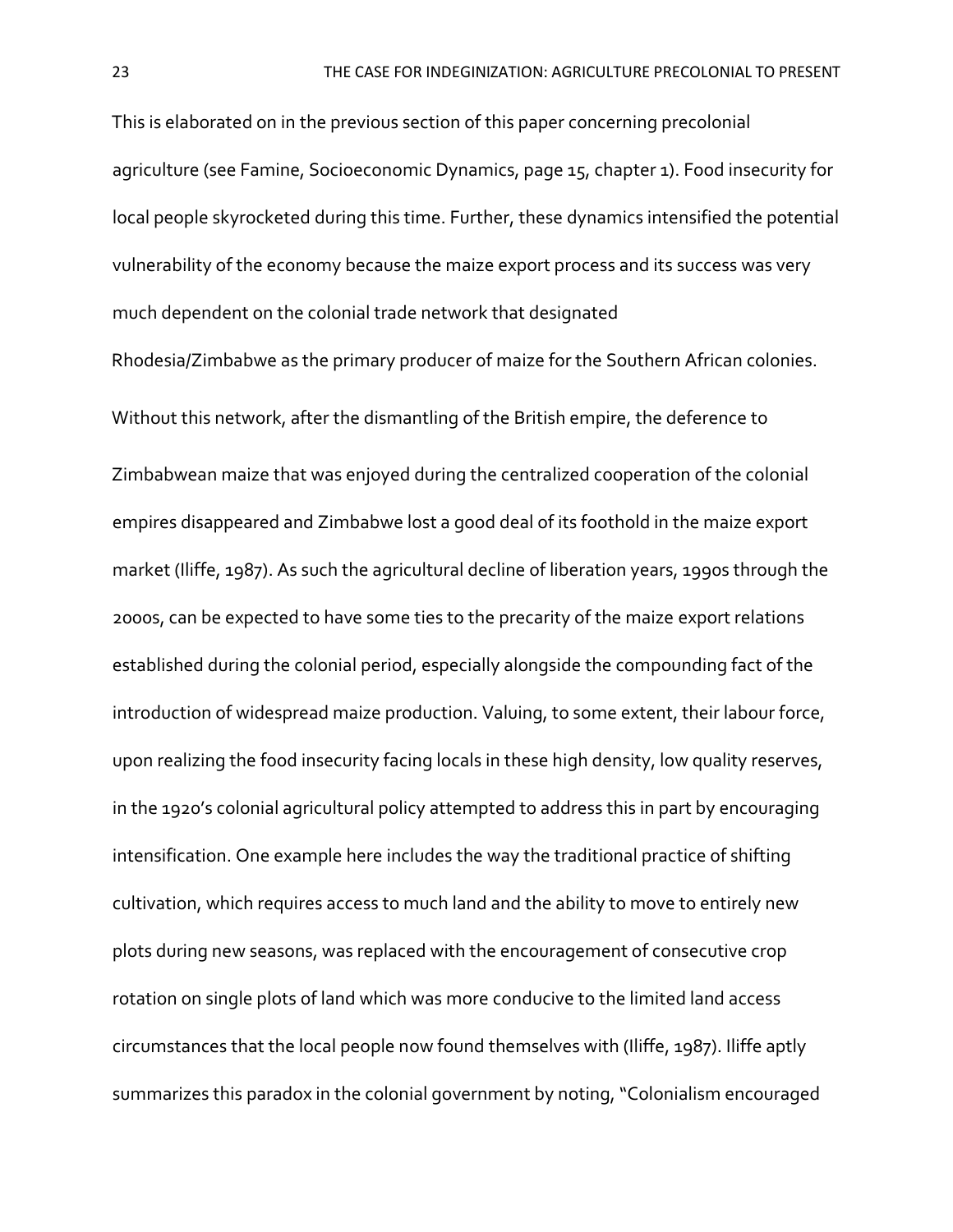intensifying agriculture to accommodate it's segregationist mores and repressive government land policy." This serves as one of the clearest examples of the way that agricultural policy during this period was almost entirely driven by colonial agenda that prioritized the physical and economic health and well-being of the settlers and British Empire over the local people.

**Discrimination in the agricultural policies.** The prioritization of the well-being of the colonial empire can be further gleaned from some overt and other, implicit, features of the land and agricultural policy of the colonial period. Having already mentioned the way segregationist land policy made it so that locals were forced onto low quality land, it is important to note the land enclosures as well, cattle confiscation and forced labor that further disenfranchised the local people (Iliffe, 1987). Most of these initiatives were instituted through the Native Affairs Department of the late 1800's which spearheaded the design of governmental infrastructure that resulted in the systemic institutionalized subjugation of the local people (Iliffe, 1987). One of the most debilitating of these policies, in the way in which it paralysed chances of independent economic progress for much of the local black community, was the previously mentioned Native Labour Act of 1942 (Grier, 2010). Through this policy, the colonial government required that all native peoples, above a certain age and primarily men, be employed with a recognized settler business, farm or institution (Weinman, 1975). As Nyambara argues this was a double-edged sword in that it aimed to both force the local black community into the production of the colonial goods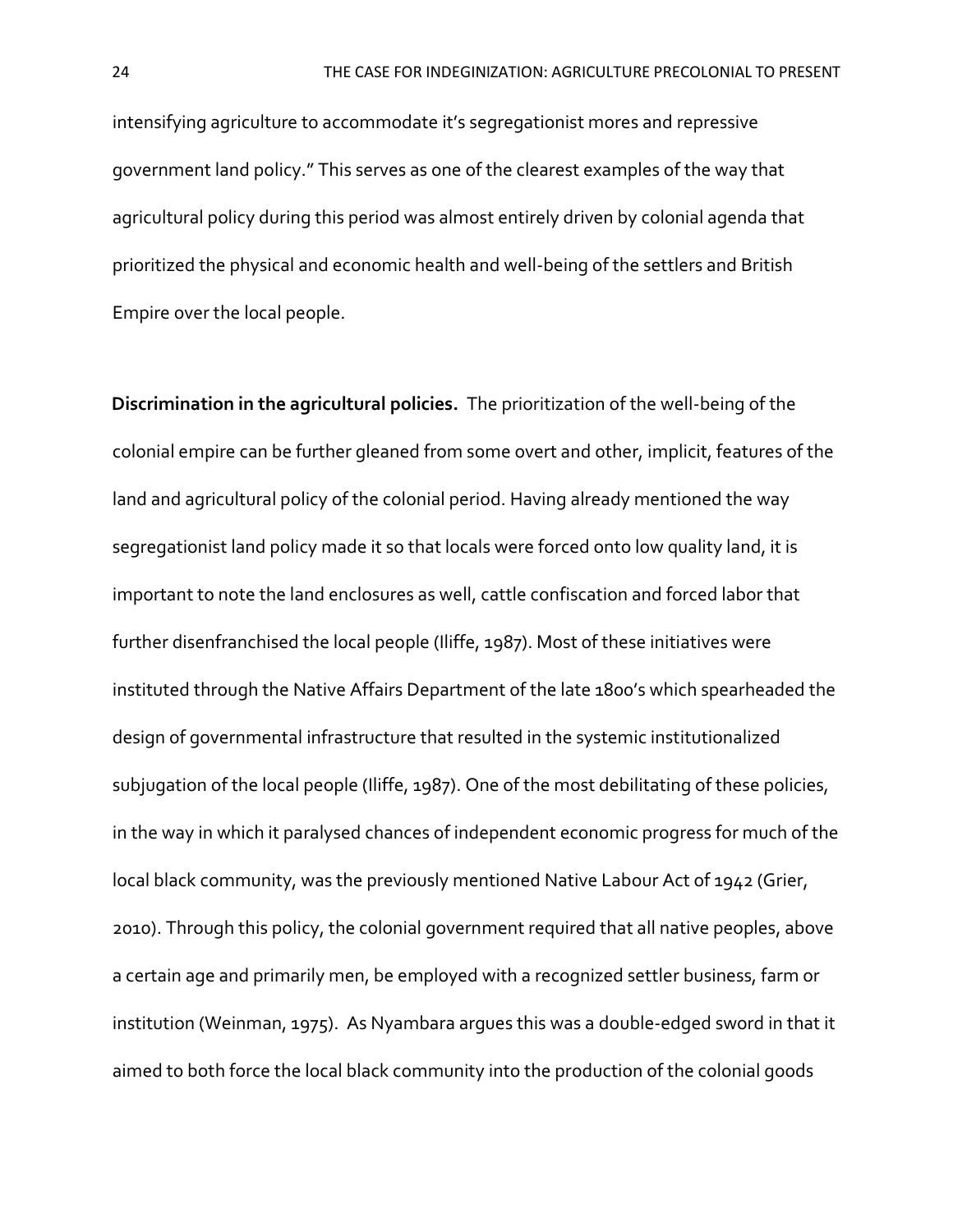but also into the consumption of those goods, making profit off of the local community at both ends of the spectrum – "At the ideological level, the colonial agricultural state aimed to turn the Africans into 'economic men,' that is, producers and consumers of commodities (Nyambara, 2001)." Nyambara goes on to quote a colonial settler as having summed up this process by asking, "What can be an inducement to make a native work? Create for him as many wants as possible and induce him to adopt to more modern methods of cultivation and tear him away from his bear pots (Nyambara, 2001)." In this way, the way the infrastructure of the land and agricultural policy of the colonial government entailed an economic prioritization as well as a racial exploitation is clear. Looking forward, this is of relevance in establishing to what extent policy, much of which is infrastructurally identical to that established in colonial times, is a significant factor in the ability of modern-day Zimbabwe to use that same policy to establish economic growth and agricultural progress for itself.

### **SUMMARY**

Without delving too deeply into the details just yet, this investigation of the colonial structuring of the agricultural sector communicates the necessity of changes in land policy, to do with farm size, trade relationships and diversification of the agricultural industry. By recognizing the colonial history and colonialist functionalist bias tied up in all 3 of those areas, we recognize how they stifle the development and progress of a liberated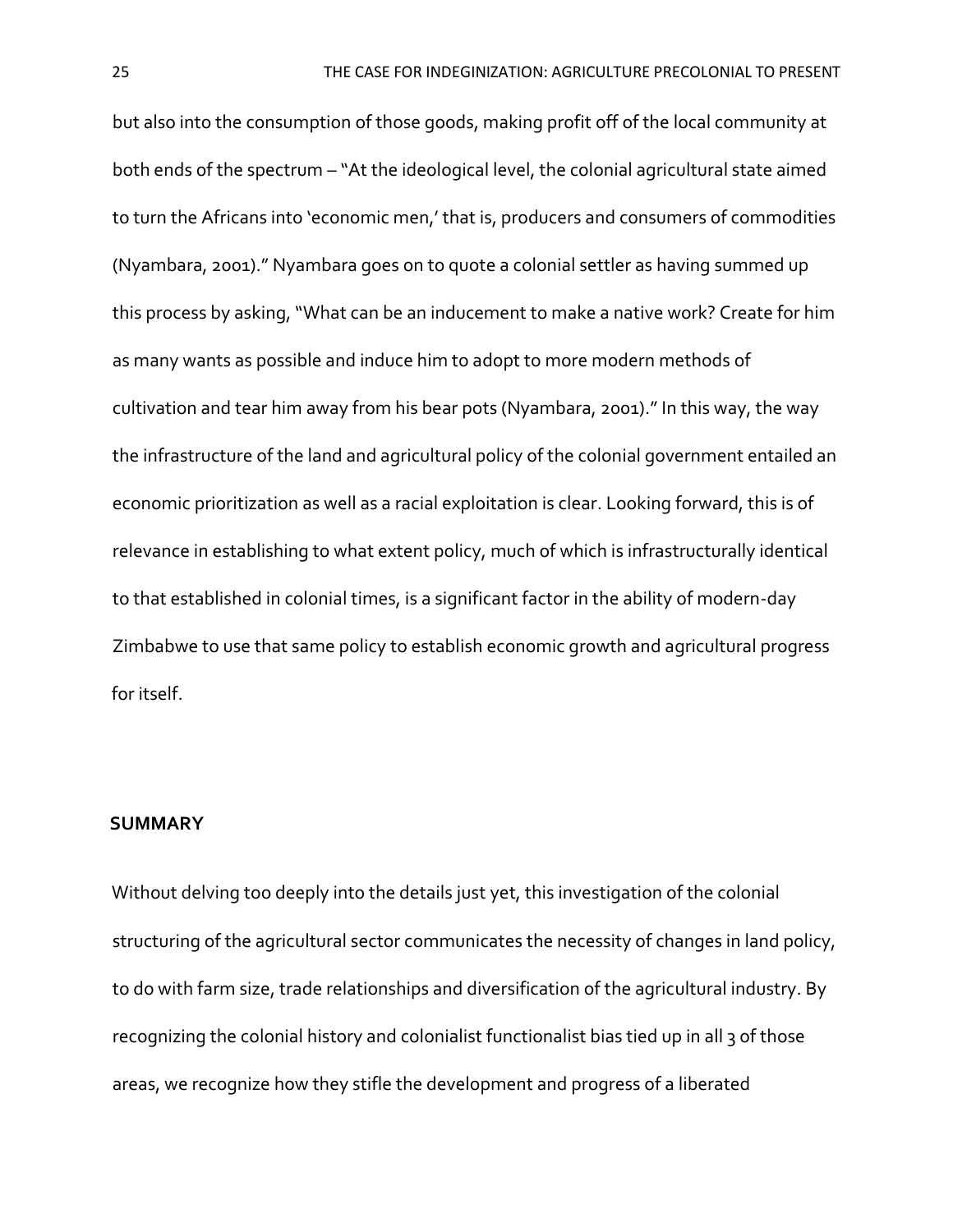Zimbabwe. Where large governmental farms served the colonial agenda, they fail to address food insecurity and maximize agricultural productivity, which they very well had the potential to do. Due to many dynamics surrounding colonialism but also the postcolonialism collapse of relationships between Zimbabwe and the west, trade relationships have remained weak. However, the emergence of significant economic markets on the African continent as well as, in East and Southeast Asia offer new potential. Further, the diversification of the agricultural industry will allow for greater opportunity in trade as well as potentially in-country market development to compete with imports. This is not to say however, that the tobacco industry be sidelined. Indeed, one of the ways in which we can capitalize on the colonial agriculture system is to make full use of both the technical and institutional infrastructure that the colonialist established to facilitate a booming tobacco industry. With  $21^{st}$  century renovations, and changes in policy relative to the global economic market, this industry can be taken full advantage of to the benefit of the country's economic development and trade relationships.

Further discussion of the details of the ways in which this investigation of the colonial agriculture history of Zimbabwe can contribute to development from this point on is included in the final chapter of this paper.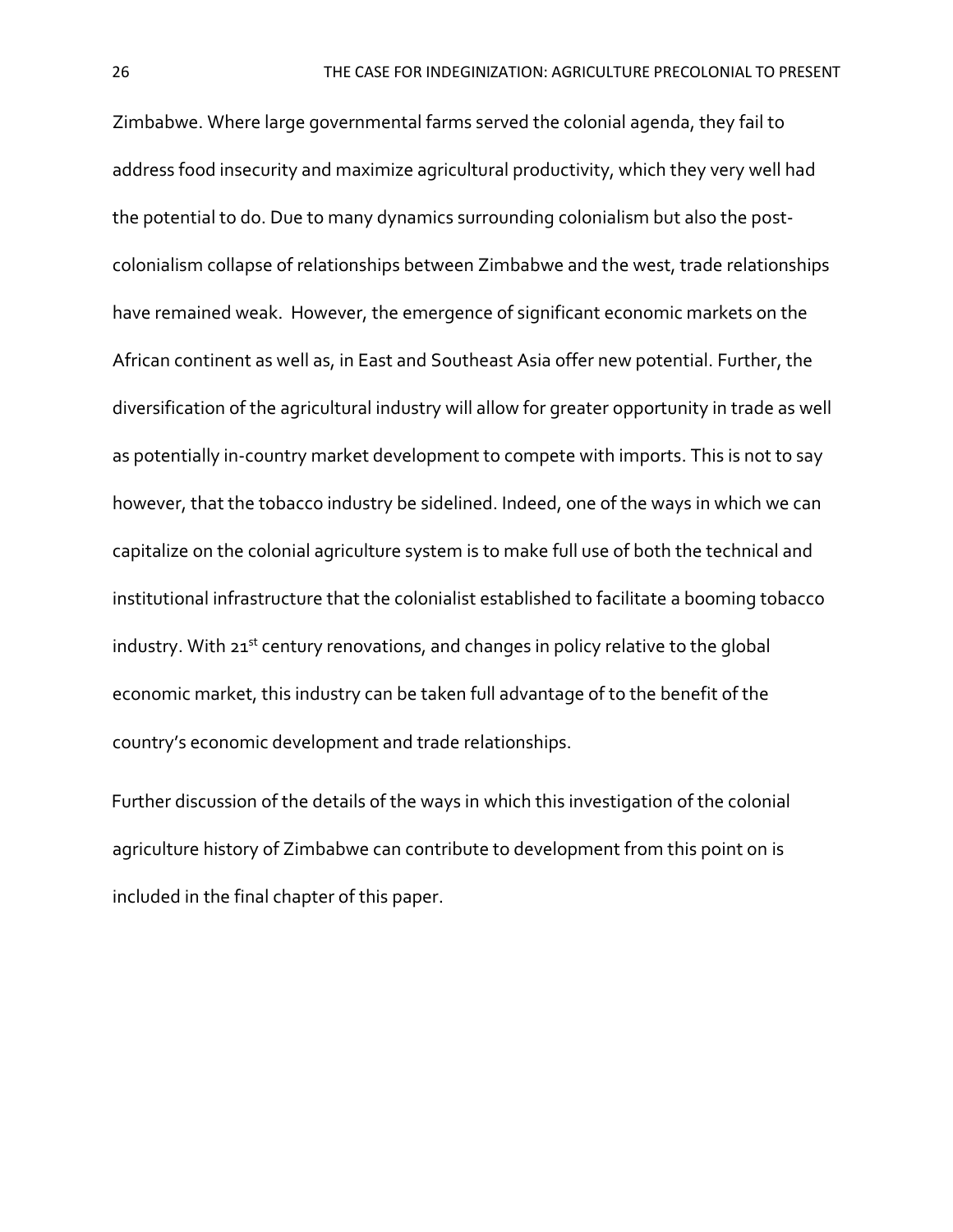## CHAPTER 3 POST-COLONIAL AGRICULTURE 1980 - 2016

**Setting.** With the independence of Zimbabwe taking place in 1980, one would imagine that the colonial and British hand over Zimbabwean agriculture has lost its grip over the past few decades. However, in this analysis of the post-colonial dynamics of agriculture from 1980 to the present decade, we see that there continues to be a heavy-handed external influence on the industry.

**Post-Colonial Agriculture.** One of the most pivotal and oft cited events in Zimbabwe's land policy history is the Land Redistribution Act of 1992. This event had a pervasive impact on the agricultural industry but especially trade relationships and economic growth overall. Although this program made changes to the land policy, of significant impact to the economic dynamics of the industry itself was the Economic Structural Adjustment Program of 1991-1995 instituted primarily by the IMF and requiring drastic liberalizing changes to the economic principles that typically propelled the agricultural industry. Further molding the agricultural dynamics into what they are today, the first and, what has been termed, the second green revolution have significantly altered agricultural practice and market dynamics across the world and the impact of these developments on Zimbabwe's ability to keep up with this global agricultural revolution is worthy of analysis.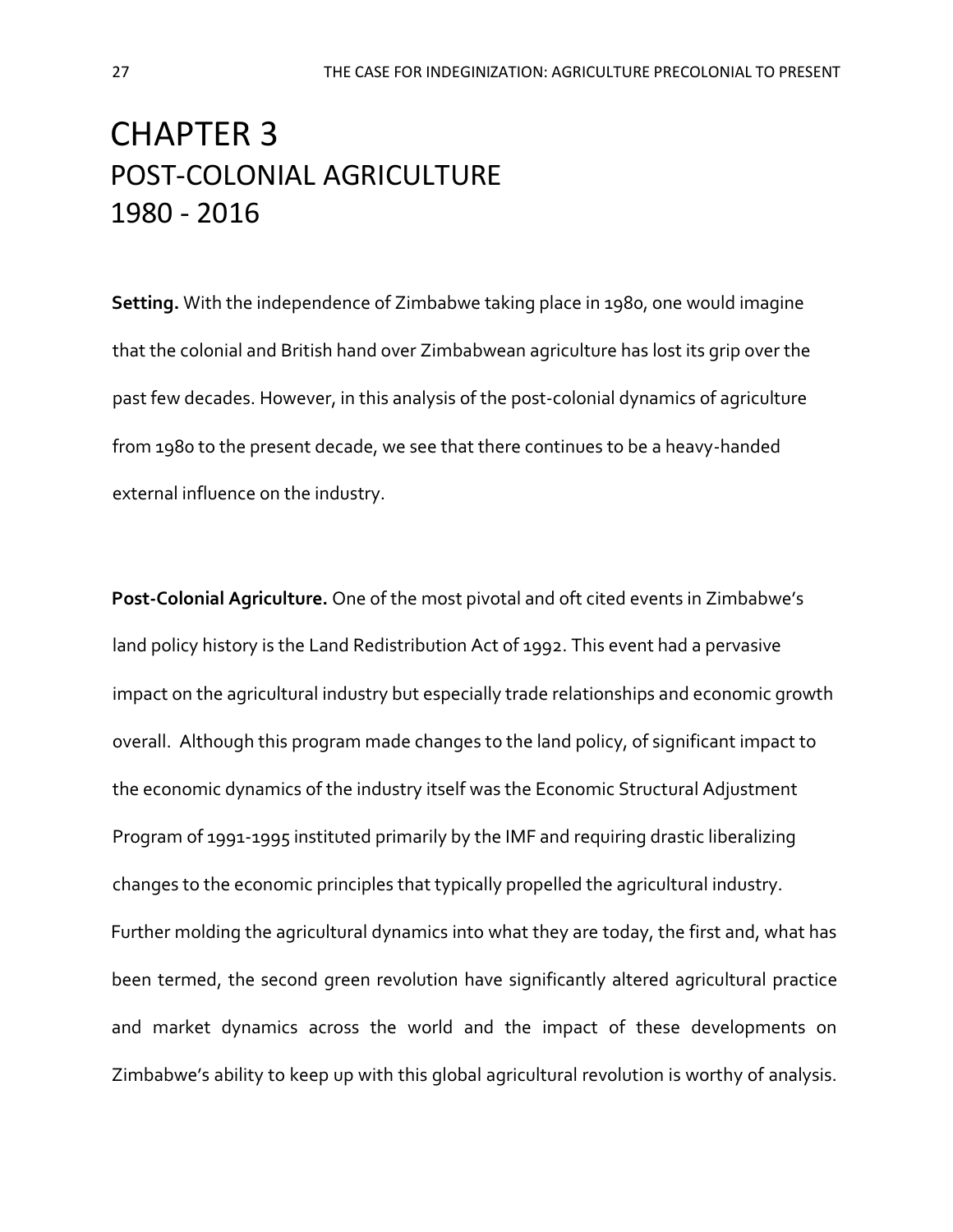In comparison, we also look at the rising potency and prevalence of agroecological and food sovereignty movements as they relate to the nation. These major events and trends will be explored in this section of the study to establish the dynamics presently affecting the Zimbabwean agriculture industry. This is crucial to identifying a strategy for moving forward.

### **LAND REDISTRIBUTION**

Land redistribution in Zimbabwe has been one of the most widely criticized events in Zimbabwean history (Chitiga & Mabugu, 2008). With impacts still explicit today, many in the international community have found great fault with the Zimbabwean government for the 'poor orchestration' of this program. In its essence, land redistribution is understood to be an instrument of poverty alleviation and tackling the injustices of feudal or colonial designs (Chitiga & Mabugu, 2008). In fact, in its traditional definition it often entails the dismantling and distribution of large tracts of land previously owned by aristocrats to smallholder farmers (World Bank Group, 2010). In Zimbabwe's case it was understood as a method of rectifying the unfair land distribution and wealth dynamics between white and/or previously colonial farmer and settlers, and the native and/or black smallholders in the country (Moyo, 2007). The leading motivation for the final liberation struggle centred around issues of land displacement and the indignation of native peoples who were being forced to live-in high-density areas with poor soil quality (World Bank Group, 2010). It was these claims of feeling displaced in the land of their ancestors that triggered the final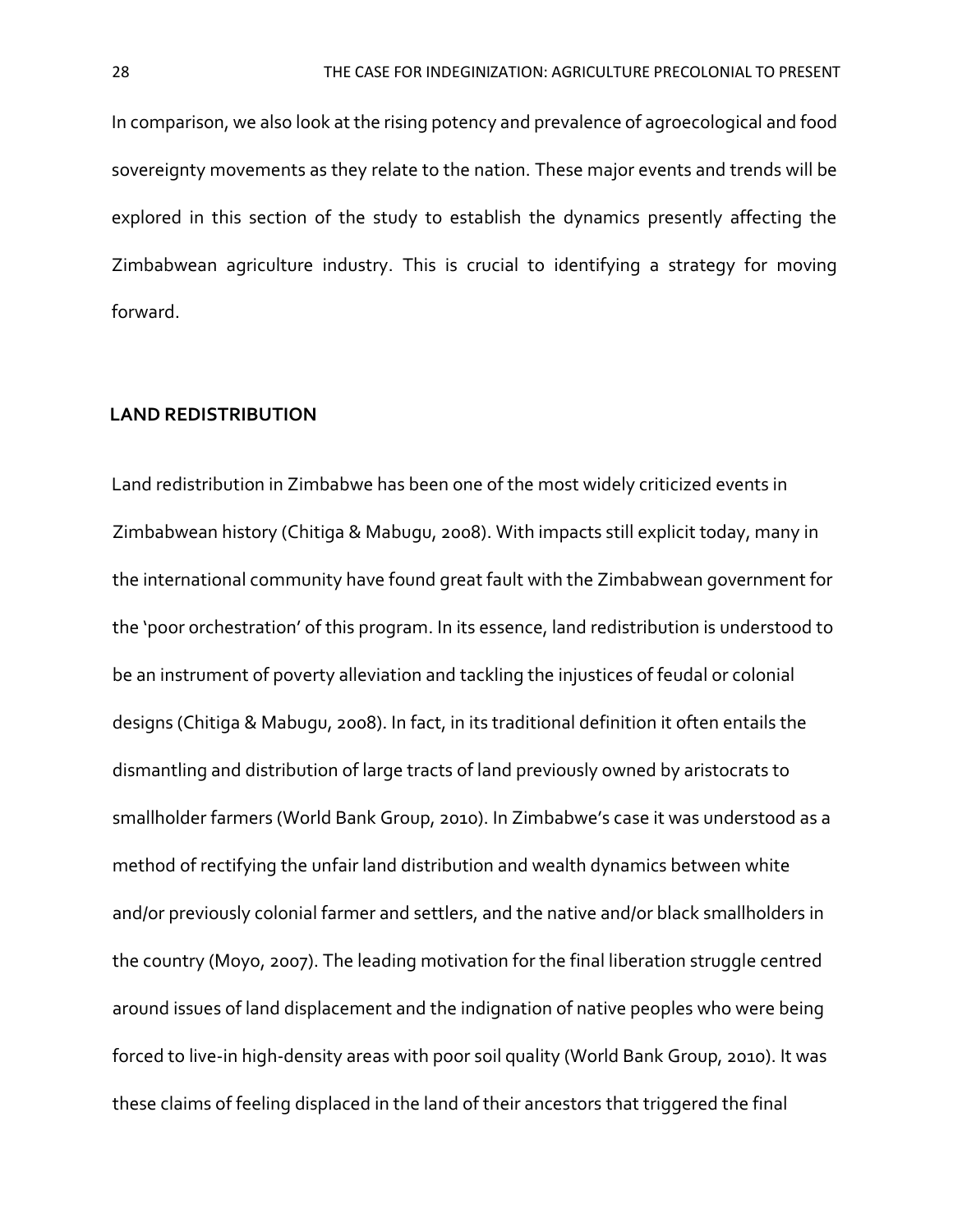*chimurenga* and that belie the important role that land redistribution would have in the postcolonial era. Despite portrayals that exclude any benefits of the process, many have found that some village communities, rural families and smallholding individuals have significantly economically benefitted from land redistribution, citing the provinces of Masvingo and Mwenzi as having increased production by 60% as a result of maize land turned over to villages in the area (Scoones, et al., 2011).

Land redistribution in Zimbabwe can be separated into two distinct phases. An original process from the 1980s-1990s where 12 million hectares of land were returned to 203 000 farmers and a second period leading from the 1990s-2000s which was marked with conflict and international condemnation (World Bank Group, 2010). A World Bank analysis deemed the original phase of land redistribution 'well executed' discussing the way the British government worked with the Zimbabwean government to redistribute the land based on a subsidized 'willing buyer-willing seller' WBWS program which oversaw the peaceful transaction of millions of hectares of land (World Bank

Group, 2010). The second part of the program deviated from the first in that in 1992, the Zimbabwean government instituted a new policy that centralized land expropriation in the land redistribution program as a result of the fact that the WBWS program had stalled due to minimal government funds in a time of drought and structural adjustment austerity (World Bank Group, 2010). This in turn severed the relationship with the British who refused to support the program under these new dynamics and publicly condemned the Zimbabwean government (Moyo, 2007). In time, the land expropriation was deemed a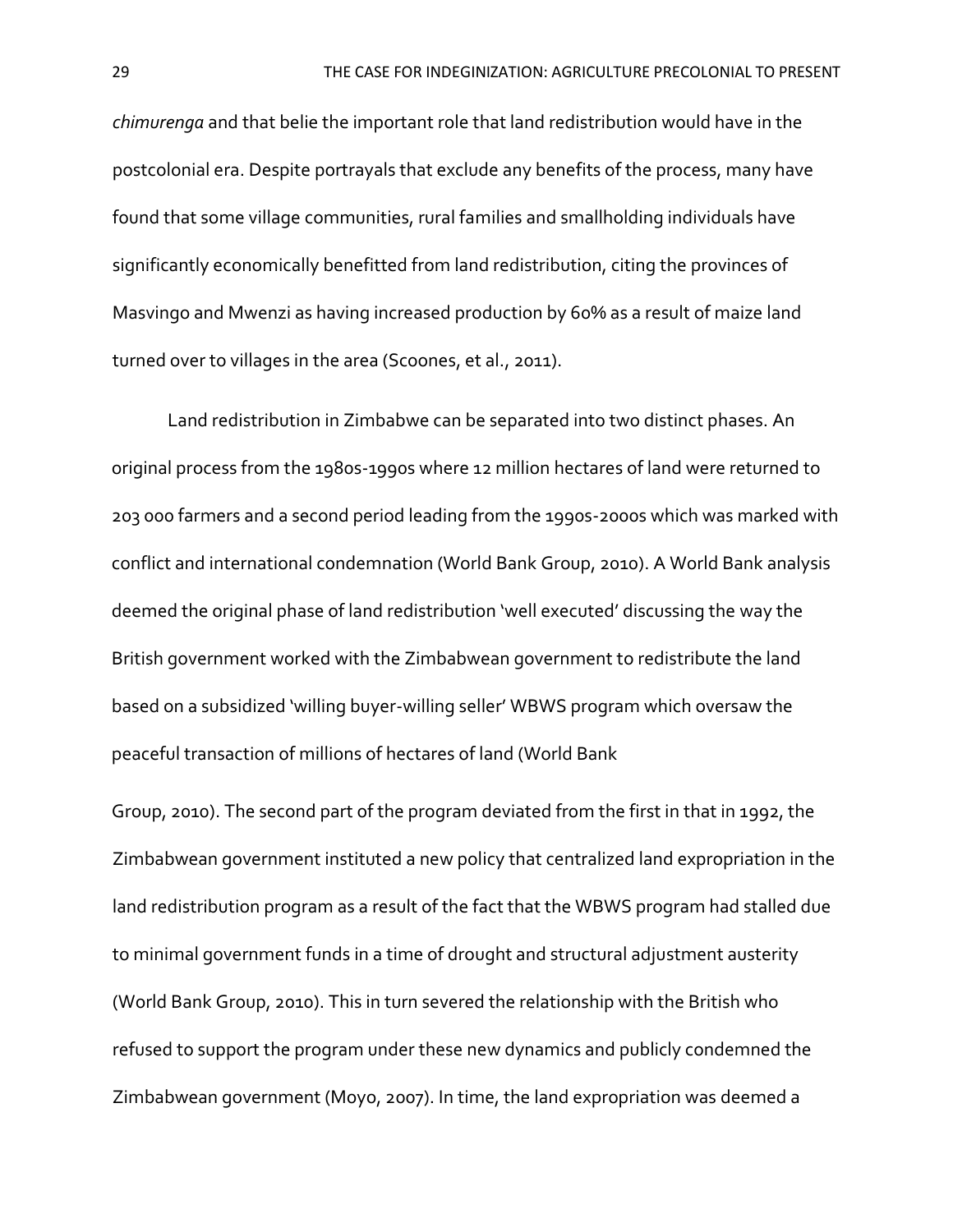human rights offense and political and economic sanctions followed (Moyo, 2007). This is the crux of some of the most detrimental impacts that the land redistribution had on Zimbabwe's international trade. Although many cite the fact that there was minimal training provided for farmers that were given new land, historical sources reflect the establishment of an agricultural department functioning with the sole purpose of offering extension services to the farmers that had received land via the land redistribution program (World Bank Group, 2010). Further, many of the farms were integrated into village settlement development programs and were established as communal grazing and growing lands managed by local authorities (World Bank Group, 2010). As such, it was not necessarily that no infrastructure was provided to support these new farm owners, but instead that with the simultaneous inception of the structural adjustment program, funding became scarce and commercialized farming companies gained a monopoly in the industry. As well, as much as there were extension services offered to the small land holders, politicians and high-income individuals that received or purchased farms via the land redistribution act often purchased them as whole farm projects, in large swaths ranging from 10s to 1000s of hectares (Moyo, 2007). Support services for management of these extensive projects were limited and fragmented, and as such we still find many such farms being underutilized and poorly managed.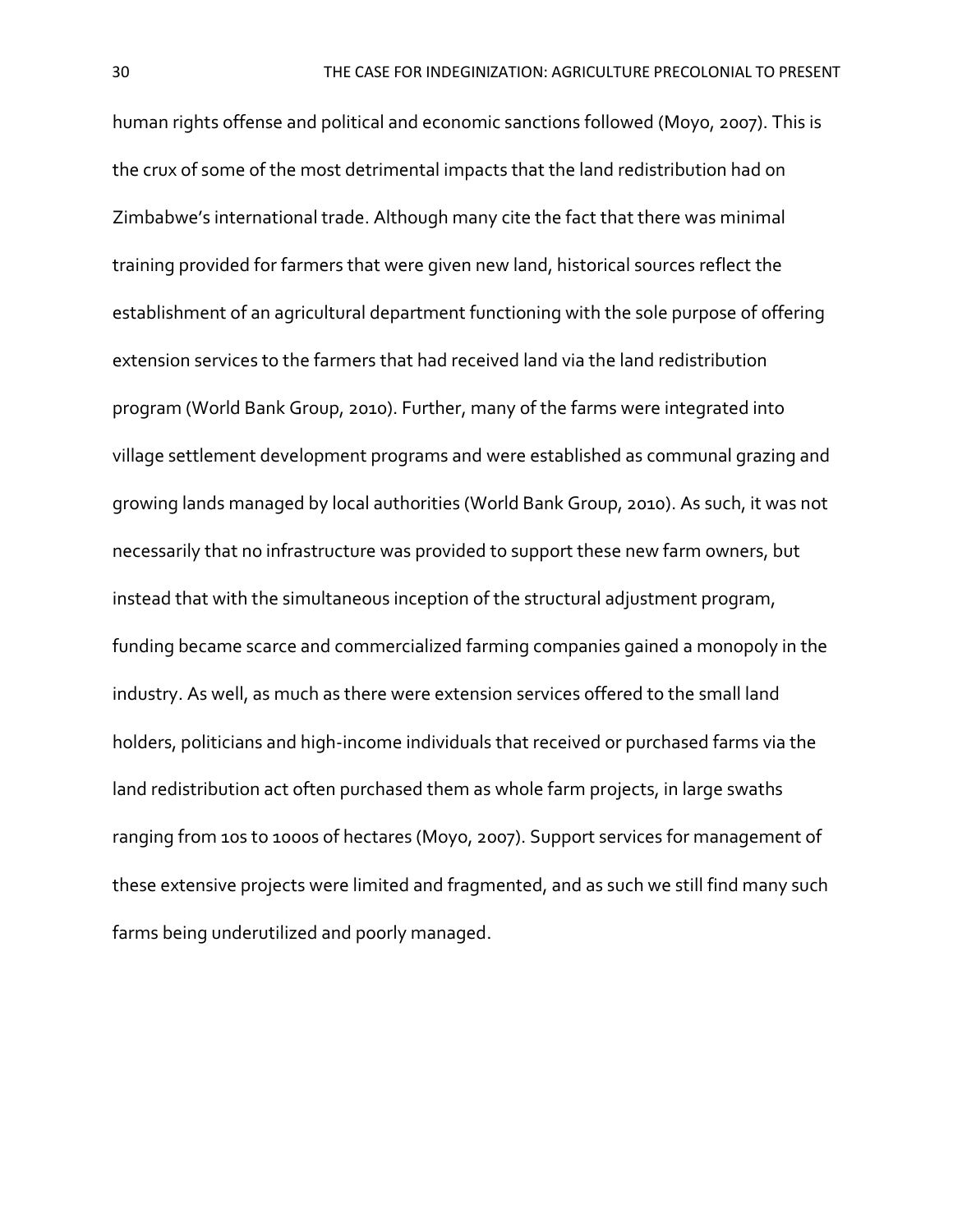### **STRUCTURAL ADJUSTMENT**

The Economic Structural Adjustment Program (ESAP) in Zimbabwe was primarily instituted by the IMF but was financed by the World Bank, African Development Bank, USAID, and 9 other governments and institutions, to provide Zimbabwe with a total of 766 million USD, 330 million USD of which was supplied solely by the IMF (African Development Bank, 1997). For all the ESAP efforts to target poverty reduction in Zimbabwe, many sources report the way the conditions of the poorest declined whilst the incidence of poverty increased during the ESAP (African Development Bank, 1997). According to an African Development Bank evaluation of the rationale for the entire program, a major consideration was the fact that the GDP and macroeconomic growth of the nation had dwindled since independence, which was a mere 11 years from the date of the initiation of the ESAP in 1991. As such, when it is reported that the GDP growth over the course of the ESAP, 1991-1995, grew at a mere average rate of 0.74% it raises questions as to the actual efficacy of the program and its impact on those most vulnerable and disenfranchised in Zimbabwe at the time (African Development Bank, 1997).

Understandably, when 1980 and Declaration of Independence came around there was plenty that the native Zimbabwean government was left to address in the wake of the racial and economic segregation that was the legacy of the colonial project on the socioeconomic dynamics of the nation. When we look at the deregulation and privatization, particularly with maize, tobacco and other aspects of the agricultural sector,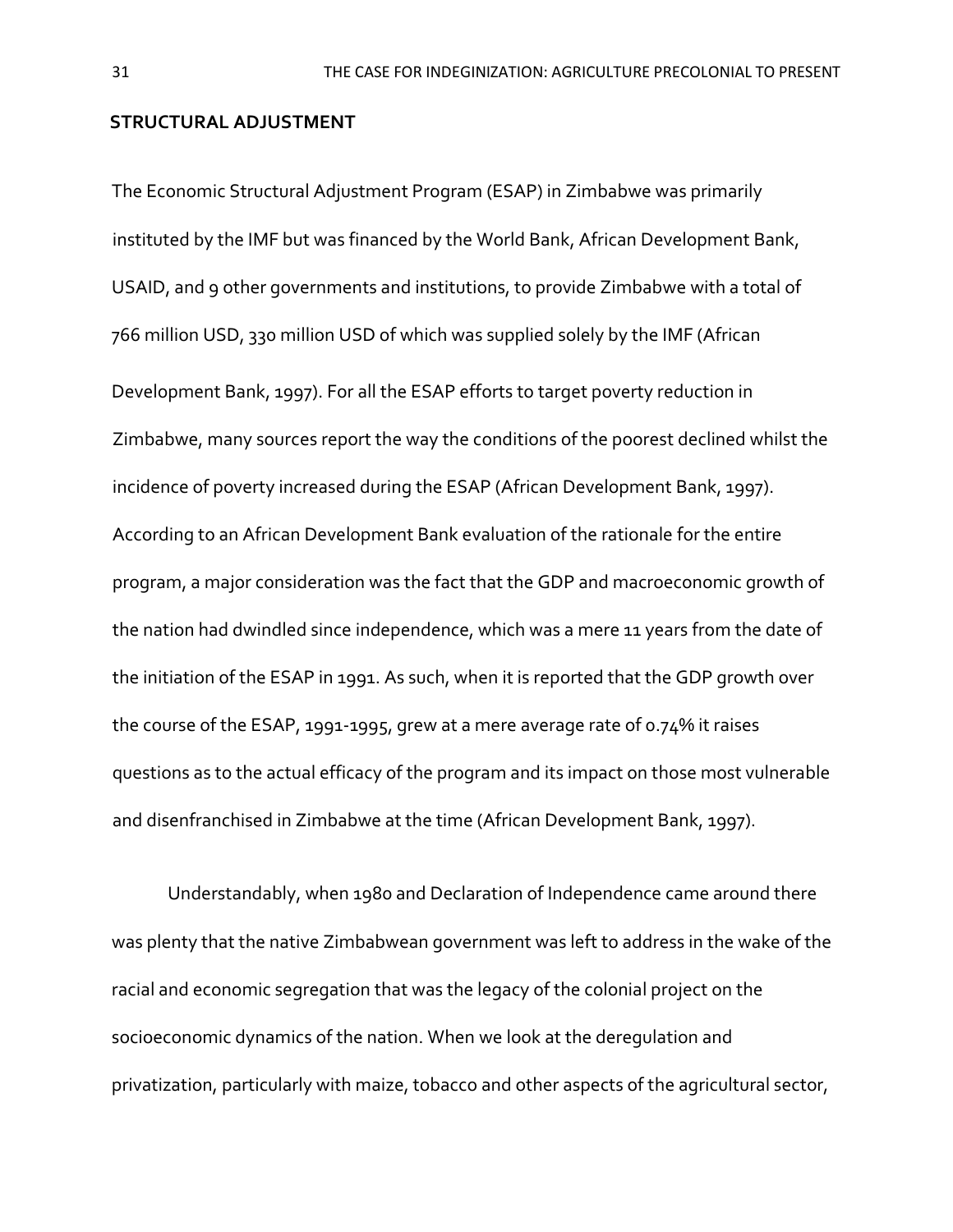that occurred in the implementation of the ESAP, these policies encouraged free trade and competition that was simply unsuited to the economic polarization in this young postcolonial nation (African Development Bank, 1997). Government-funded programs, such as the original successful land redistribution process, that were meant to right the balance of injustice established in the colonial era were weakened or dismantled in order to shrink government expenditure and public programs in compliance with the structural adjustment requirements (World Bank Group, 2010). At the end of the day, competition only further disenfranchises those not in a position to compete in the first place. Hence, when the ADB evaluative report simultaneously details on one page, the 'success' of the fact that many previously public agricultural entreprises such as the Cold Storage Company (CSC), Dairyboard Zimbabwe (DZL) and Cotton Company of Zimbabwe (COTTCO) commercialized and reported significant profits, and then follows this with the fact that poverty, where it existed in 1991 only deepened and broadened, the free trade dynamics of the ESAP benefitted the few (African Development Bank, 1997). As an individual born and raised in Zimbabwe, I recall all 3 of the aforementioned entreprises being household names that eventually, all came upon hard times after the 2008 global financial crisis: At the end of the day even those few that benefitted only did so in so far as the global economy could allow them; A dynamic mimicked on the global scale when we look at other Global South commercialized agricultural entreprises that are eventually crippled by competition from cheap Global North imports.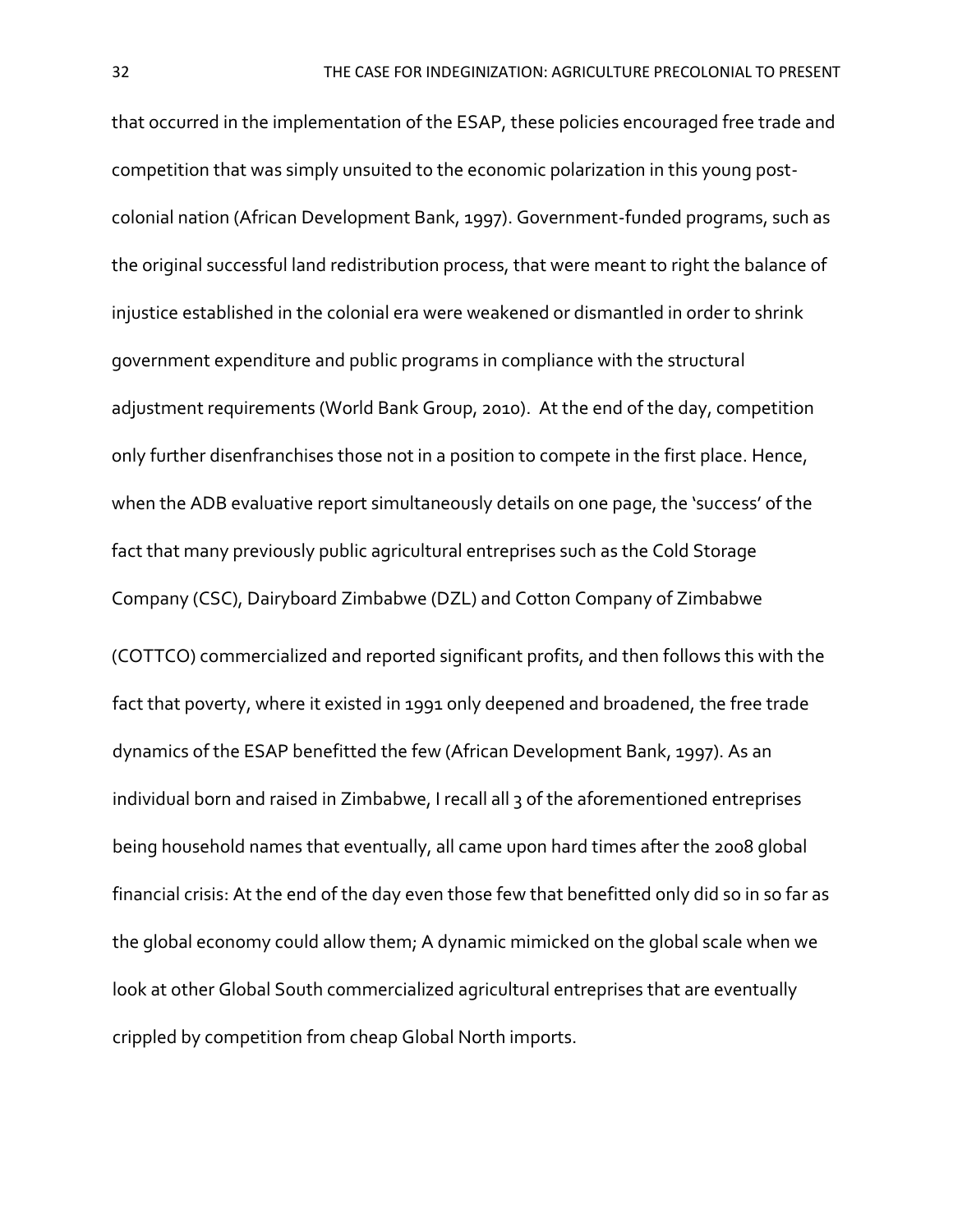The free economic principles of the ESAP forced Zimbabweans and Zimbabwean companies to have to compete with international companies, some of which originated from countries that had enjoyed decades of relative stability and others that had fostered the spirit of capitalism and business competition within their own borders. This is a particularly important point because where many black-owned businesses in Zimbabwe were new, and under the ownership of capable but little experienced business peoples, the imports and companies that these companies were now forced to compete with came out of countries such as the USA where competitive economic dynamics, economic stability and political stability gave these companies a quality and production capacity advantage. Much more, the ESAP indebted the nation to several banking groups and International Financial Institutions (IFIs), which would stifle the nation's capacity for growth (Rakodi, 1994).

Essentially, the fiscal austerity and privatization of the ESAP exacerbated the socioeconomic polarity of the nation. Where some measure of socialization was required to at least provide the necessities, such as housing and education, to right the playing field that had been so badly tilted during colonization, instead these competitive economic policies made socio-economic mobility an even steeper climb and actively dismantled systems that attempted to offer some public goods.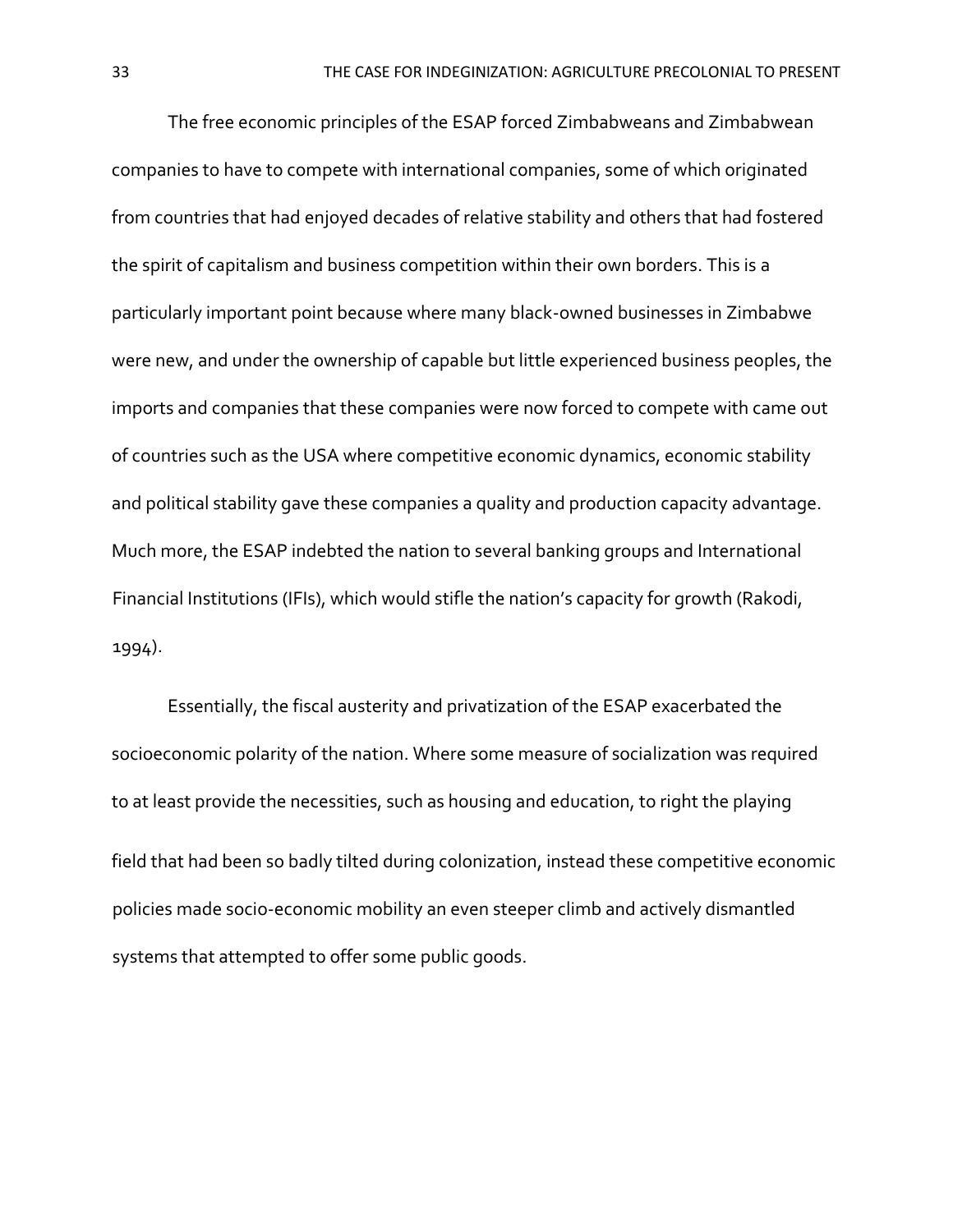#### **FIRST GREEN REVOLUTION**

The Green Revolution of the 1950s-1980s is distinguished from the so-called '2<sup>nd</sup> Green Revolution' of the 1990s-present, by temporal factors as well as the focus of the developments. Where, the first Green Revolution focused on staple crops and seed varieties for traditionally low-income countries, i.e., wheat and rice in Asia, the Second Green Revolution is a much more commercially driven endeavor focusing on high international commodity crops (McMichael, 2013). The first Green Revolution drastically changed the global agricultural market increasing production in Latin America and Asia (Shiva, 2011). Although, the high yielding variety (HYV) seeds were already a feature of US agriculture, the US input industry grew substantially as input needs in Latin America and Asia rose attendant to the use of these HYV seeds (McMichael, 2013). For the most part, the influence of these developments was few and far between in Africa and widely cited as having not been tailored to the social or ecological context of African countries (Ejeta, 2010). Indeed, the bulk of these innovations were shaped to face the ecological terrains of South and South-East Asia, as well as Latin America, particularly, Mexico (Ejeta, 2010).

 Despite this general failure, or lack, of a first green revolution in Africa, some sources do credit Zimbabwe with having had a successful green revolution experience with maize in the 1980s (Eicher, 1995) Plant breeding and in situ seed-based research funded by the Zimbabwean government resulted in the introduction of domestic and international hybrid maize varieties (Alumira & Rusike, 2005). This has been to the extent that 100% of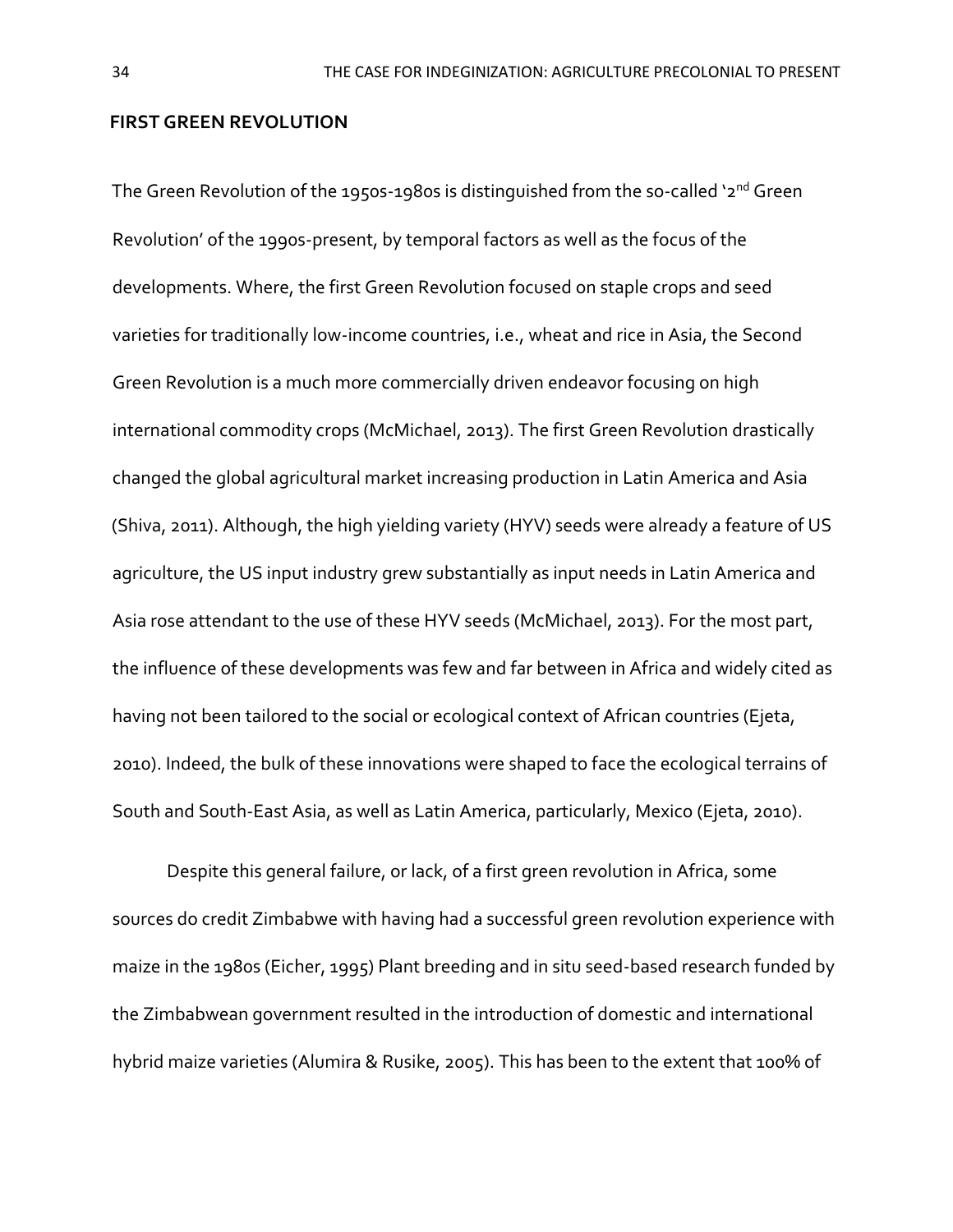maize grown in Zimbabwe was estimated to be of the hybrid variety and competing well with traditional crop plants such as sorghum (Eicher, 1995). Having established previously in this study the importance of the drought resistant traditional sorghum and millet varieties, some comparisons have found that hybrid maize varieties grown in the lowveld of Zimbabwe maintain a comparable drought resistance (Eicher, 1995).

 Nonetheless, these developments pitted against the many political and social changes occurring in the country at the same time made profiting from this success difficult in the face of shifting and precarious land policy and trade relationships. As such, like most of Africa, with the exclusion somewhat of South Africa, Zimbabwe is understood to have been missed by the bulk of the green revolution advantages. As a result, it has been disadvantaged. As agricultural producers and markets grew exponentially across the globe during and because of this green revolution it dwindled in Zimbabwe.

# **AGRICULTURAL TRENDS OF THE 21ST CENTURY**

The second green revolution, for this study's purposes, primarily points towards the emergence and dominance of biotechnology in agriculture as a major trend in the last 2 decades. These developments have yet again allowed certain agricultural markets to exponentially grow as opposed to other traditional systems. The result has been the development of new agricultural monopolists, with the means and resources of constructing or purchasing the new technology, thereby leaving small holder farmers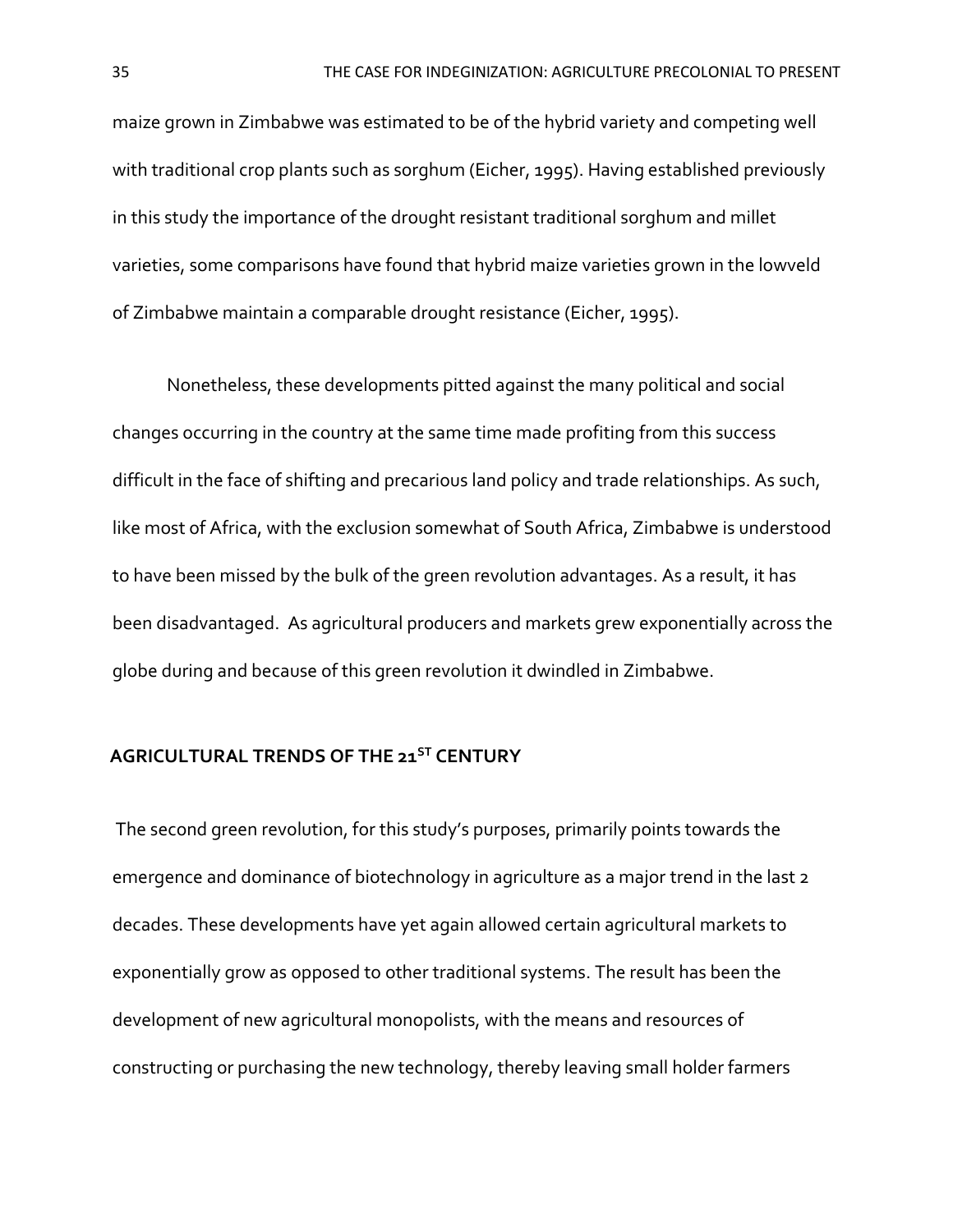across the globe disadvantaged (McMichael, 2013). At present, Zimbabwe has faced significant pressure from members of the agricultural sector to legalize GM crops (SitholeNiang, 2016.) A major facet of this plea is the fact that, South Africa, a neighbouring country and a major agricultural competitor, has allowed GM crops for years and up to 95% of its cotton, maize and soya bean is produced using GM seed (Sithole-Niang, 2016). Minus, tobacco, these are all of Zimbabwe's main potential exports. Much more, many believe that considering increasing evidence of climate instability, it is doubly important for the country to adopt innovative technologies to address the drought crisis. In-situ research into GM maize varieties better suited to the drought conditions have been taking place in Zimbabwe for many years but this research has never been translated into a widespread program that can benefit those at most at risk (SitholeNiang, 2016). Meanwhile, countries all over the world, are using these biotechnologies to surmount disease, extreme climatic conditions, nutritional deficits and poor crop quality. The result is a competitive advantage over crops grown in traditional settings (Bazuin, Akadi, & Wiltox, 2011).

 Alternatively, in the light of these many changing ecological and economic dynamics surrounding the global agriculture industry currently, discussion of agroecological methods to producing high quality food are taking centre field. Because of the socioeconomic injustices brought about by a highly privatized, monopolized biotechnological agriculture industry, it has become increasingly important to look at issues of food sovereignty, protection of traditional livelihoods and the alternative benefits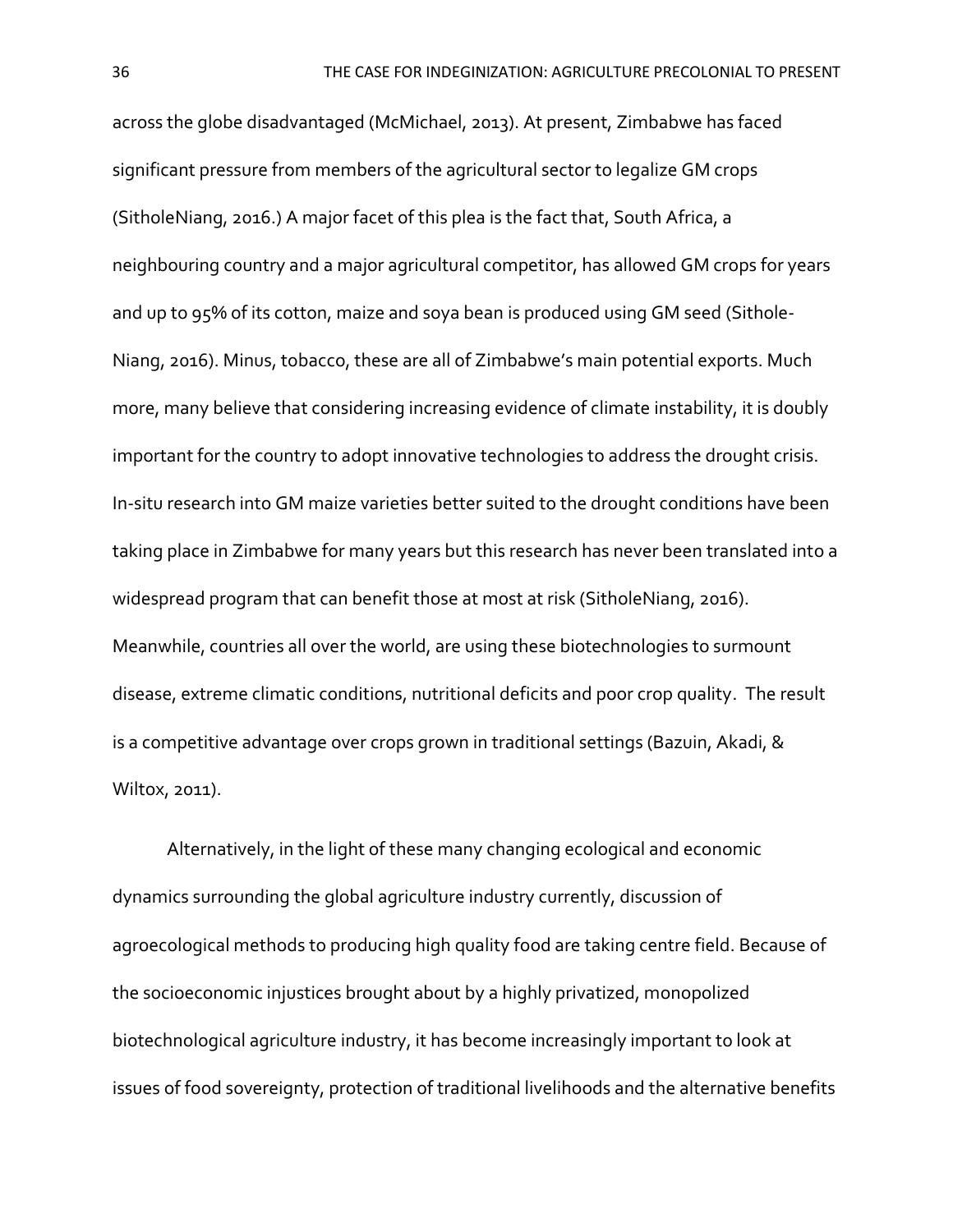of strong and thorough agroecological programs in dealing with the climatic and economic stresses being placed on the agricultural industry of many Global South countries. It is worth noting that, Zimbabwe is currently home to one of the offices of Via Campesina, one of the largest food sovereignty organizations in the world (Rosset, 2013). Also, conservation agriculture has been consistently trialed in Zimbabwe for many years. In one of the biggest of these projects, the International Crop Research Institute for the Semi-Arid Tropics (ICRISAT) conducted a project that evaluated the response of 232 households in 12 districts to the newly introduced agricultural practices (Mazvimavi & Twomlow, 2009). Mazvimavi & Twomlow (2009) show that the introduction of the ICRISAT-promoted practices resulted in a significant increase of the average yield data per household in all the areas where the study was conducted. Much more, the yield increases placed many households in better positions to access more advanced agricultural technology and so continue to increase the efficiency of their farming projects.

Considering the acclaimed detrimental effect of the HIV/AIDS crisis in Zimbabwe, it is also noteworthy that the ICRISAT study found that HIV/AIDS status was not a significant factor in predicting the adoption or success of CA practices.

Contrastingly, the study found that institutional support and agroecological location did have a deciding influence on the rate of adoption and success of CA practices in some areas (Mazvimavi & Twomlow, 2009). This suggests that efforts need to be tailored to meet the socio-political and agroecological demands of each area. Still, Mazvimavi & Twomlow (2009) present an image of the viability of implementing an agroecological project in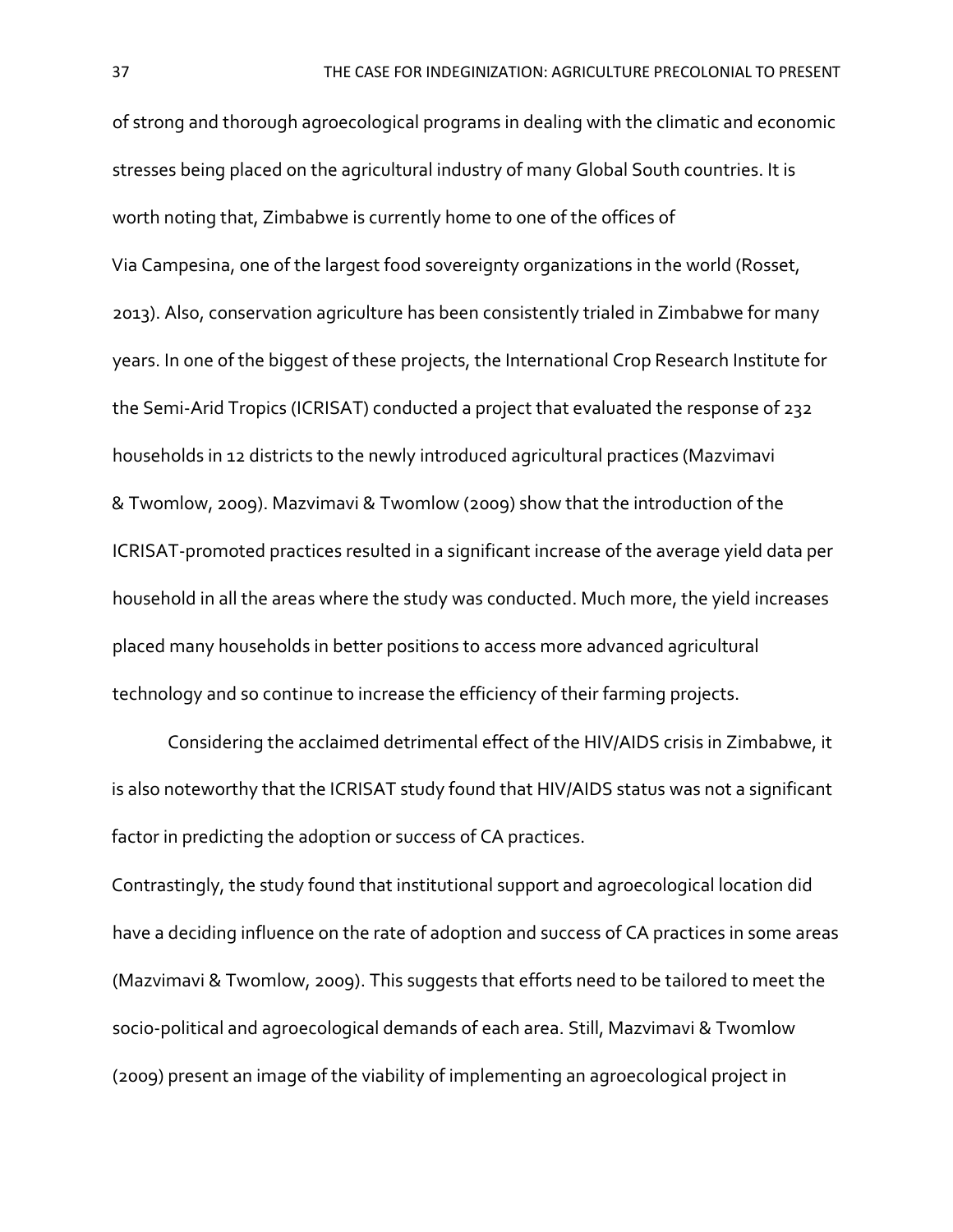Zimbabwe. Moreover, they demonstrate the opportunities to use this kind of project to pivot toward addressing other social aspects of development and socio-economic mobility.

Nonetheless, neither biotechnology nor agroecology have been recognized by the government enough to put in place a robust program to research or implement either. It is of great importance that the government establish and direct the agricultural development and research of the country and commit to that agenda.

Although, it is not necessary that a strategy prioritizing agricultural research be exclusive to agroecology or biotechnological developments, it is necessary to consider the social and economic benefits of each philosophy and practice, and for each crop. Understanding that Europe is unlikely to accept GM crops, investing in agroecological or alternative intensification strategies would bode better for Europe bound trade related crops. Alternatively, with reference to subsistence farming and a drought crisis, biotechnology may be a worthwhile consideration for crops that are essential to the socioeconomic wellbeing and health of rural smallholders.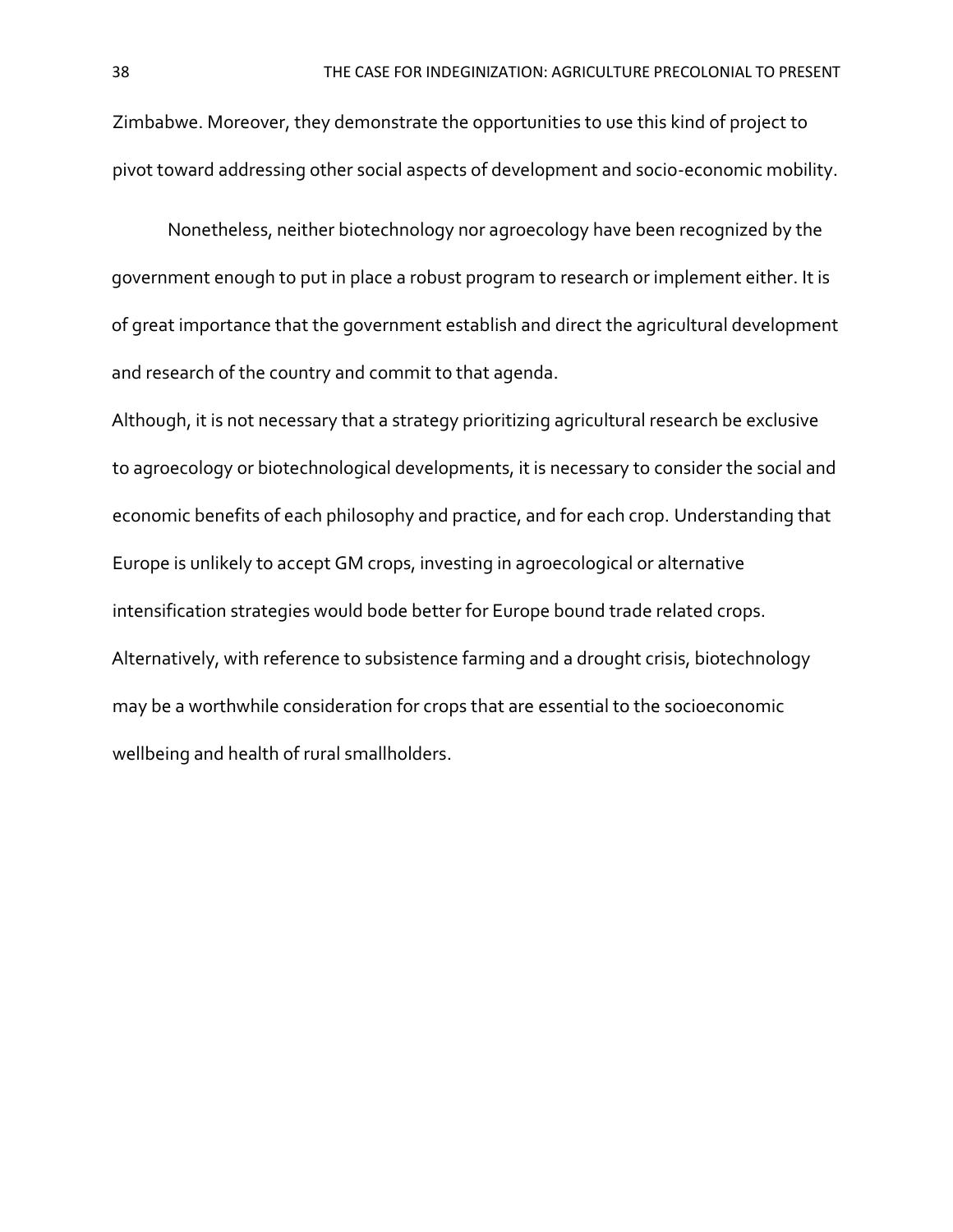# CHAPTER 4 DISCUSSION: What Does This Mean for the Future?

In a markedly fast paced technological and economic generation, so much of the variables that these explorations through precolonial, colonial and post-colonial agricultural dynamics have exposed are now subject to an ever-changing global atmosphere. As such, the development conundrums of today are ever more complex and further, they are new. They are not the same as those that might have existed immediately after the first world war when many of the main international development organizations first came about (IMF, Word Bank) and faced a much simpler economic system without the impact of the 'Tech Revolution'. Due to the record-breaking changes that the global society has seen in technology, policy, international economics, despite just being intricate, as agriculture and development has always been, the development issues of today are also fresh faced; The issues of development wracking many emerging economies today are themselves, intricate and original to match the interconnected and innovative new dynamics of global interaction and growth.

With the complicated, compounding history of many different cultural trajectories intertwined, Zimbabwe's agriculture and development questions are no exception. In fact, this history showcases the peculiarities of Zimbabwe's situation and the many ways in which it stands out from the development stories of other countries. Although colonialism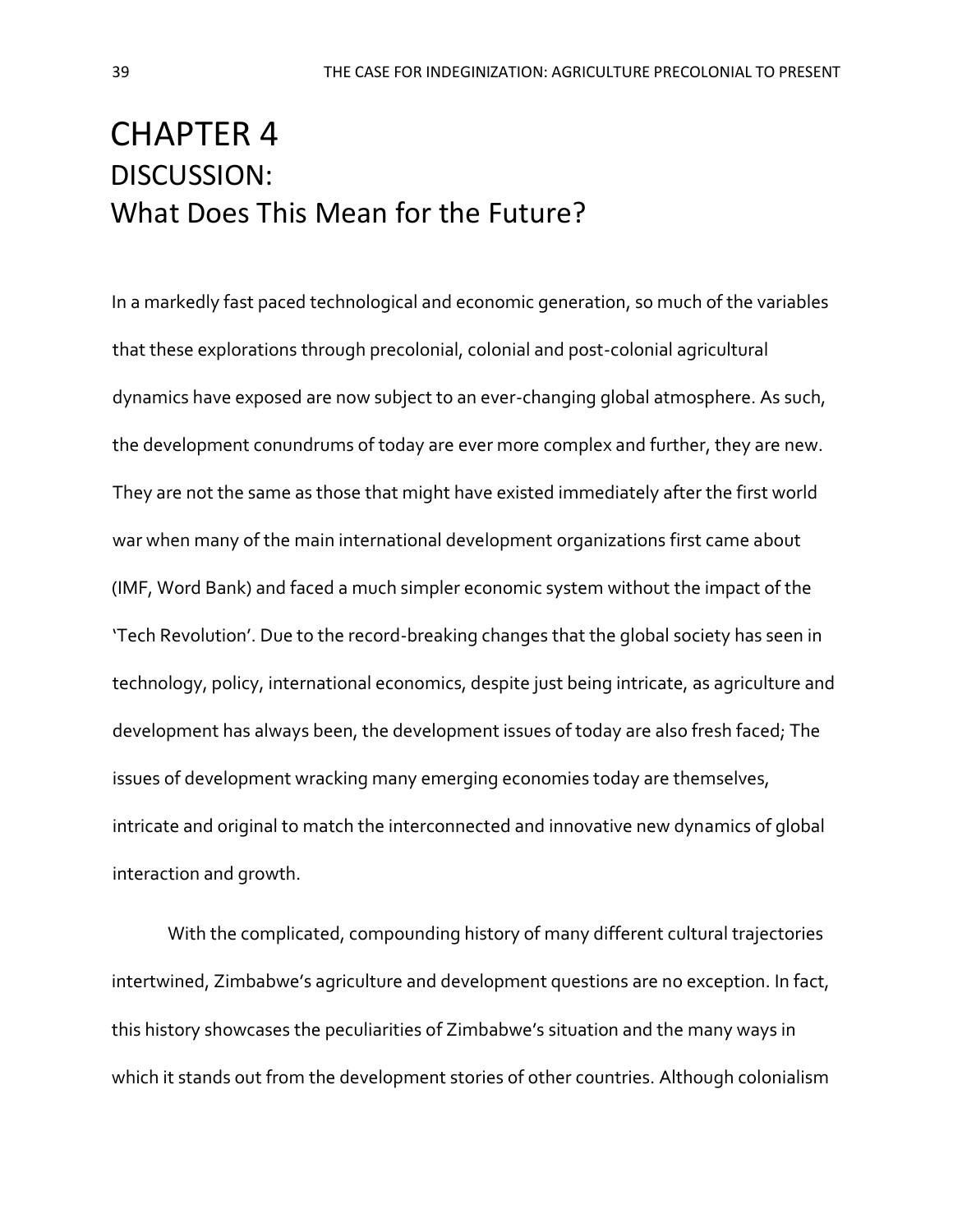is an experience shared by many countries around the world, and almost all countries in Africa, the unique factors of the Zimbabwean precolonial culture and civilization, the emphases of the Rhodesian government and the unique political and economic dynamics and degradation of trade relationships with the 'West' that paint part of Zimbabwe's postcolonial story place it on untread ground.

It is for this reason that we have undergone this study, to illuminate the indigenous nuances of Zimbabwe's agriculture and development dynamics that may frequently be overlooked and hence render many development initiatives minimally or partially successful. Some key areas that have been highlighted from the study of these 3 time periods include market development, diversification of crops, land, agriculture and macroeconomic policy as well as overall agricultural productivity. Each of these will be further discussed here, firstly, considering the trends and patterns brought to the fore by this study and secondly, with attention to how these findings can inform solutions or perspectives that can give greater momentum and direction to our national agriculture and development strategy.

#### **DIVERSIFICATION OF CROPS**

There was a marked decline in the diversity of crops grown as we progressed from the poly cultures of the precolonial period to the large monocultures of the colonial period. In this context, monocropping, at its core, was a project that served and favoured the colonial government but did little for the local community that had survived many decades on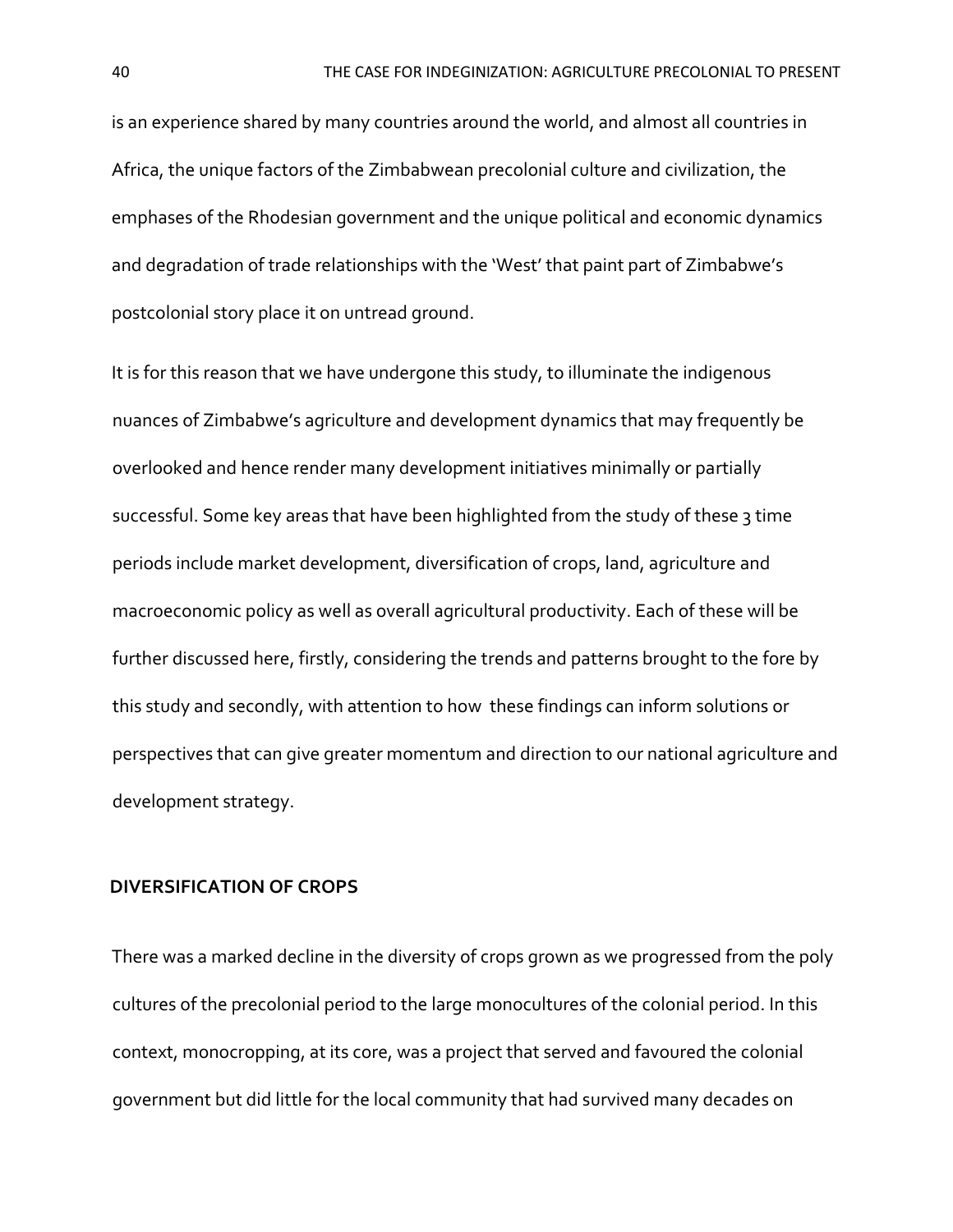diverse cropping systems. In today's Zimbabwe, this monocultural system still fails to serve the local people. Today, a diversification of crops is paramount to building a nutritious food system and is a key element of addressing rural quality of life in terms of health and malnutrition (Bezner-Kerr R., Gender and Agrarian Inequality at the Local Level, 2011). A key area of concern is the maize-dominated diet of many modern Zimbabweans. Although a strong cultural preference has developed around the maize plant, this affiliation is hardly a century old as the key crops of the Zimbabwean diet prior to colonization were millet and sorghum. These grains grew well in all conditions and consisted mainly of indigenous varieties that enhanced their ecological fitness (Bezner-Kerr R., Gender and Agrarian Inequality at the Local Level, 2011). Looking into the increasingly climate challenged future, crops that are indigenous have demonstrated increased drought tolerance compared to maize, thus have greater food security potential in unpredictable rains and extreme weather. Maize need not be entirely replaced by sorghum and millet, which would be very difficult in practice and not altogether beneficial given that there are certain areas and now varieties of maize that do well in the country. However, it would be wise to diversify our grains and invest in research on genetic and management improvements for indigenous grains. Polycultures have been well known buffers of unexpected food insecurity and carefully reintroducing such cropping systems to at-risk areas may serve to provide agroecologically sound, accessible options for advancing self-sufficiency and security (Mlambo, 2014). Looking at our short list of main crops grown in Zimbabwe, it is very important to recognize and address the deep colonial explanations for their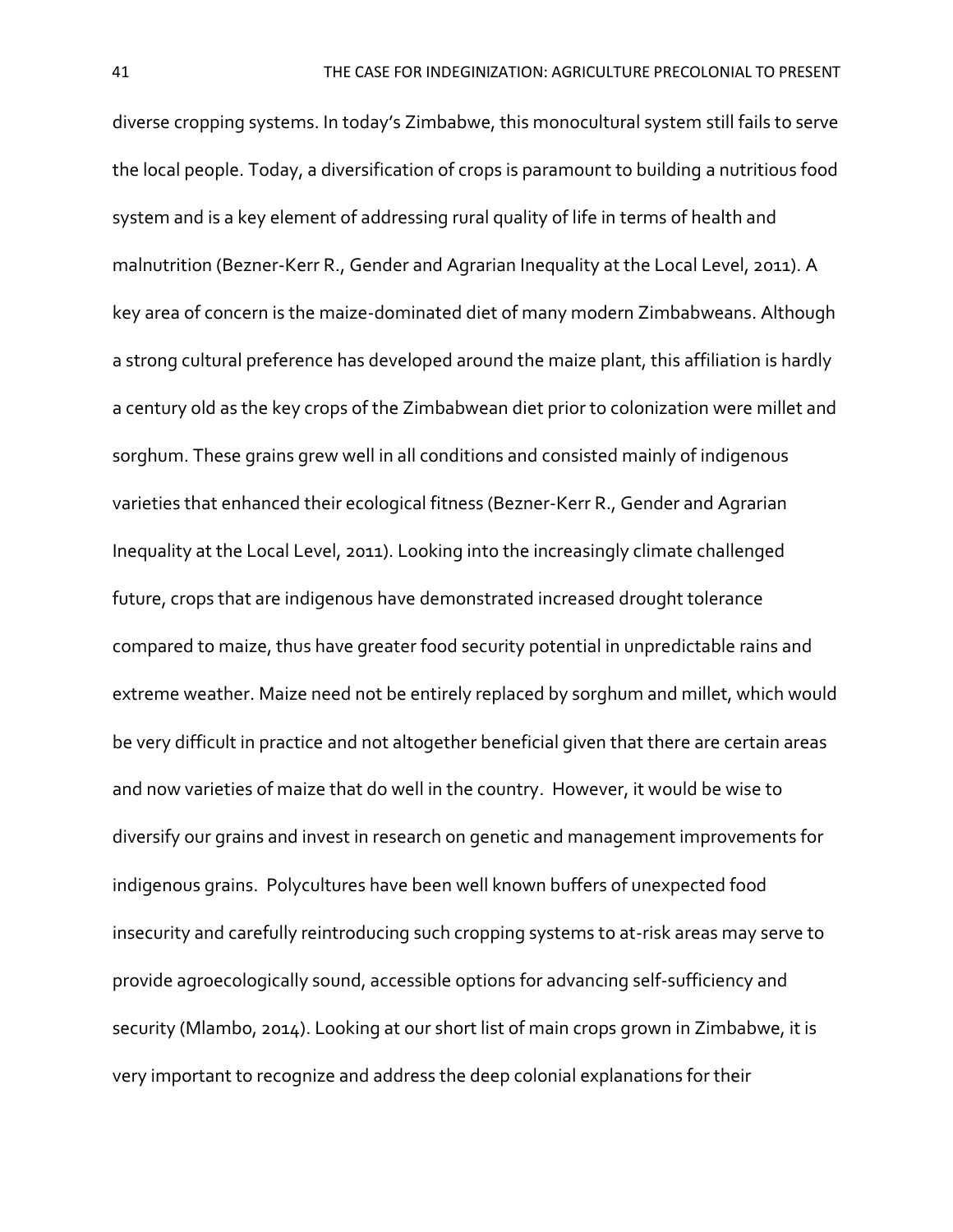prevalence and sincerely evaluate their service to our economic growth. Renewed diversification of crops in modern Zimbabwe can be understood to be ecologically feasible for the fact that it was only during the 90-year reign of colonialism that, to serve the profit driven agenda of the colonial government, the structure, governance and main cropping systems of agriculture in Zimbabwe assumed their present form. This short list and profitoriented structure was a drastic change from the agricultural systems that existed before and that were oriented towards food security and nutritious value. Maize, the pillar of our agricultural industry, is also the main cash crop, staple or export of countries in most major regions of the world (Crop Trust, 2018). Although a maize-heavy agricultural agenda might have served the colonial government well at that time, today the market is very competitive and exclusive. Amid Zimbabwe's many post-colonial trials and as described in the discussions of the green revolution, innovation and research surrounding corn is plentiful and robust all around the world, leaving Zimbabwe very far behind.

Diversifying our cropping system, albeit a large, intense, lengthy task, is not only important to food security, nutrition and climate change adaptability, but it will be one of the integral steps towards removing the precarity and vulnerability that defines the present economic system. Strong productivity in a diversity of agricultural produce has been the primary element in the success of many high agriculture exporting African countries including Uganda, Kenya and Ghana (Nyamakye, 2016). Emphasis on horticulture, a much less concentrated global market with great export potential to Europe, has strongly supported the agricultural industries of these mentioned countries.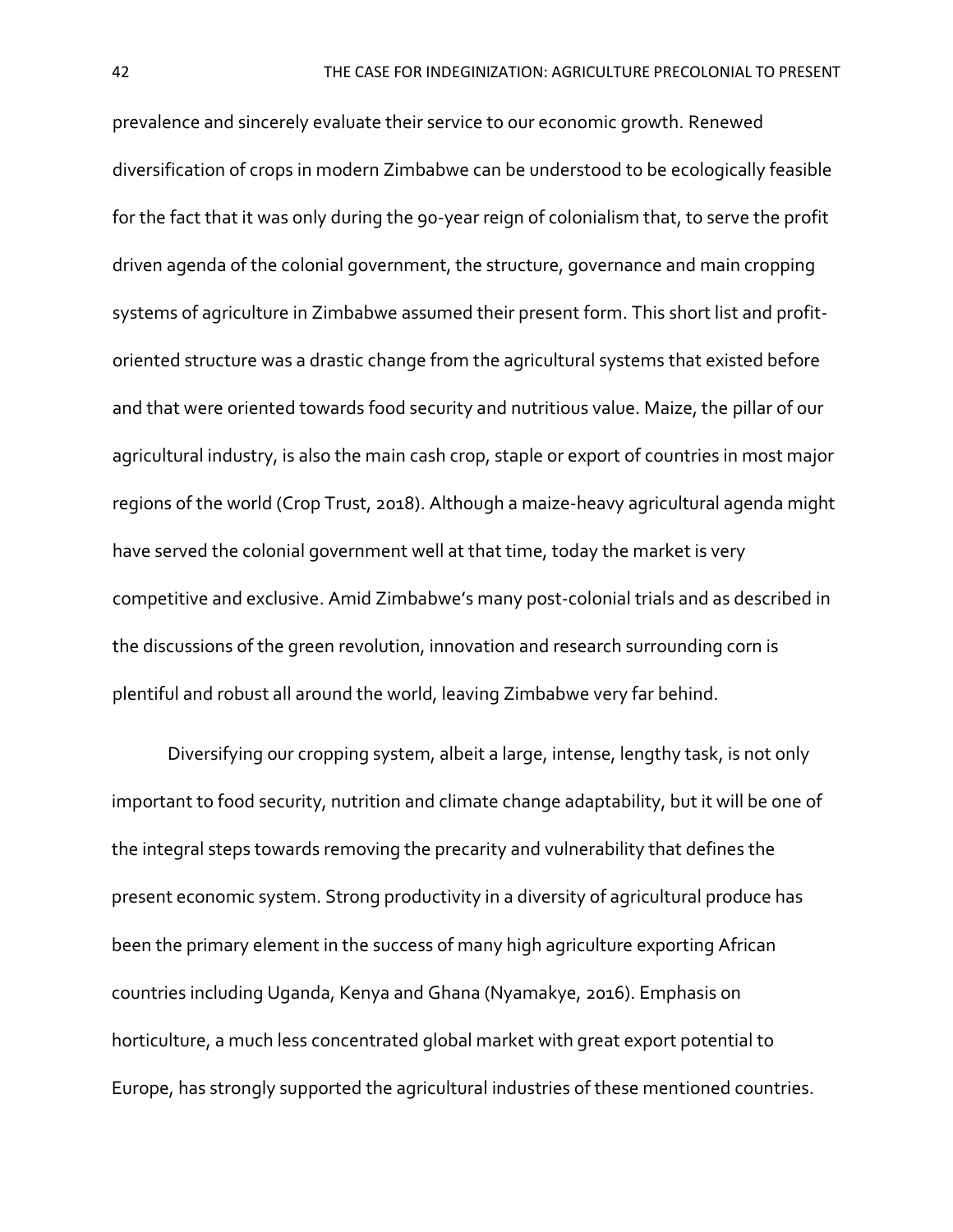## **MARKET DEVELOPMENT AND POLICY**

Market-oriented diversification of Zimbabwean agriculture in today's trade driven global economy will be key to reducing the vulnerability associated with dependence on a singular crop for both economic growth and food security. Developing a domestic market will necessitate strengthening the production of a diversity of crops to reduce importation. One of the most necessary, yet difficult prerequisites for national economic development is the establishment and implementation of sound, evidence-based government policy. Examples can be found across Africa. Rwanda's 'strong policy frameworks' and 'implementation of macroeconomic programming' has garnered the praise of the World Bank and the IMF and resonates in the average 7% GDP growth per annum that Rwanda has enjoyed since 2010 (Ministry of Trade and Industry, Rwanda, 2017). To provide small holder farmers with access to large local markets and to provide markets with reliable supply of safe, local produce, the Ghanaian government has launched a suite of initiatives including the Ghana Peri-Urban Vegetable Value Chain Project, for which I interned as a project management assistant in its early stages (World Bank, 2016). This project links small holder farmers to aggregators and entrepreneurs who feed local markets. All steps of the value chain received some form of training, support and incentive from the government. These kinds of projects support local industries and agricultural livelihoods such that the entrenched bias against locally produced goods is discredited enhancing the market for local industries. Policies that protect the domestic market are unnegotiable for a developing nation seeking to enter the next stage of its development and be a major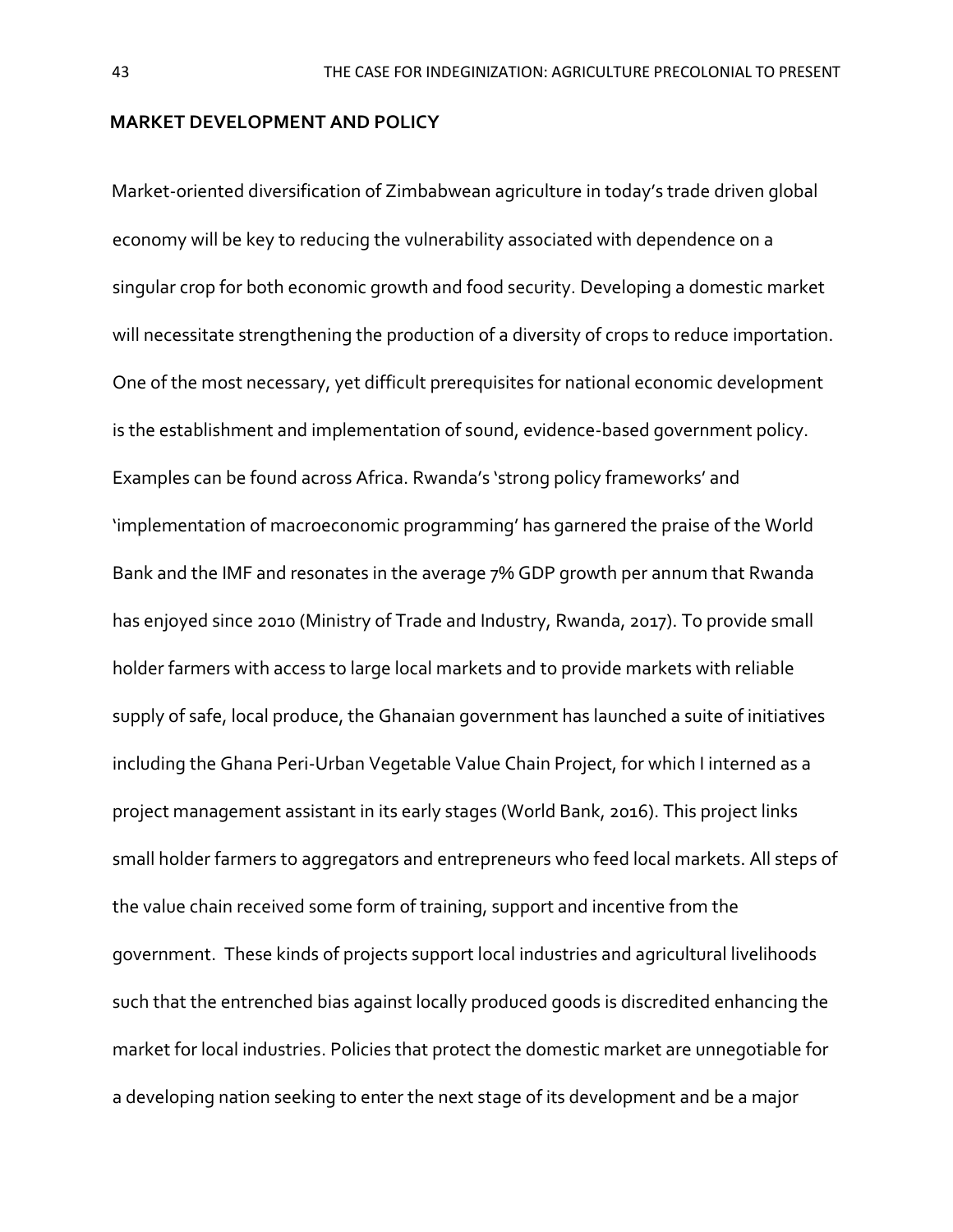emerging economy as Zimbabwe once was. An example of leveraging regional relationships includes the fact that where some countries such as Botswana that have required the major South African Bank, FNB (First National Bank) to offer a certain percentage of shares to local citizens in exchange for doing business in the country. Zimbabwe has not consequentially or consistently enforced such or similar policies on foreign entities seeking to do business within the country (Ndulo, 2018). In other examples, the laws in Angola require foreign construction companies to hire a certain percentage of their labour locally and elucidates acceptable work conditions

(Ndulo, 2018). The international business and international economic policies in many African countries, including Zimbabwe, are lacking this kind of finesse. It is time for Zimbabwe to enhance its trade leverage in a way that maximizes regional relationships that advance domestic growth.

This is not easy nor new to Zimbabwe, but it will have to be reoriented and innovative to fit the current global economic environment. Policy and policy makers will need to be reliable and business savvy in a way that many strong African emerging economies have boasted of in the last few years. Investment policy will need to be transparent for the sake of minimizing corruption and ensuring sustained national development. With increased investment pouring into Africa from the Middle East and East Asia, opportunities for infrastructural growth and beneficial trade networks are emerging but require African governments to do their part and insist on terms that also protect the African citizens and promote high impact investment. There is no mistaking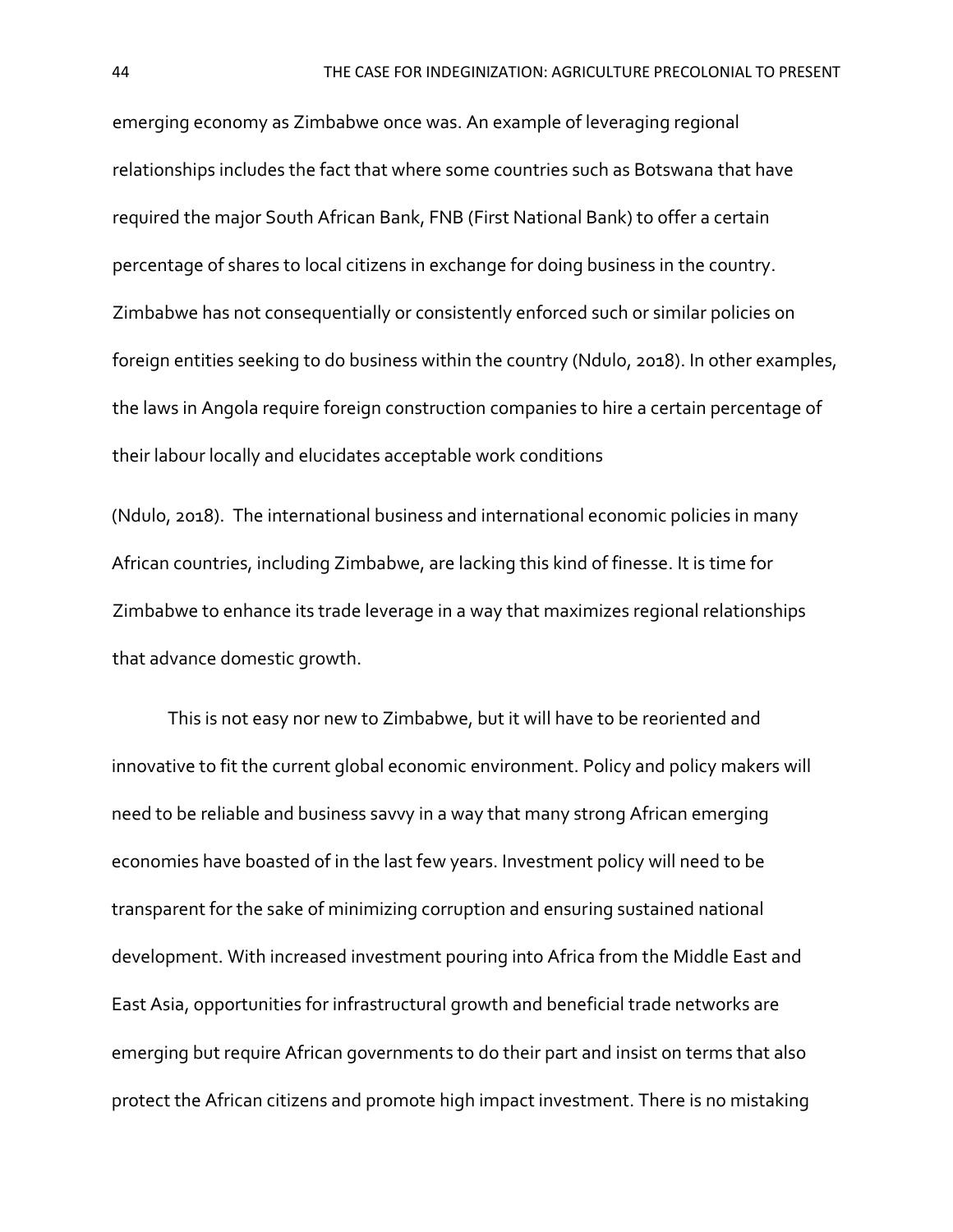that China and other major trade partners have significant leverage in their business relationships with Zimbabwe. Still, there are many resources in Africa of great interest to global trading partners and potential investors. Recognizing this and promoting some regional coordination will further justify domestic growth-oriented terms in large international business negotiations. It has been done by many countries and with transparent, reliable government officials and strong policy, Zimbabwe is well placed and well-resourced to benefit from international investments.

This will also aid in developing strong export markets. The tobacco industry in Zimbabwe is a remnant of the colonial system that may now hold potential for economic growth. The current production contributes 3.5% to global exports of tobacco and out competes countries such as Uganda, Zambia and Mozambique. It runs closely behind Tanzania (3.8%), Malawi (5.0%), and not too far behind the U.S. (9%) (OEC, 2018). The reinvigoration of this industry matched with strong new, well negotiated relationships with key tobacco importers in China, Belgium and Eastern Europe can bolster the economy. This export market fell away when Zimbabwe-West trade relationships became tense, but as the country reestablishes itself the large and preponderant tobacco growing areas in the country, along with the ideal ecological conditions (warm climate, well-drained soil) for tobacco production provides an untapped advantage.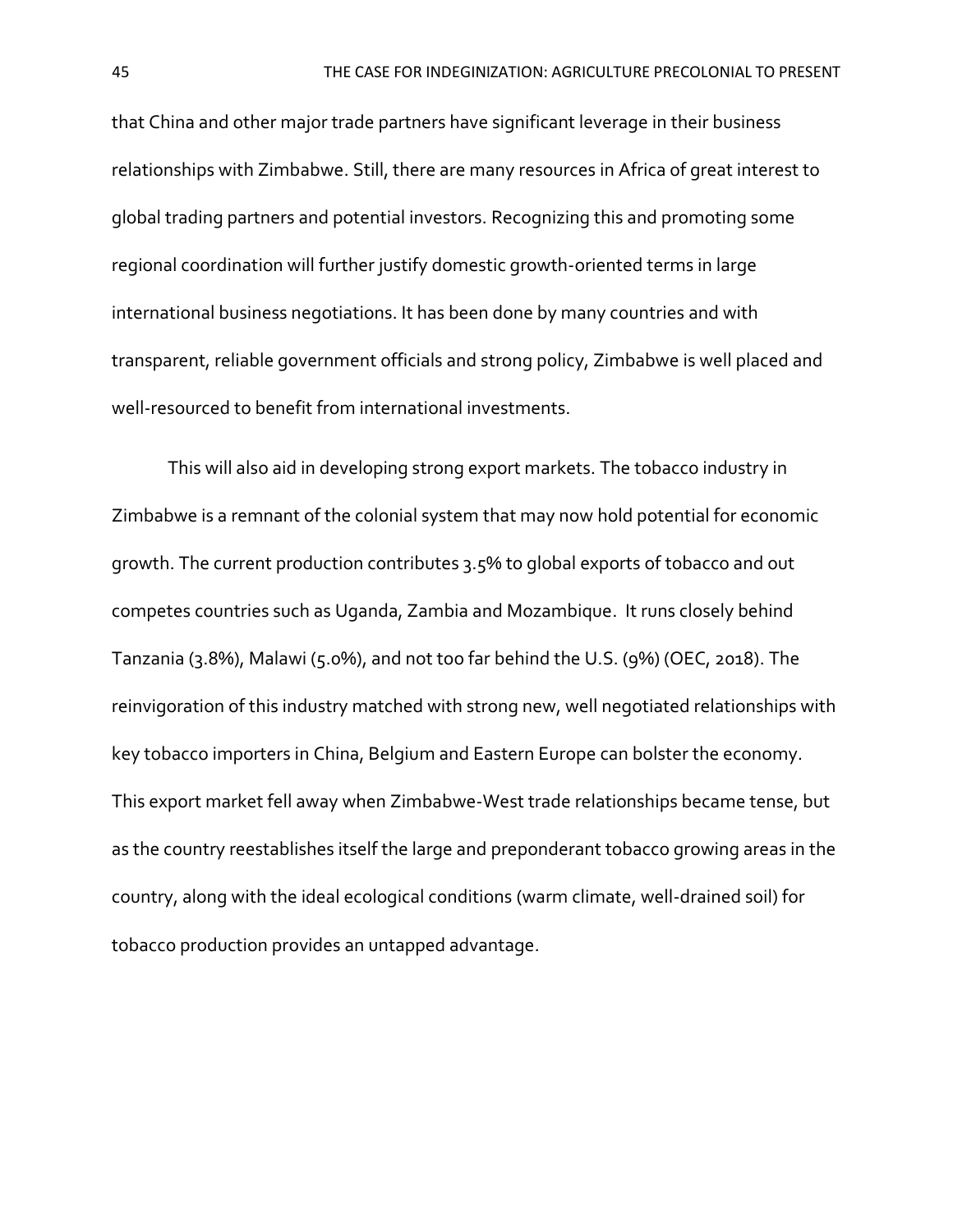#### **RESEARCH AND POLICY**

Tapping into our agricultural and trade advantages will require research and strong policy. There are a range of policies, programs and government initiatives that need to be on the government's radar to bolster the agricultural industry and support such things as the growth of tobacco production and export. Key among them is research. Innovation, science, research and tailoring highly productive initiatives to the local environment have become the arsenal of agricultural growth in nations around the world. To grow the industry, it will be necessary to invest reasonably in modernization and agricultural science. In the global conversation regarding the rewards of bioengineering and/versus agroecology, the best route can only be determined by research tailored to the Zimbabwean economy, ecology and specific challenges and choices related to the overall development of the nation. There are no simple answers to these questions, and it is paramount to a deep and sustainable indigenization of our development efforts for us to come up with the answers ourselves. Much knowledge and experience is held by countries in the West, and even in our region of the world, and working with these experts will be key to understanding some innovations, to localize, dismiss or further develop them. Looking forward and being in control of our own development, will require developing and supporting local expertise. Private and government investment in research focusing on agriculture will allow for the innovation catch-up that is essential to sustainably reentering and thriving in the today's competitive agricultural environment.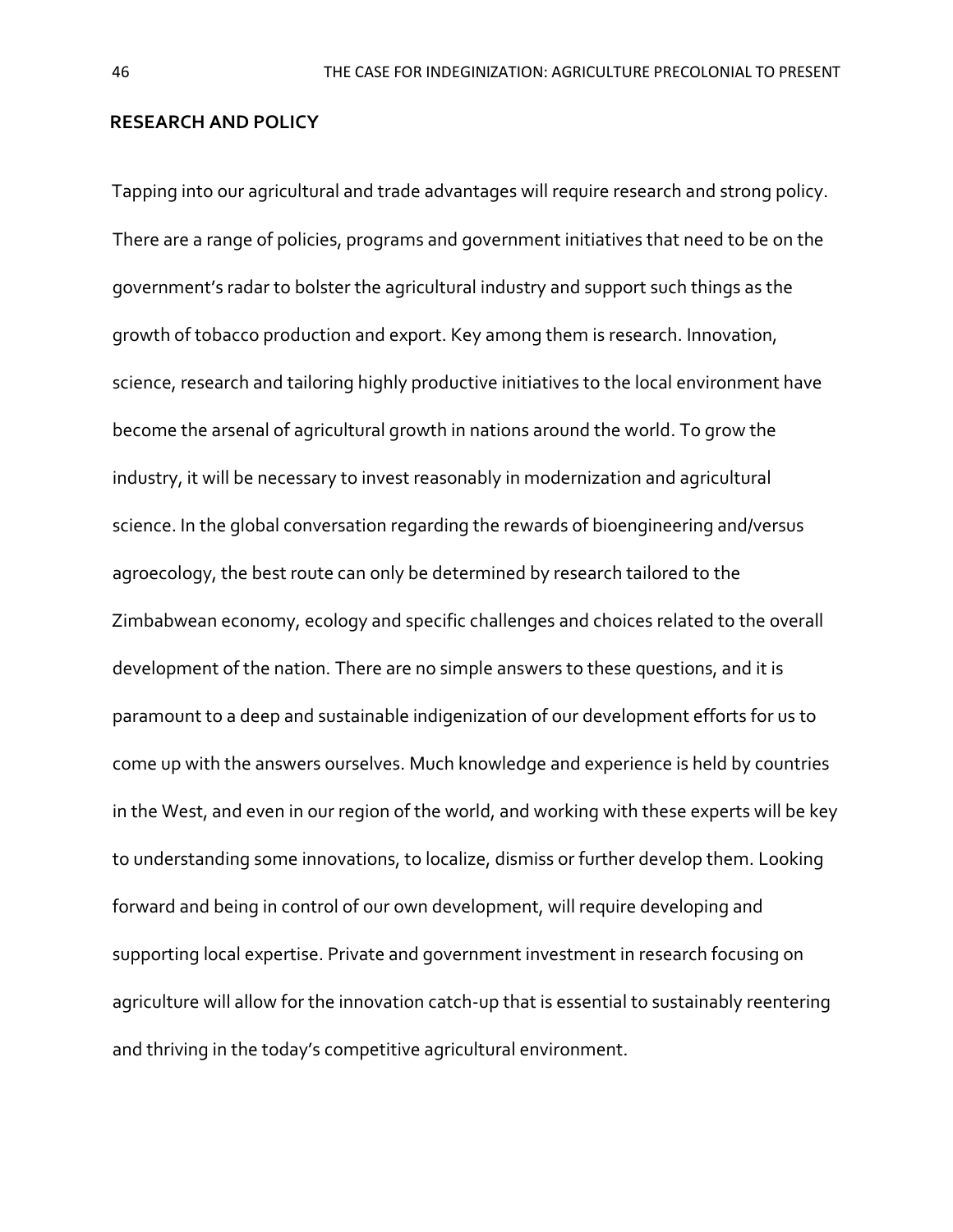This research must evaluate the potential socioeconomic impact of agricultural biotechnology. Many regions of the world have made up their minds on these topics but only some have done so while encouraging their own national research institutions to investigate them. There are countless examples of bioengineering supporting developing nations and providing unimaginable opportunities for community and national level growth. There is also a great deal of uncertainty and skepticism surrounding these technologies and many counter propositions of contexts in which agroecological methods out produced more conventional agriculture methods. Localized research will aid the nation in investing in these methods where they fit and will best contribute to the high agricultural productivity and quality goals that must be set for agriculture to efficiently address food insecurity and establish a strong foothold in export.

This kind of research will require the strengthening of relationships between Zimbabwean scholars and researchers, and global and regional experts in agriculture and development. Although Zimbabwe has always boasted one of the highest literacy rates in Africa (ranging from 90-99% and presently 95% for women and 91% overall), and high levels of secondary and tertiary education attainment (73% for women and 85% overall), infrastructure and private or public sector investment in research can ensure that Zimbabwe's competitive advantage in education yields meaningful, sustainable development (USAID Statcompiler, 2015). Many tertiary educated Zimbabweans seek employment abroad contributing to the much-documented brain drain; these are the very individuals with the expertise to strategize and localize development efforts and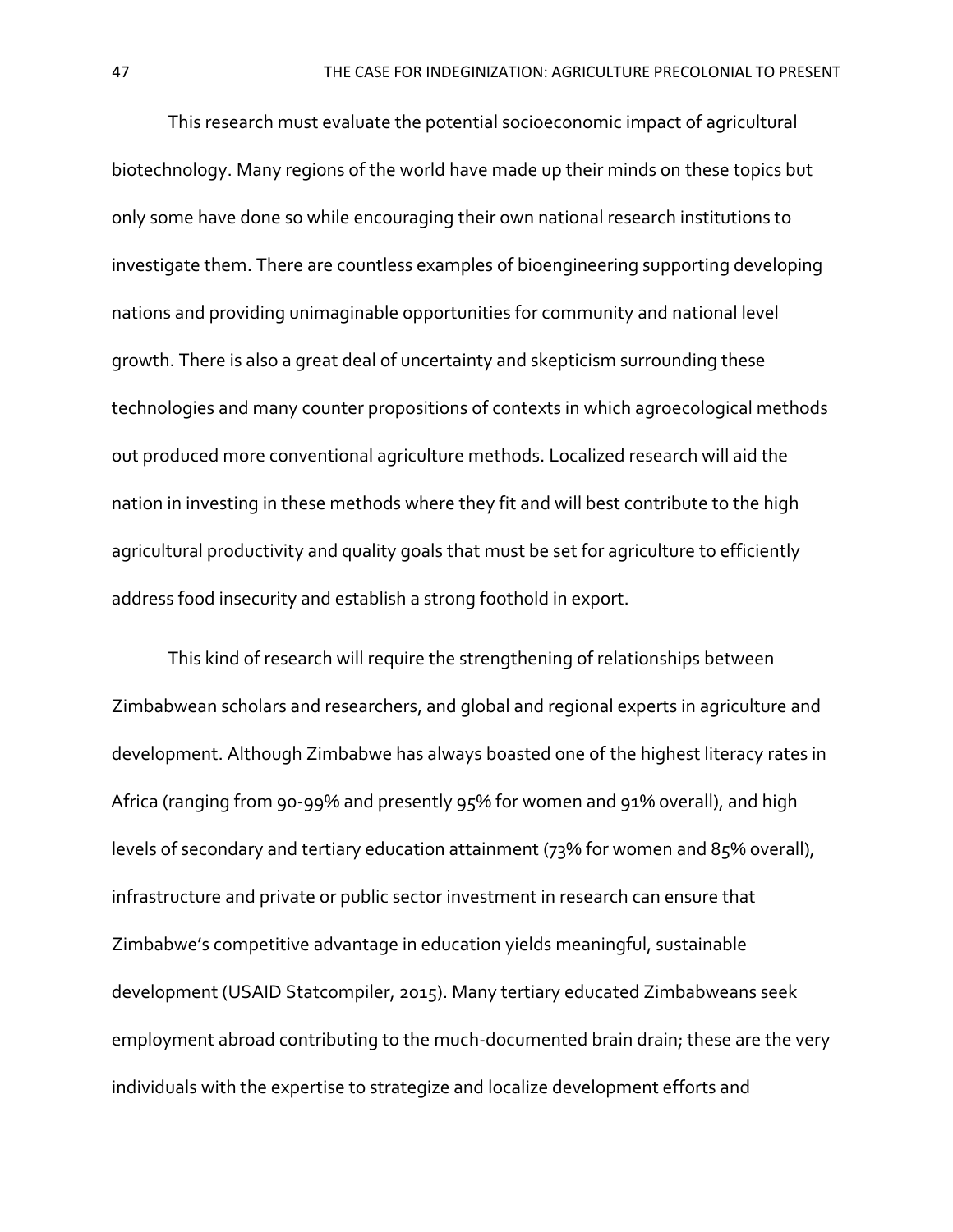incentives. Incentives are needed to encourage this highly skilled demographic to use their expertise to do research for the country.

#### **SUMMARY**

By heeding the insights of Zimbabwe's agricultural history, pre-colonial, colonial and postcolonial, we can better identify of the most deep-seated issues in contemporary agriculture and food security. Inextricably intertwined among these complex issues are policy and resource allocation decisions and opportunities with potential for advancing national development. Where the colonial period was an indelible scar on the Zimbabwean story, there are lessons and pivots for progress over, beyond and through it.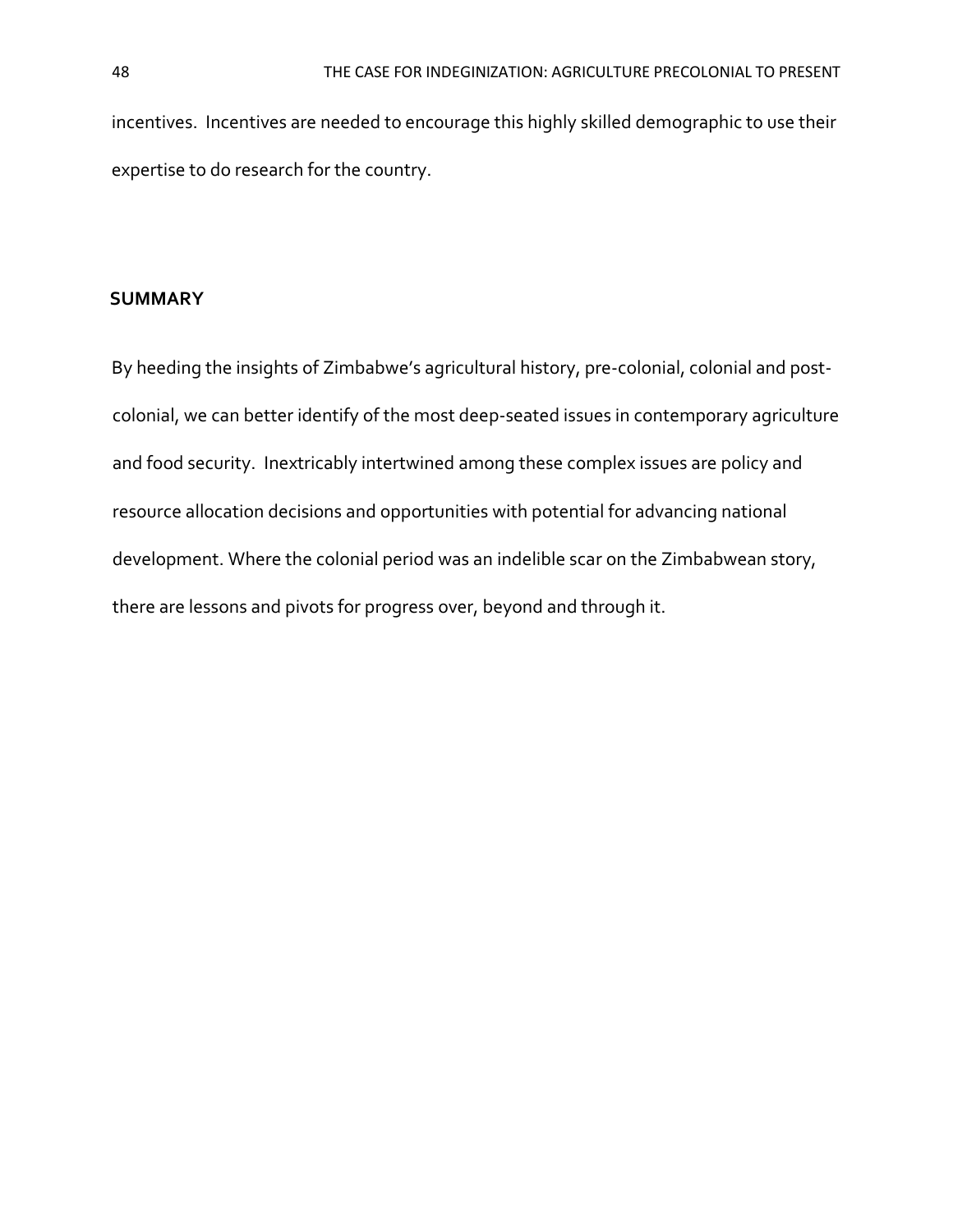# CHAPTER 5 BEYOND AGRICULTURE: The Incompatibility of the Indigenous Zimbabwean Ethos and the Colonial Governmental System

A Call to Acknowledge and Re-evaluate How Philosophy Interacts with Systems

Globalization has brought us to a time where living multiculturally is increasingly a staple of life in most places. It is the norm to have systems and societies that serve many groups of people and belief systems. However, this is not to say that those systems are designed with multiculturality in mind. In fact, in most cases, a dominant and often Anglo or European culture manifest the systems that we abide by. The political systems, educational systems, agricultural systems familial norms and staple lifestyles such as being a father, working '9-5' during the week and watching sports with friends at a bar over the weekend. On the surface, this all seems so normal. We never stop to consider that these various systems are not in fact natural, not for everyone. That a long and deep history of drinking among men on travel trips, of women not being allowed to enter bars in Europe until the 20th century, of 'pubs' being a core community space in Britain for centuries, all contributes to the bar-going culture of the United States. Recognizing the cultural and historical trajectory of this norm helps to see that this is not 'natural' for those who do not share that history or cultural background. Likewise with many other systems, the thinking,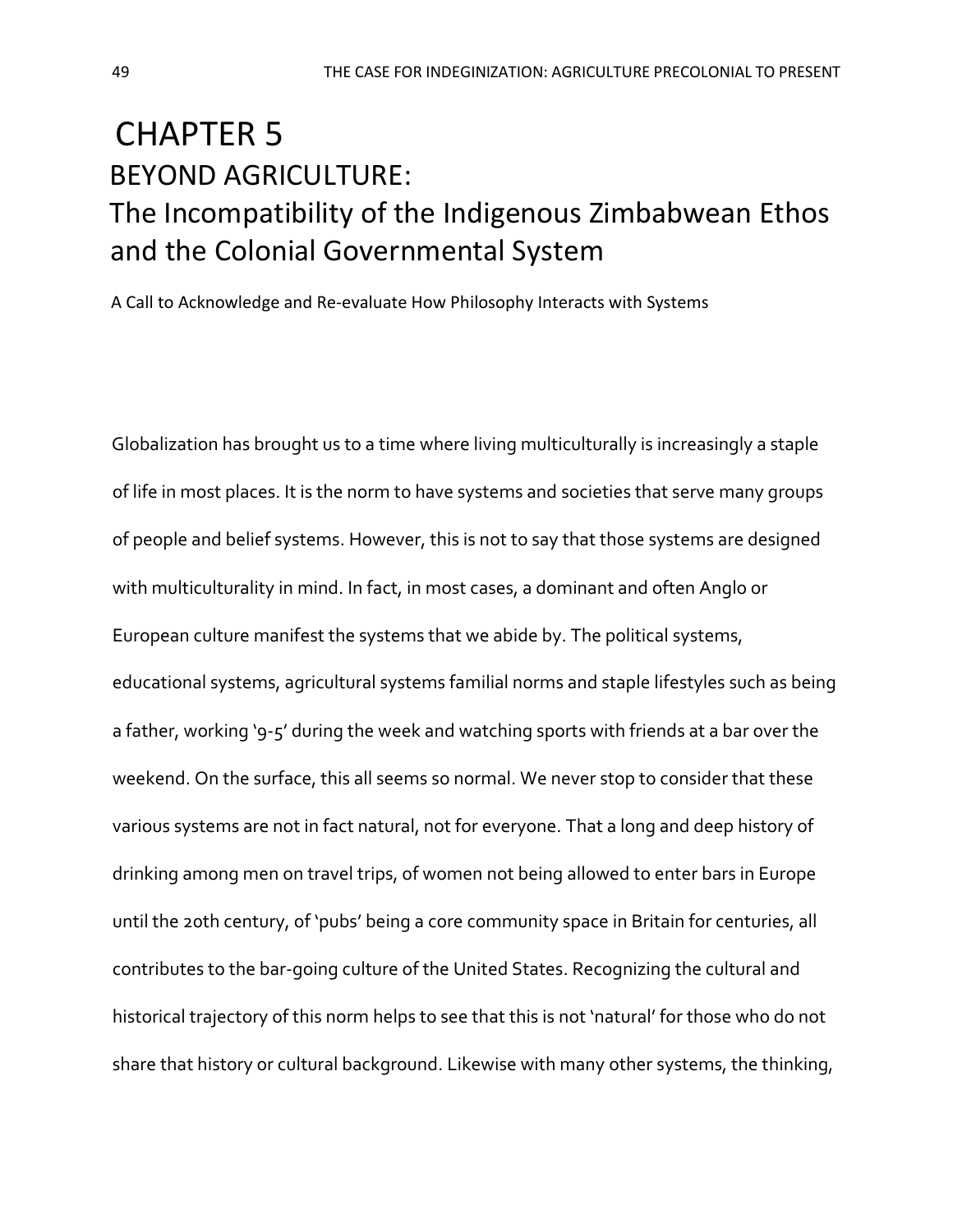philosophy, ethics and decision-making principles that characterize our government and social systems reveal a cultural and historical basis. When they are supplanted and erected in places, for people who do not share that cultural background, we are essentially forcing the product of one culture's thought processes onto another culture and assuming perfect fit. With the help of insights from Keith Basso's brilliant, *Wisdom Sits in Places*, and Wolfe's *Settler Colonialism*, this chapter describes the damage and incongruity that even structural systems effect on colonized group, particularly Zimbabweans.

The economic truths of the situation in Zimbabwe feel thoroughly incongruous with the intangible riches of the country. A casual stroll through the busy streets of the "Sunshine City", Harare, brings one to the realization that there is a divide: there is something that is not being translated from the bottom up, a missing medium to communicate the hardworking, altruistic, interdependent spirit of the people into tangible wealth and economic growth. This medium is typically the government as it is traditionally and commonly understood as a means of channeling the needs of the people into greater social and political change. In this chapter I argue that the missing link between the ethos of the people and the state of the nation is a supportive political infrastructure and political model. Zimbabwe's current model fails to constructively account for the 'colonial vs precolonial systems' issues described in previous chapters.

"In Africa, the encounters of the past are very much part of the present. Africa still faces the problems of building networks and institutions capable of permitting wide dialogue and common action among people with diverse pasts, of struggling against and engaging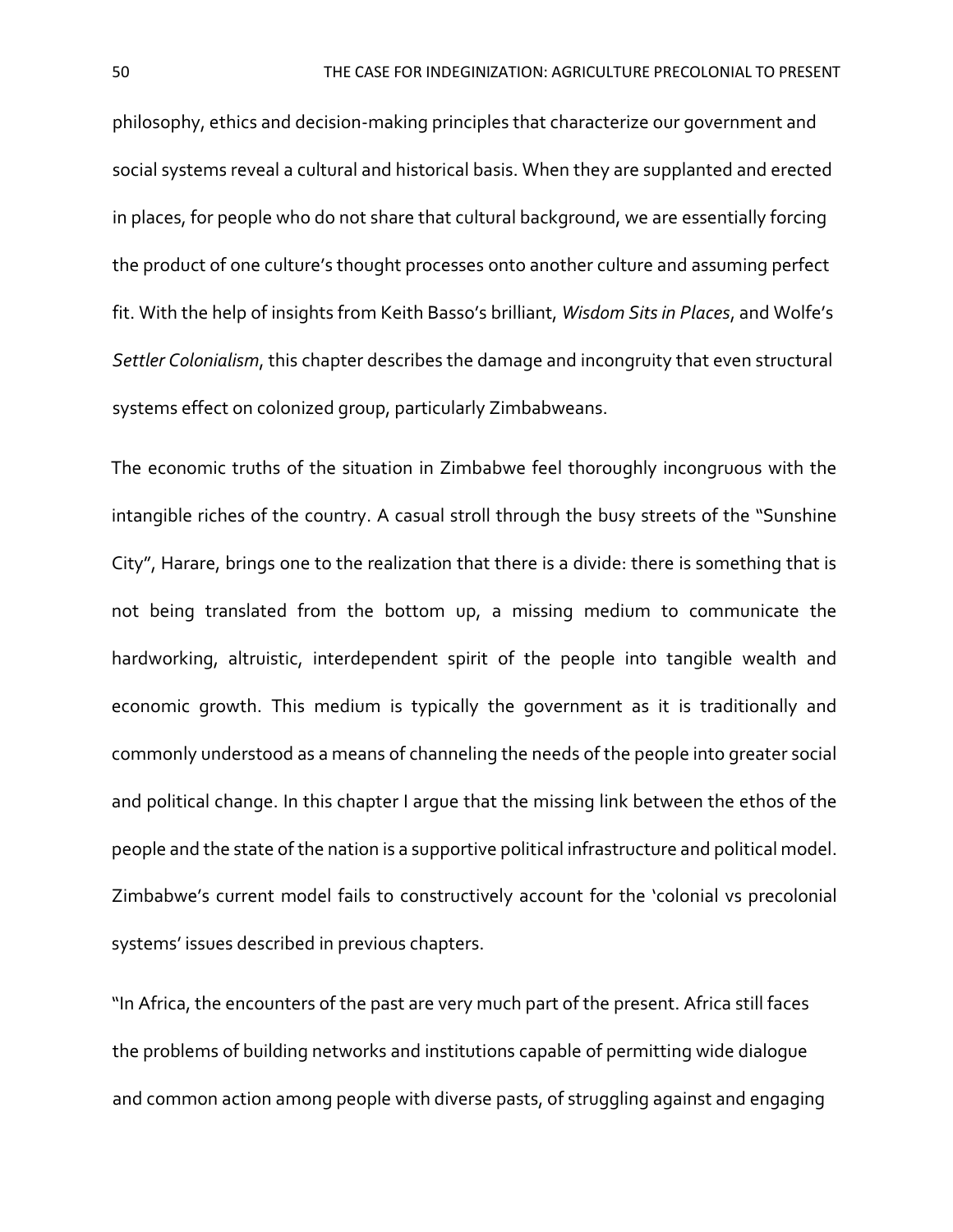with the structures of power in the world today" – This is the final line of historian Frederick Cooper's compelling article *Conflict and Connection: Rethinking colonial African history* which features in the anthology of writings titled *The Decolonization Reader*. Cooper ends his article, having described the way African countries were left with this issue of finding the ideal structures for governance, where this chapter begins. Cooper predicted 2 dilemmas: 1) finding political institutions capable of unifying the people into pursuing a common goal; and 2) citizens contradicting themselves by using the very structures that were used to oppress them, to govern themselves freely. Structures are packed with intention, with a worldview and a concept of ourselves in relation to the rest of the world. This is particularly the case for agricultural systems that are notoriously linked to how and where civilizations and their sociological systems develop. The governmental systems erected by the British manifested their goals and perceptions of how humanity worked in relation to the environment and to the different manifestations of itself. We know that the Shona had their own worldview and imaginings of their relationship to the environment that governed the civilizations that existed before colonialism. Keith Basso demonstrates this further when he describes how the changing landscapes, drying rivers and springs, affected how Indigenous Indians/Native Americans understood themselves and organized their societies in response (Basso, 1996). The connection between these things, between ethos and worldview and social organization is integral to the success of that organization and those systems., A community's understanding, emotional investment andpredisposed trust in its systems are borne of its understanding the world.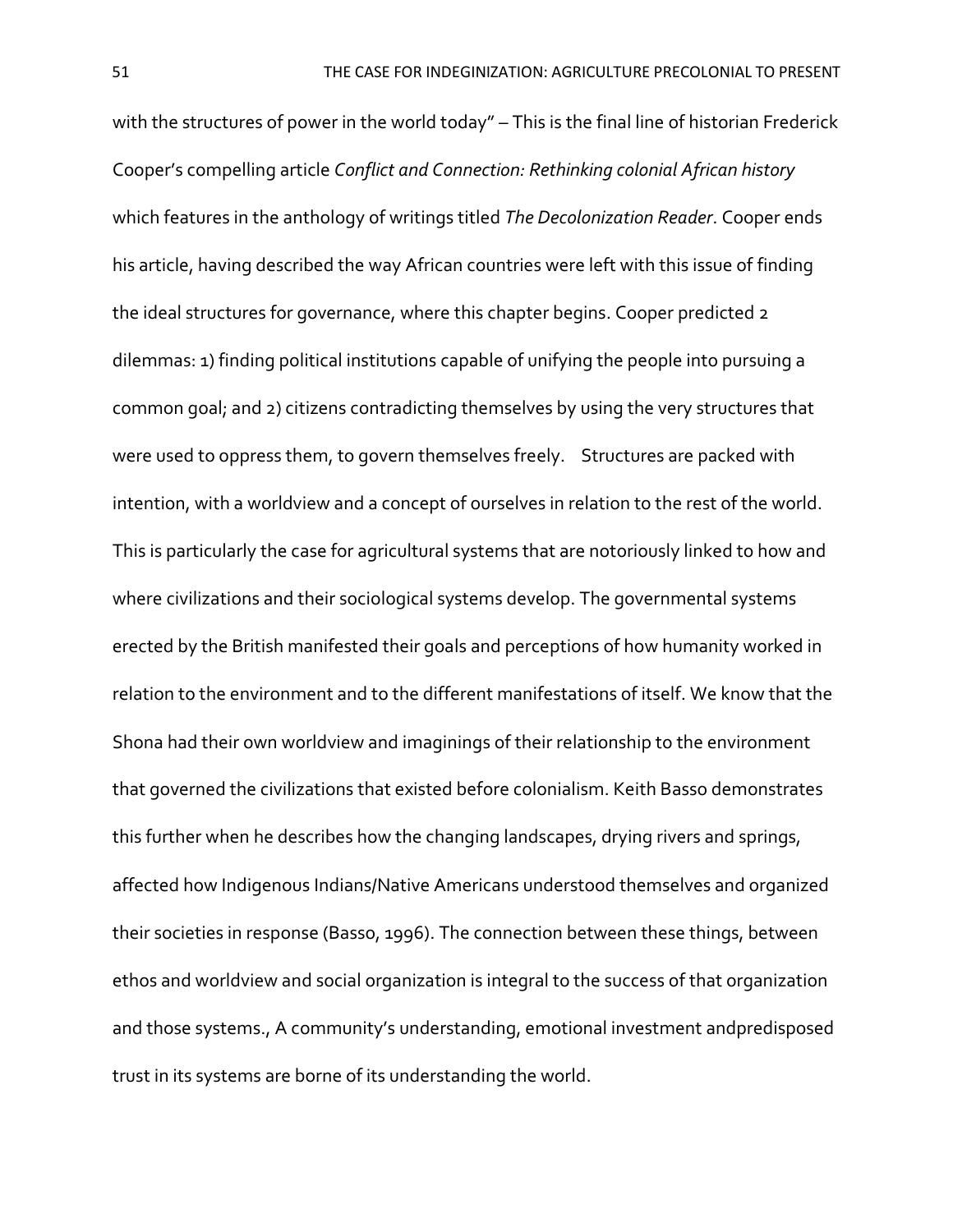It is all but shameful the way it is passively recognized that many African countries, Zimbabwe included, continue to attempt to fit their cultural and social dynamics into the political infrastructure of their colonizers. Paying specific attention to Cecil John Rhodes, this premier colonialist colonized most of Southern Africa and was involved in some way in the setup of almost every British colony in Africa (Cohen, 2011). To argue that Rhodes encountered a vastly different culture from his own when he came into Mashonaland (the region in Africa where the primary tribe in Zimbabwe lived before the area became known as Zimbabwe) in the early 1900's is to state the obvious, yet the implicit tensions created by governing that African culture with British political paradigms does not seem to highlight as distinctive an incongruity.

If one describes the way the British colonialist, took over power from the Shona and Ndebele tribes living in modern-day Harare, eventually breaking ties with the British Empire in 1923 in a bid to claim Rhodesia (Zimbabwe) as a land belonging to its star imperialist namesake, Cecil Rhodes, and establish an independent Rhodesian government, a modern audience would detect the injustice and the portentous clash of interests instinctively (Cohen, 2011). The present-day situation digresses from it's past in that Zimbabwe has been renamed, liberated and for practical purposes has been re-gained by its indigenous peoples. However, the political structures remain the same - an inconsistent blemish that, contrary to conventional rhetoric, is of greater significance to the economic and social success of the nation than is immediately perceived by those of us who live in, have lived in or are connected to the country. Demonstratively, Wolfe describes how the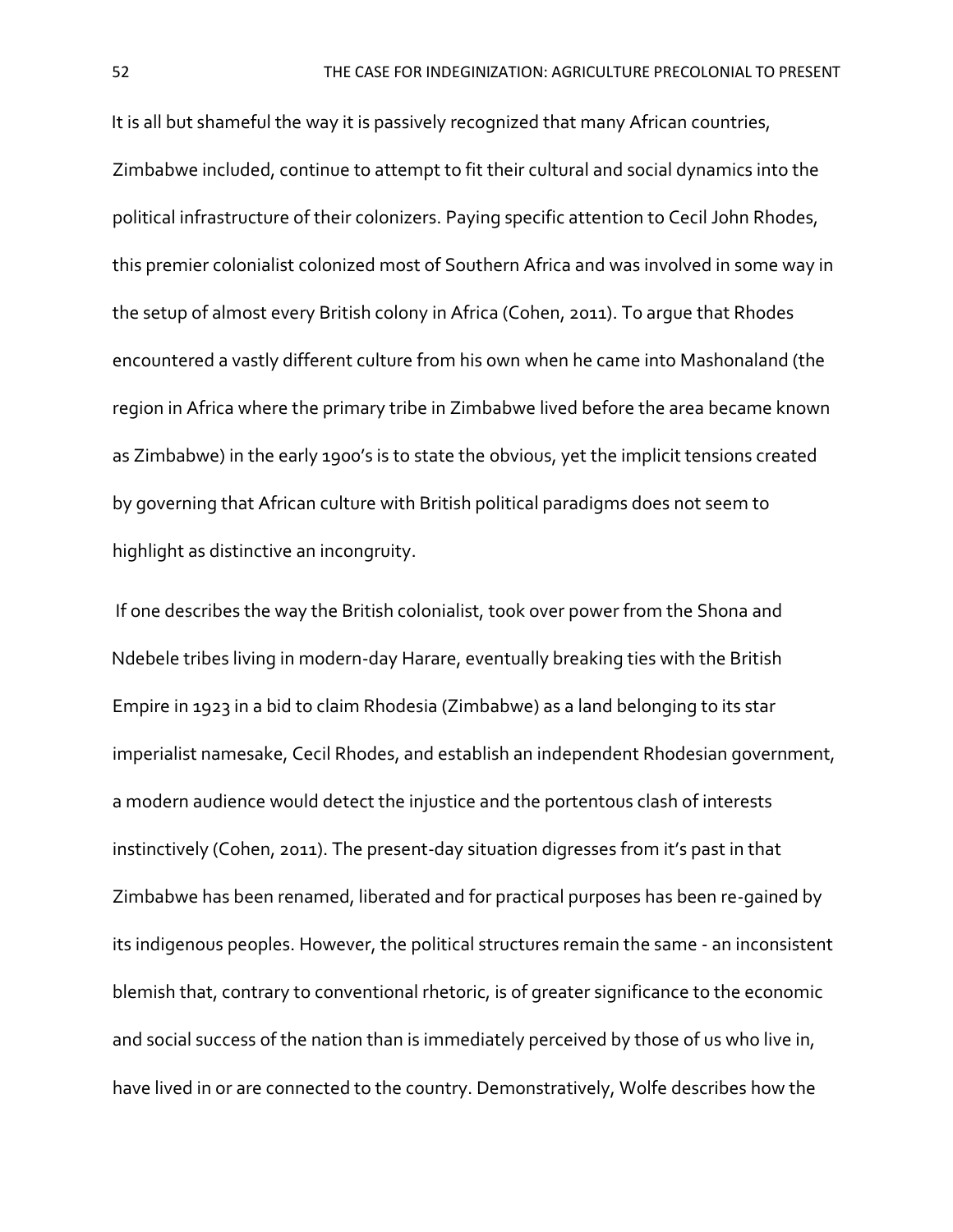evolution from genocide to the socio-political mechanisms of creating a nation state were no less damaging and far more insidious. Describing the Australian settler colonial process, he writes, "The threat that Aborigines pose to the nation state was not primarily physical (at this point in time). Rather, Aborigines signified a differently grounded rival memory which contradicted the national narrative upon which a homogenous citizenship was predicated (Wolfe, 1999)."

The political infrastructure that I have referenced so far specifically addresses the assignment of the following structure –

- Governmental departments,  $\overline{2}$
- The means for settling political disputes and creating political stability,  $\overline{\mathbf{2}}$
- The checks and balances system,  $\hbox{\bf Z}$
- The hierarchy of the government,  $\overline{\mathbf{2}}$
- The principles of the government,  $\overline{\mathbf{2}}$
- $\overline{2}$ The limits of government power and the parliamentary system;

-all tenets of the governmental system that were decided upon by the colonial government.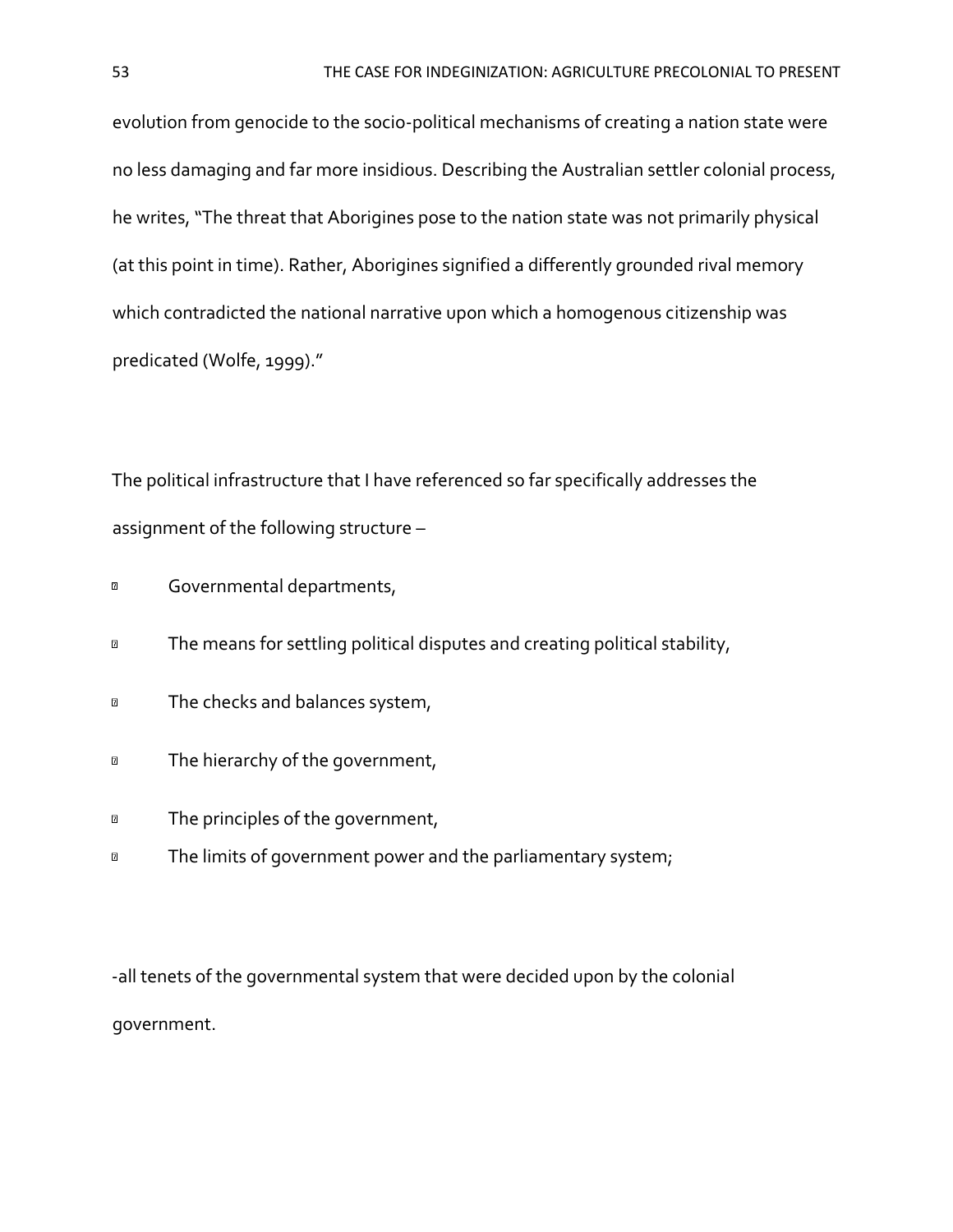On the other side, we evaluate the communal and family philosophy and practices held at the heart of the Zimbabwean indigenous culture. The idea behind this study is to draw parallels between political structure, social organization and socio-economic instability that individuals that have some prior familiarity with Zimbabwe, may not have considered. This dynamic has contributed to the economic failure and social instability within Zimbabwe and this chapter attempts to set up potential answers to the questions of 'who does this affect?' and 'what alternatives exist?'

**Outline.** To demonstrate how Zimbabwe's political model has a significant hand in the economic and political instability of the state I intend to explore the various ways that the political setup is incompatible for the social dynamics and mindset of the people, whilst pulling on examples of other nations that positively or negatively exhibit a strong correlation between indigenous mindset, political infrastructure and economic success or failure. We want to compare the belief system implicit in the political model to that that is ingrained in the majority of the common people. We also want to illustrate how this incompatibility between political model and nature of much of the indigenous people creates a tension that culminates in political and economic distress and is closely connected to Zimbabwe having been a settler colony, as we will evaluate through Wolfe's analysis of the settler colonial mechanisms (Wolfe, 1999). To prove this point, I compare firstly the traditional values of the country, to the facets of the political morphology where one can see a manifestation of the mindset behind them, in order to highlight their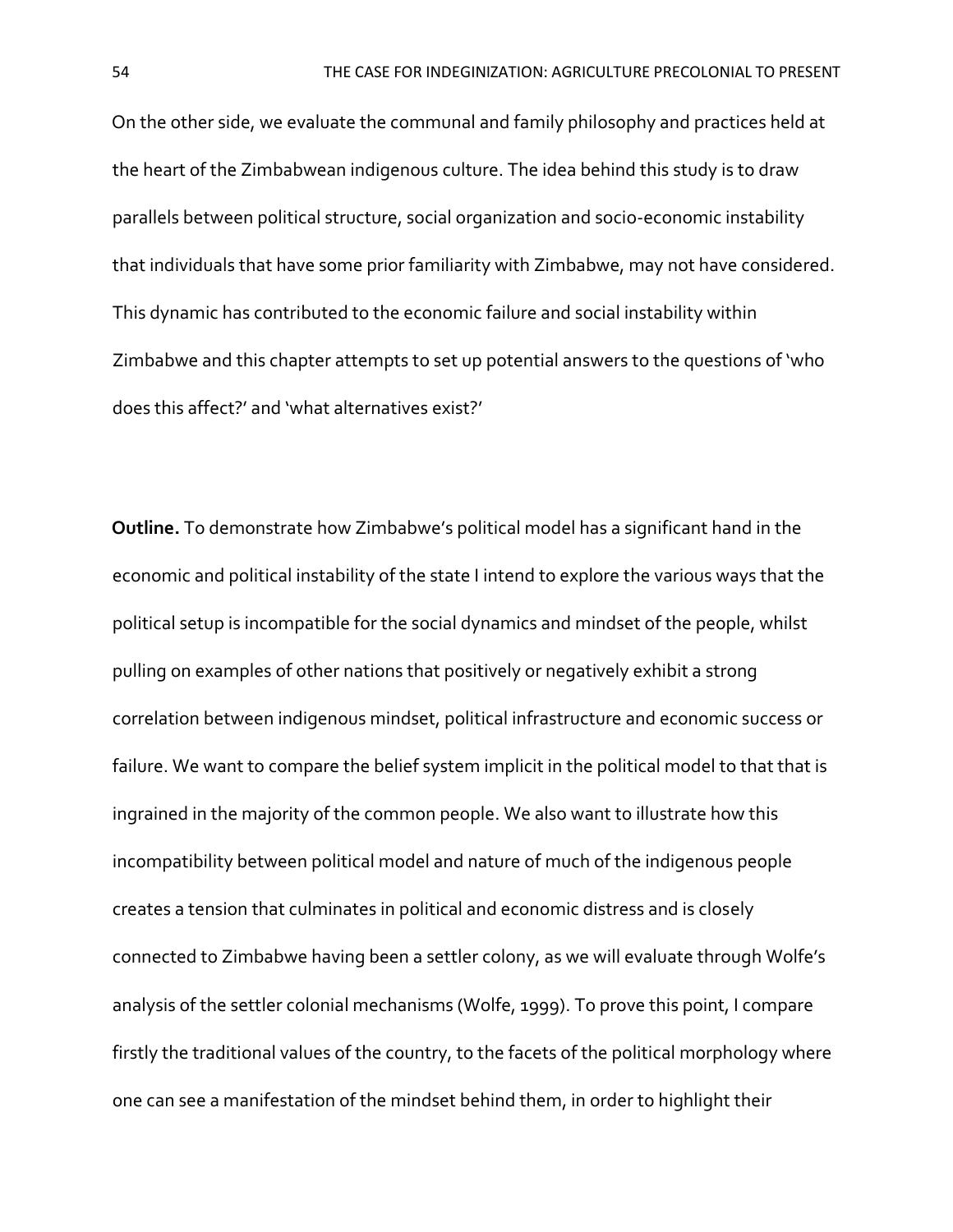differences. Furthermore, I call on the experiences of Zimbabwean lawyers and politicians and look at the issue through the perspectives of economists, political scientists, city dwellers and the communities in the rural areas. I determine the traditional values to be evaluated, by selecting the most prominent traditions that I encountered in the 19 years of my life when Zimbabwe was the only country I had ever lived in, having been born and raised there. These are 1) pyramid structure leadership, 2) interdependence and 3) traditional religion. All 3 of these are included among Oyekan Owomoyela's " 8 major aspects of the culture and customs of Zimbabwe' to which he devotes a chapter each in his book, Culture and Customs of Zimbabwe. This book is part of a larger series on the 'Culture and Customs of Africa' in which he details the current use of these customs in Zimbabwe.

The criteria for proving the worth of this argument and the specific fact that Zimbabwe would encounter greater economic success if it had a more indigenized governmental framework, will be establishing the ways in which the current government has failed to meet the needs of the nation, has disconnected social organization from Basso's construction of 'wisdom in place', and the ways in which an indigenous governmental structure would not make this same mistake (Basso, 1996). Rather, an indigenous governmental structure would sate the literal and metaphorical appetite of the country and fill the authority vacuum that currently exists.

### TRADITIONAL VALUES

Zimbabwe has not yet configured its governmental blueprint to the traditional values of the people. Where it is expected, for example, that a nation that espouses principles of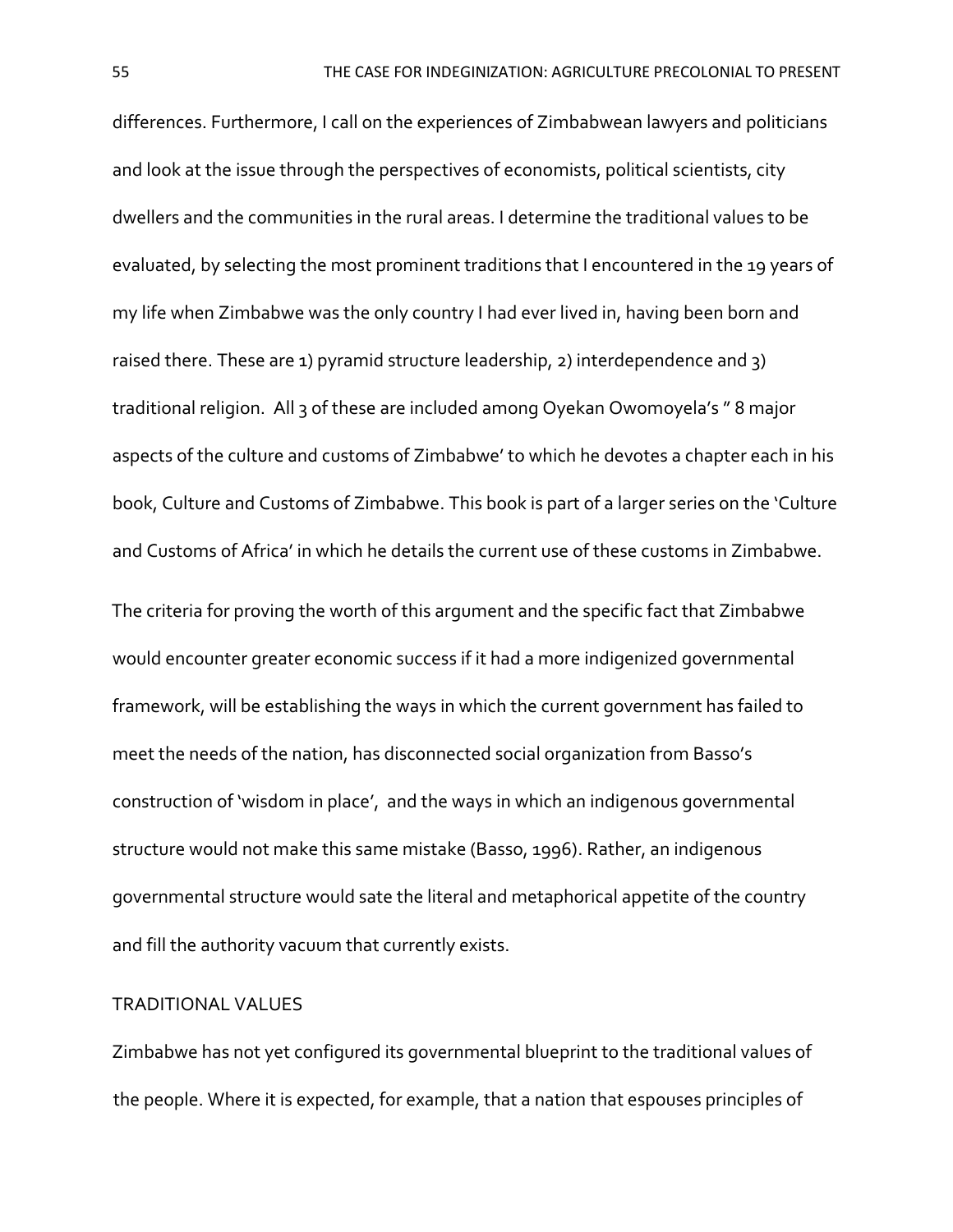liberty at its core may demonstrate its commitment in through its processes for the selection of district leaders (federally selected vs. elected by the people)., In Zimbabwe, the Colonial British system has by and large been accepted arbitrarily. This is concerning because, as long-time authors and scholars of African issues, Donald and April Gordon reiterate in their book *'Understanding Contemporary Africa',* deeply ingrained in the social fabric of Zimbabwe is the veneration of traditional values and religion. In all aspects of life, from business to grocery shopping, traditional social customs are expected and practiced and yet such values are not at all reflected in our political structure.

 The Constitution writing process that occurred in 2013 and 1997 allowed for the inclusion of laws that respected the traditional customs and beliefs but no change to the way the government is organized, the architecture of the governmental system, has ever been attempted on a large scale. This translates to the investment of politicians, funds and attention to departments of government ultimately assigned and chosen by British colonialists that had incredibly specious and malignant motives, at least from the view of those that they colonialized. In fact, the settler colonial government aim included cultural subjugation and is only further inappropriate for the fact that the structure uses a centralized governmental design for the sake of maximizing British power and creating communication lines that facilitated dominance and easy management of both the native people and resource extraction (Wolfe, 1999). Ultimately, the governmental departments that have been created reflect sectors of government that albeit primarily logically important exclude the elements that are viewed as important by the indigenous people,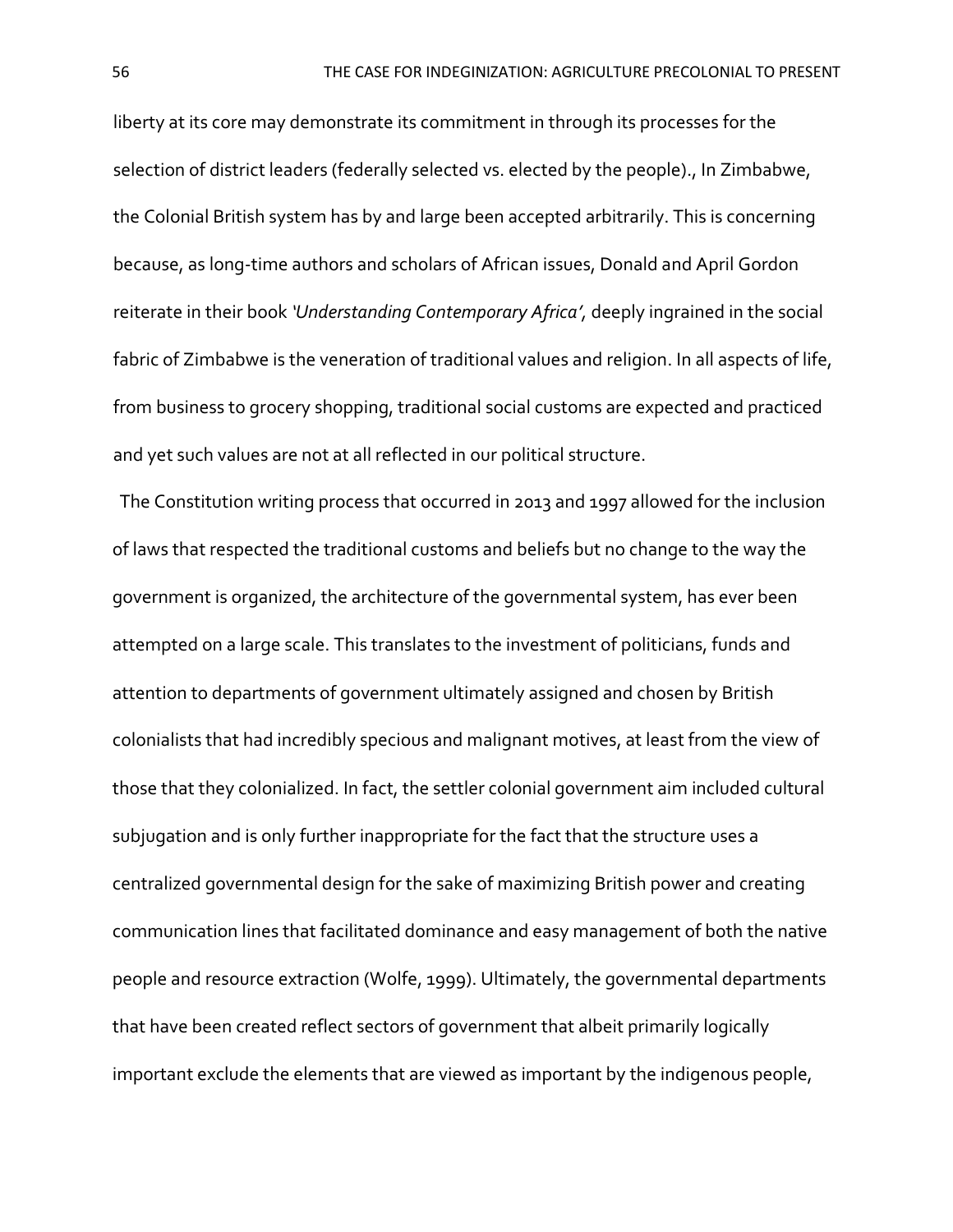for example the burial of kin. Prior to colonization, described in Owomoyela's introduction to pre-colonization culture, the traditional leadership involved a high status *sangoma*, who was considered as nearly omnipotent and whose role included guarding and ruling over all matters pertaining to death. There is no such national societal function reflected in today's governmental structure. There is no national document nor official response to this pertinent issue. Instead, this practice that so dearly reflects a deep and singular approach to death and is imbedded within the present Shona culture has been relegated to the responsibility of each individual family to maintain, isolating the importance of death and the dead from the other matters of the contemporary state. Upon my father's death in 2013, the reality of the issues aroused by the discretionary way the traditional funeral practices that are to be followed are selected, became painfully personal. Although, amongst those attending the dare, traditional meeting of the family/totemic council of elders (Owomoyela, 2002) were top political figures and penultimate national leaders, the customs that were selected were based on oral tradition and as a result took 14 days to confirm, prolonging the funeral and delaying the burial. This process could have benefitted greatly from written instruction and laws incorporated in the legislature. As death is a very emotional process with the ability to unify, the government's involvement in this process, as a symbol of understanding the needs of its people and seeking to serve them in their most pain-stricken moments, could result in overwhelming feelings of patriotism. After all, the role of the chief in modern day Zimbabwe is almost exclusively to make the decisions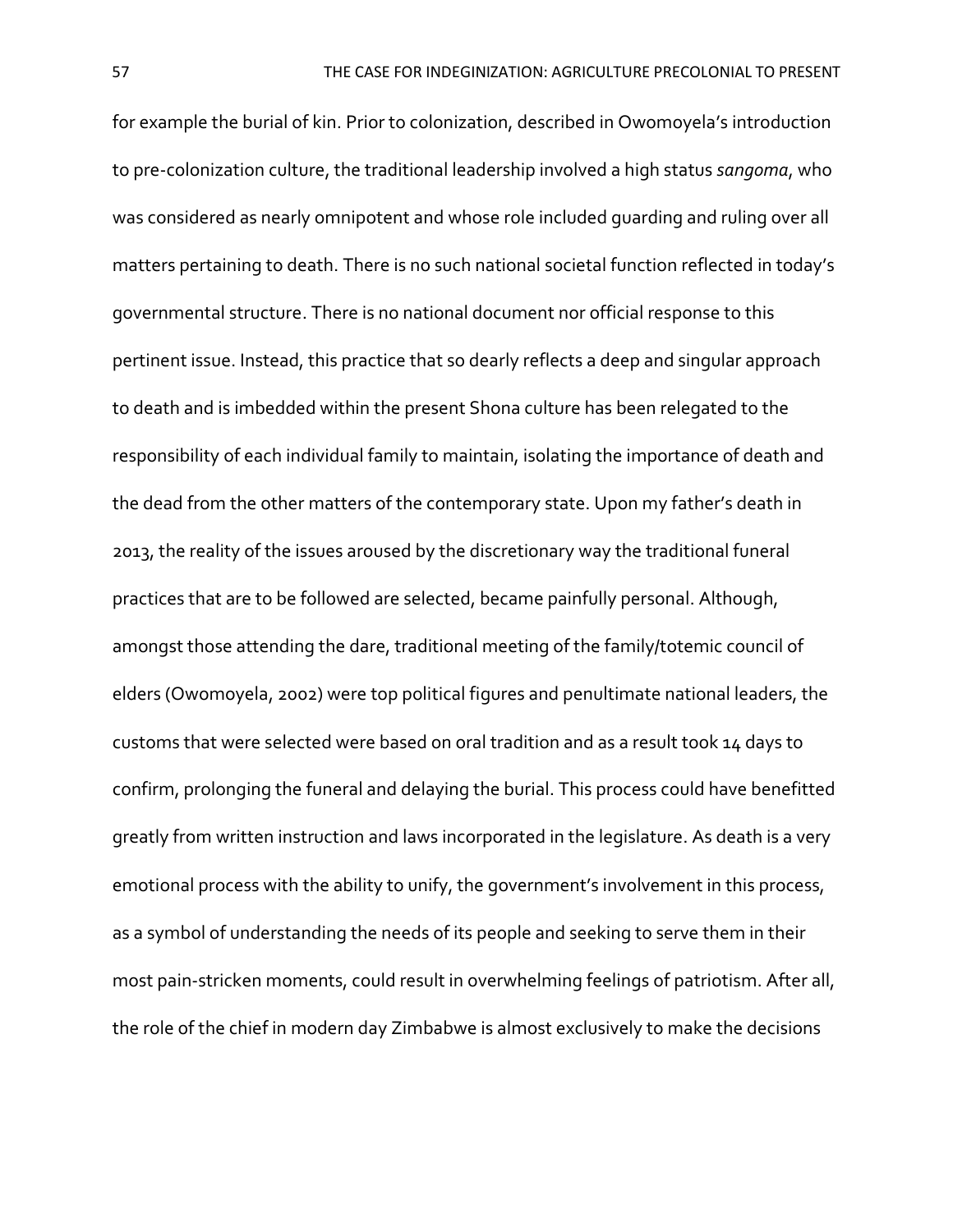pertaining to death and as a result he enjoys the deep respect of his village, making more relevant a contribution to their lives than many formal laws and policies.

In this way, we see that the exclusion of these values from political structure is a departure from the concept of politics as a platform that protects the ideals of the community. Conversely, the values and main considerations of the politics is inherently contradictory to that of the community and even the personal lives of the men that hold political positions. This channels the energy of our leaders into departments that exclude the values of the people and any appreciation of how Shona people themselves had structured leadership before the colonization.

A clarification must be made at this point that I am not addressing the issue of the morality of the politicians themselves or the deviation from justice that is primarily the focus of customary political criticism, but the one-dimensional architecture of the politics; the design of the governing mechanism itself. To be sure, this mechanism came from decades of thinking and revising within the United Kingdom and its tenets were devised upon the direct and indirect influence of the commerce, lifestyle and behavior of the British people. In the same way that the original organization of leadership within the Shona culture reflected the elements of leadership that had proved tried and true over the decades as well the societal values that were appreciated such as the prerequisites of leadership that required one to have been wounded in war before instatement, to have respect for women and be a pleasing model citizen to the gods. In a fundamentally similar fashion, the British political system was structured with British psychology and British culture in mind. The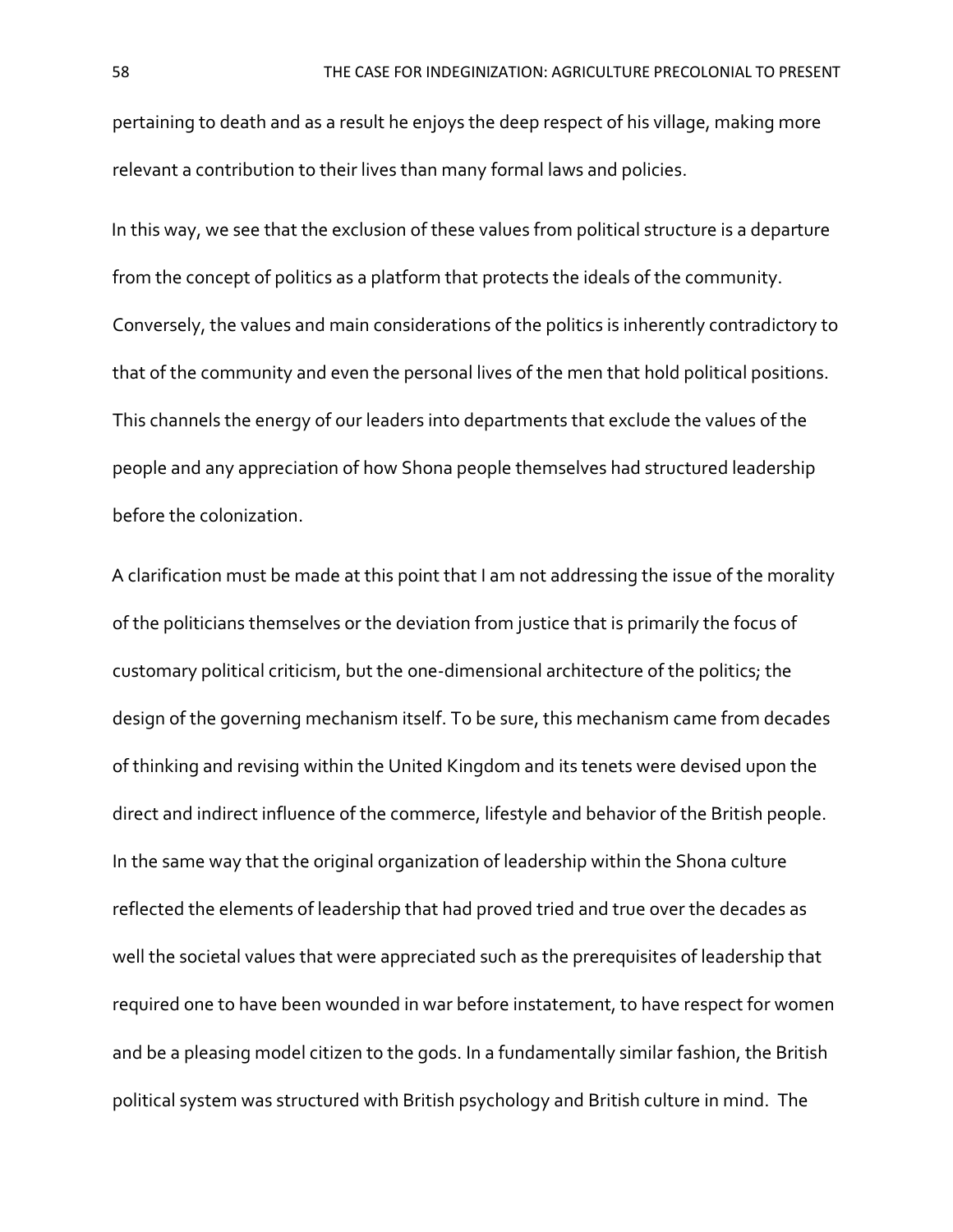ideas that gave impetus to its arrangement can be traced to events in commerce, mindset and behavior of British people such as the agricultural revolution of the 1650's , the industrial revolution of the 1850's and the various social/artistic movements that spanned the centuries leading up to the colonization such as the reformation, the enlightenment and the age of revolution -- events that were relevant to the large Western economies and often exclusively pertinent to the United Kingdom. Therefore, to forcibly transplant that political system and use it indiscriminately to govern a people so far removed from the demographics, values and social norms from which the system developed is unjust.

**Traditional Values.** On the topic of the elements that are the most fundamental to Shona culture is the intractable nature of collectivism and interdependence that cannot be fully expressed (Gordon, 2013). Although very powerful, it is an intangible facet of people's everyday lives. As such, it is nearly indescribable and indiscernible. Finding tangible manifestations of these values in the structure and processes of formal contemporary government is difficult at best.

The idea of capitalism depends on the will of individuals to work for themselves and a significantly individualist mindset that is not only largely absent in Shona culture but strongly discouraged (Owomoyela, 2002). Furthermore, the importance of material gain is a contributing factor of the Shona mindset but is neither high ranking or evaluated as practical. There is a stark philosophical difference between the western culture that gave rise to the British form of government and that of the Shona people. The conversation is different, the pace of life, the attitudes towards life, are different.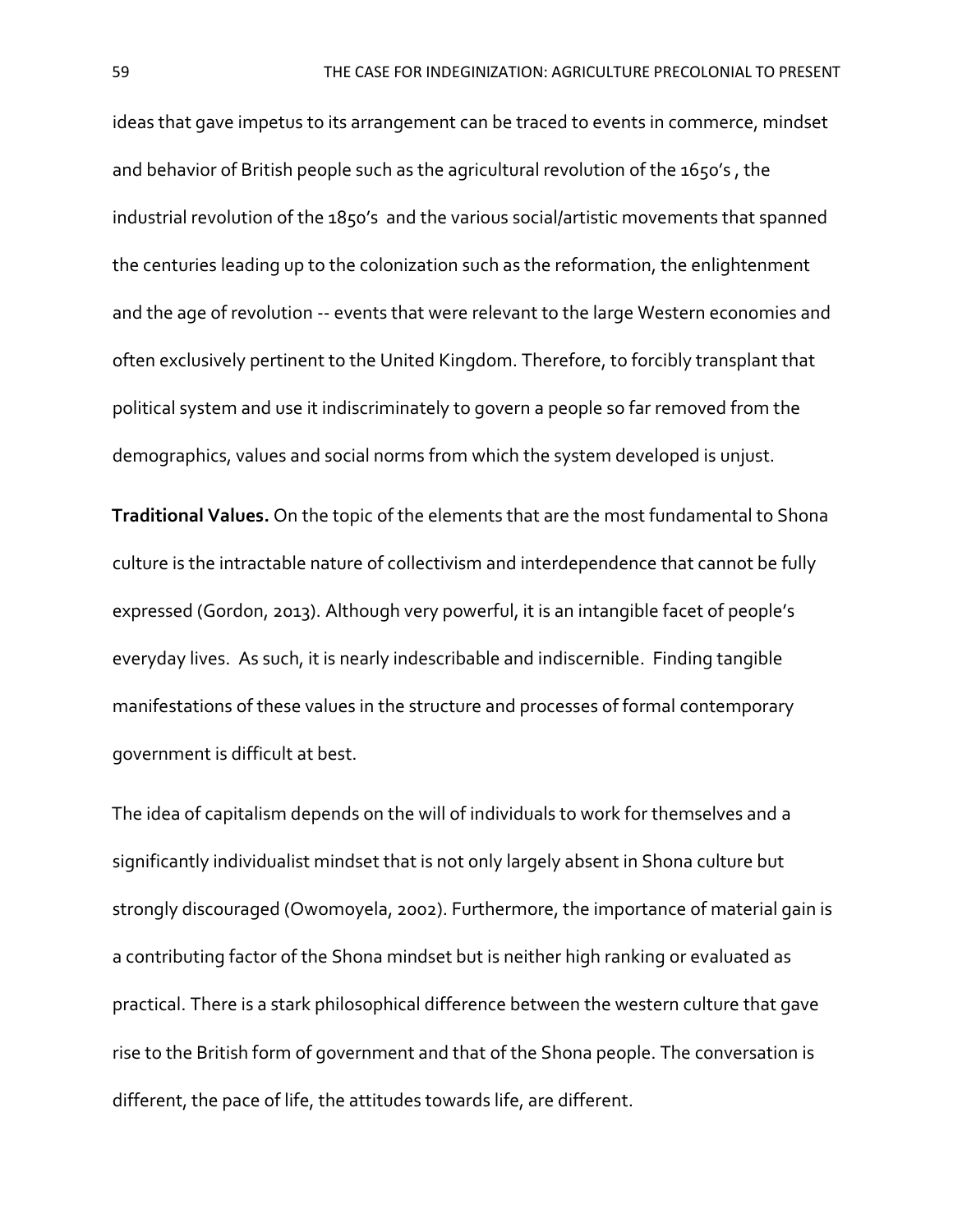This kind of stark philosophical dynamic plays out in many settler colonies including, for example, the conflicts between the Indigenous Indian/Native American people and the British-Americans, and between the Aboriginal people of Australia and the British. It is an age-old dilemma and one that showcases just how many cultures are starkly and successfully different from the West and yet the Western philosophical systems are considered somehow universal and appropriate for all places. Just this frame of thinking reflects some major differences – one of the primary premises of Basso's *Wisdom in Places.* The integrity, holism, environmentalism, physical and psycho-emotional health of relating one's society with the environment, of having place, history of place and relationship with place play a meaningful role in a community's worldview and perspective (Basso, 1996). A philosophical premise mimicked in many pre-colonial civilizations, it establishes itself as a predicate for the development of the political systems that govern that community and can be cognizant of the unique ways of life that community abides by.

The great majority of the governmental departments in Zimbabwe are focused on economic advancement and/or other tangible industries and practical functions such as the Ministry of Mines or the Ministry of Finance. All of these are necessary and beneficial to the people, but there is little emphasis or organizational structure oriented towards the psychological, cultural or emotional customs of society. In an ideal situation, as in the previous native Kingdoms that existed pre-colonization that Owomoyela describes, the branches of government are discerned according to the most integral and widespread customs of the people ensuring that there is authority and guidance in respect to these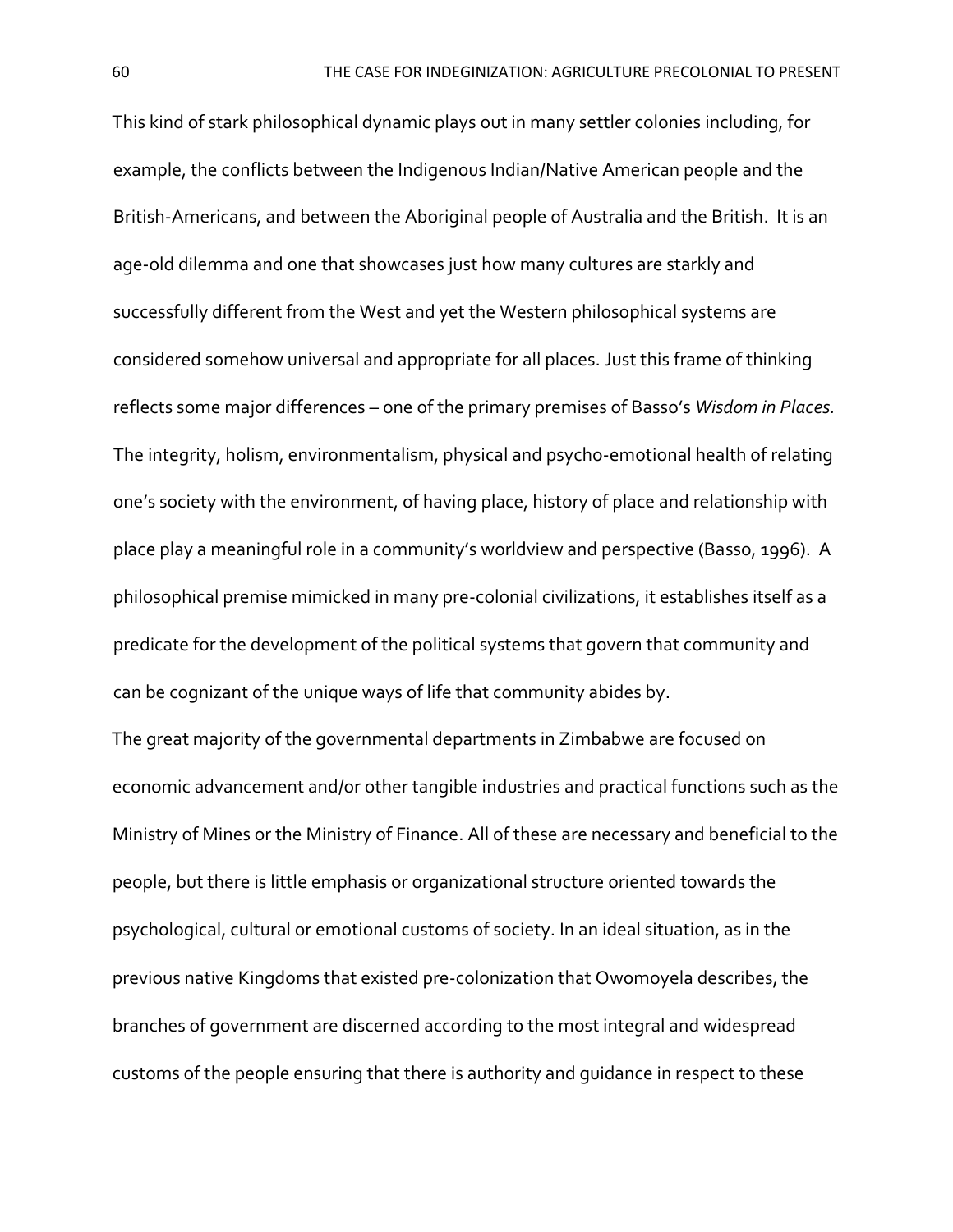customs. Structuring one's government this way means allowing for the government to have a sensitive understanding and tight-knit engagement with the everyday activities of the everyday man. This is lacking in the nation currently as the branches of government that are in place instead reflect the needs of the British community that birthed it. The kinds of departments that the government includes reflects a sensitivity to the social customs of a western civilization in the 18th or 19th century, as well as the focus on the economic aspect of the nation that became the great focus of the British Empire following the industrial Revolution of the 1850's. It does not, however reflect the beliefs that the indigenous peoples of Zimbabwe find indispensable or the requirements of nation at the beginning of its economic climb and not at its peak.

#### **THE AGENDA OF THE GOVERNMENTAL STRUCTURE**

Having established that there are several discrepancies in the nature of the government as compared to the nature of the people, a subsequent question may be 'Why? Why are they so different?' The response to this question is in the form of another question; a question that every Zimbabwean ought to ask themselves when they drive by the Parliamentary House along 4th Street – 'What was the agenda of our original governmental structure? Who did it serve?' Wolfe's *Settler Colonialism* thoroughly evaluates this aspect of the establishment of the colonial governmental system and details the intentional cultural fracture that colonial authoritative systems were designed to effect (Wolfe, 1999). In a comprehensive dissection of its branches and policies, Helen Taft Manning's *British*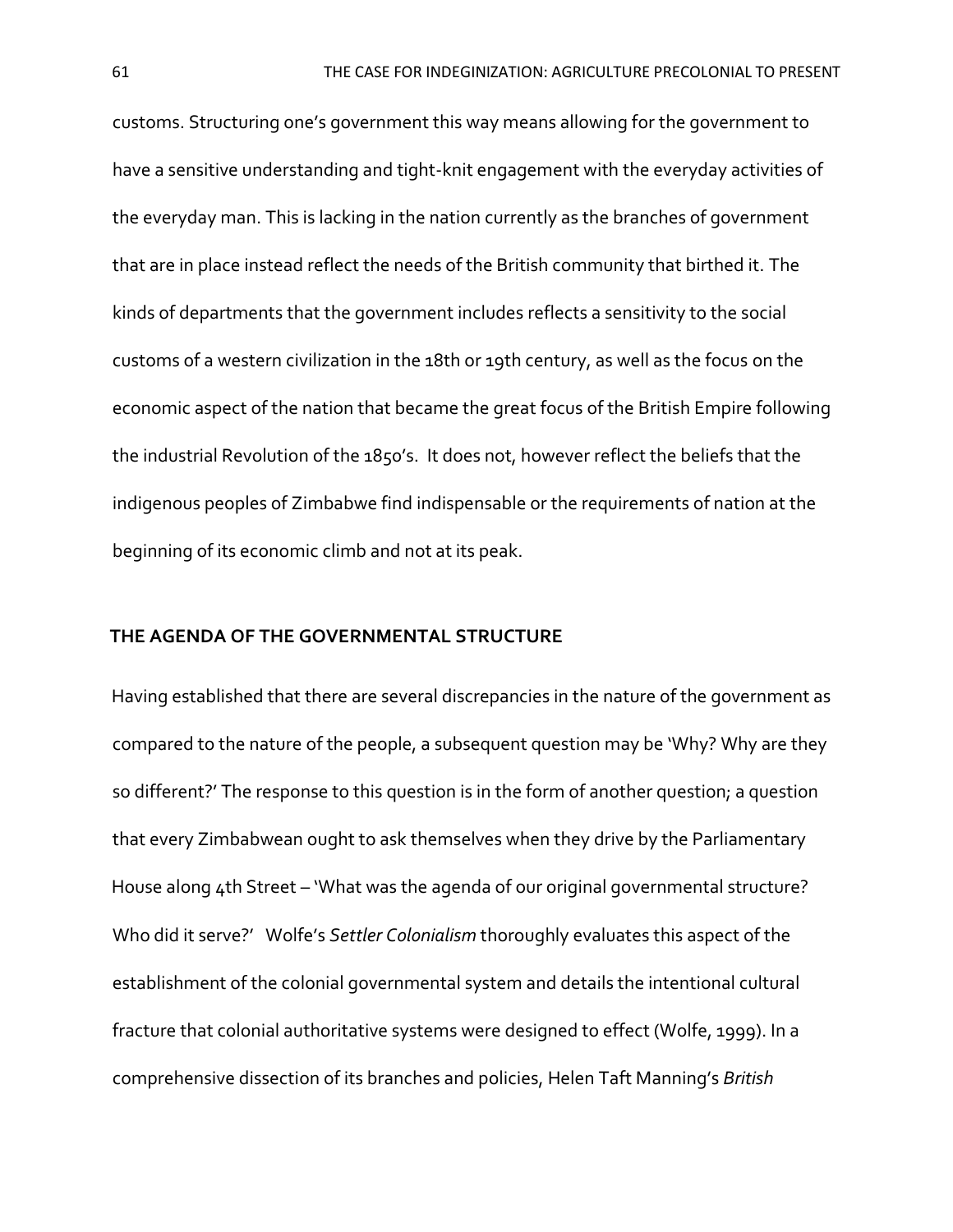*Colonial Government After the American Revolution,* answers this question repeatedly, explicitly stating at one point that 'the government was set up to optimally extract natural resources from its colonies.' Furthermore, she devotes an entire chapter of her book detailing the nature of the colonial government in South Africa, a neighbouring country to Zimbabwe that was also ultimately ruled by Cecil John Rhodes. In this she lays out the way the branches of government and its form were designed to secure 'The Cape' alluding to the advantageous ports that expose South Africa both to the Indian and Atlantic Ocean. It is clear in her book, which involves a description of several colonial governments including Mauritius and Ceylon, that economic advantage was at the heart of the development of the governmental anatomy. Agreeing with this view is an article published by the Saylor Foundation titled 'An Overview of Politics in the Post-Colonial Era' that elaborates on this idea of the importance of the colonial agenda in structuring governments: Specifically, colonial administrative systems were not based on democratic foundations. Governance followed a 'from the top down' approach that was largely arbitrary and not geared towards the wellbeing of the governed. The purpose of colonial government was to control the population and ensure the continuous exploitation of natural resources for the benefit of the European colonizing powers. This purpose was met with authoritarian rule and bolstered by strong police and military forces. Power rested with the colonial authorities who maintained their authoritarian status with force; consequently, political legitimacy was attached to the unequivocal control of force. This system of authoritarian rule, then, is the political system with which most African leaders were familiar. Colonialism implanted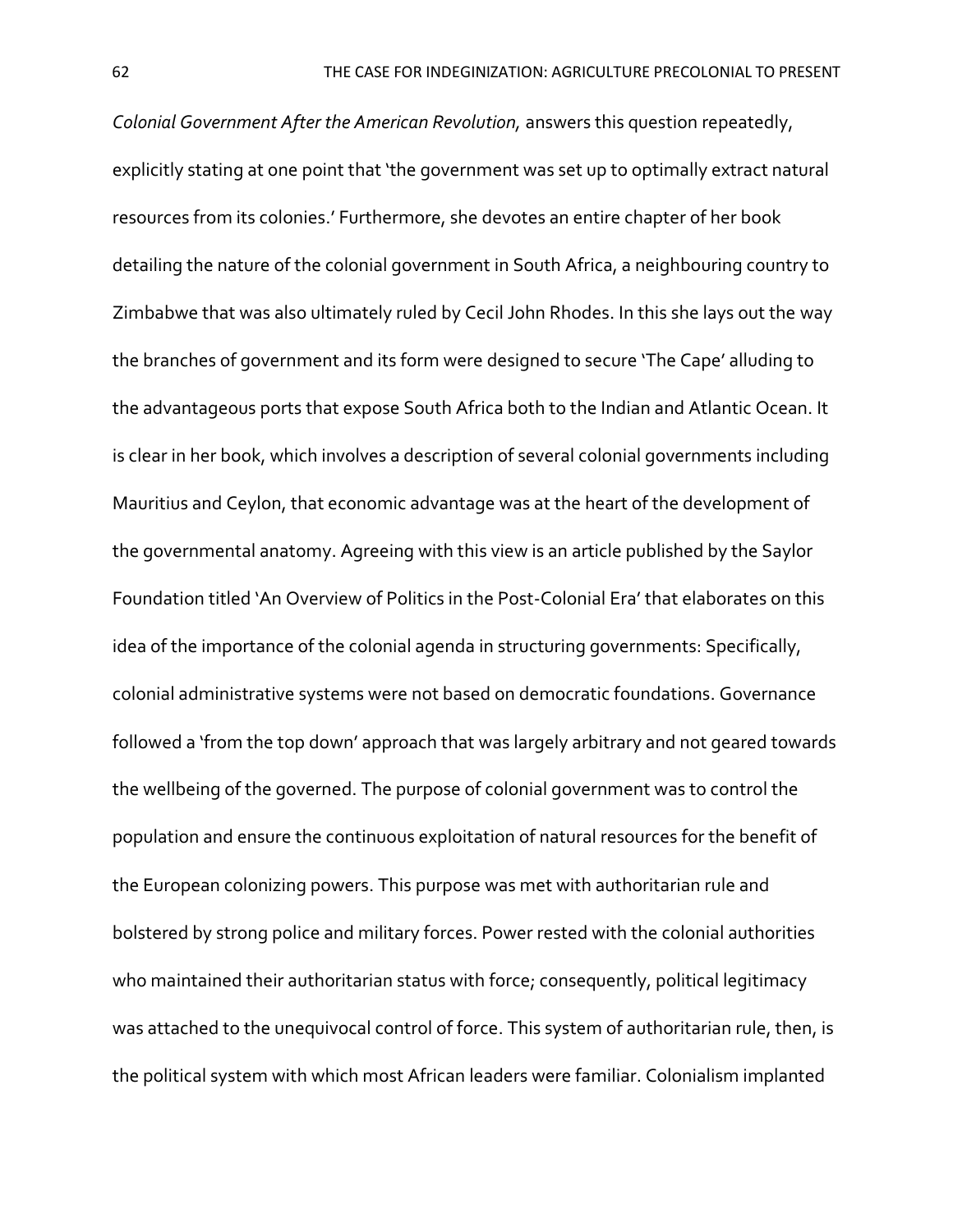the notion that authoritarianism is an appropriate mode of political rule, and that force is an acceptable instrument of that rule.

This aptly addresses both the integral contrast between the purpose with which the current governmental structures were made before as opposed to what they are being used for, and the way this has impacted the success of African leaders that arbitrarily adopted these administrative systems. The quintessential example of what the above excerpt details can be found in the case of Idi Amin Dada – the former ruler of Uganda, whose military dictatorship was what some would argue as the result of the application of 'alien structures hastily superimposed over the deeply ingrained political legacies of imperial rule (Saylor Foundation, 2004)' in the handover from British colonialist to indigenous rule. It is clear from here that the thought process put into structuring a political system whose loyalty

was to the queen and whose agenda was economic extortion, would not be the same thought process that we can imagine would emanate from a love of the people the government is meant to govern, an effective model of democratic governance, and/or a desire to see those people live comfortably and healthily. To be sure, I do not assume that a corrupt government would never have emerged from the indigenous people had they been allowed to run it themselves from the start, but it is not the people that I am critiquing. I am neither demonizing the actual colonizers of Zimbabwe, nor am I whitewashing the indigenous people. My focus is on the inanimate and yet influential architecture of the political system and how, in the same manner that a blacksmith creates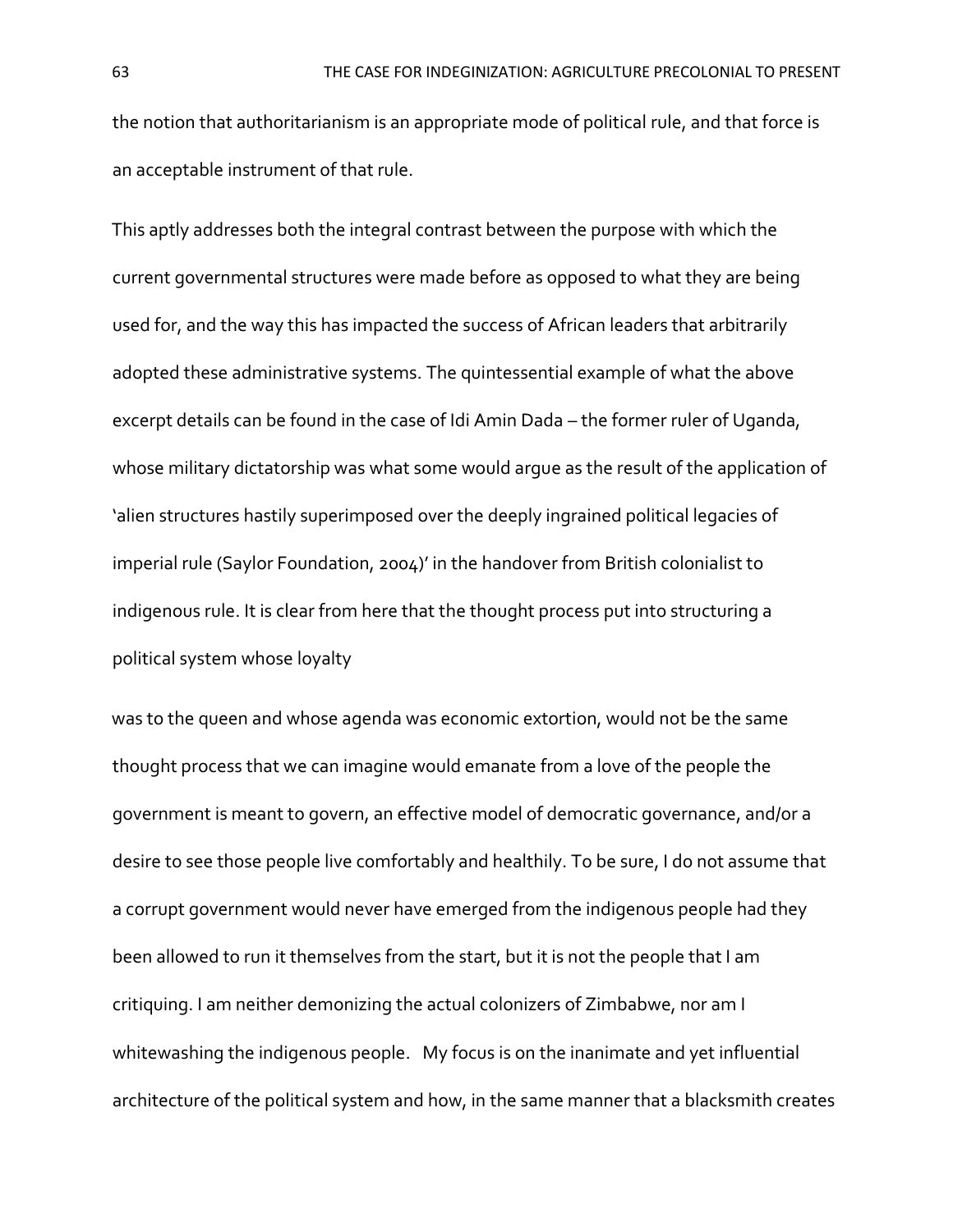a tool with its function in mind, our political system was tailored to the agenda of the British expatriates and colonialists. Now in our hands, it needs to be restructured and retailored to suit the needs of the indigenous people.

Looking at Zimbabwe specifically, evidence can be found for the agenda of the original introduction of the colonial government in a document retained from former Rhodesian (colonialist Zimbabwe) Prime Minister Ian Smith's correspondence with superstar imperialist Cecil John Rhodes, claiming that the British invaders were 'going into uncharted country…no man's land' inhabited by 'barbarous tribes in picturesque but irrelevant corners of the globe.' In the rest of this correspondence, of which a copy can be found in Alois Mlambo's a History of Zimbabwe goes on to imply that a colonial government was necessary in the Zimbabwean region as the people of the region had no leadership or government of their own. As Mlambo argues, this is almost unanimously understood to be false on account of the several kingdoms that did and had existed in the area with Mlambo asserting 'Zimbabwe was for long the home of several polities and civilizations…in addition, in the middle of the 19th century the Nguni (a Southern African Bantu tribe) entered the area, developing with them, a new political organization.' This presents a glimpse at the attitude of the colonialists as they entered the country and clearly demonstrates a stark disregard for the wellbeing of the communities that lived in the area. Consequently, it follows that a government set up by these same individuals, Ian Smith being an integral piece of the machinery that modified and headed the colonialist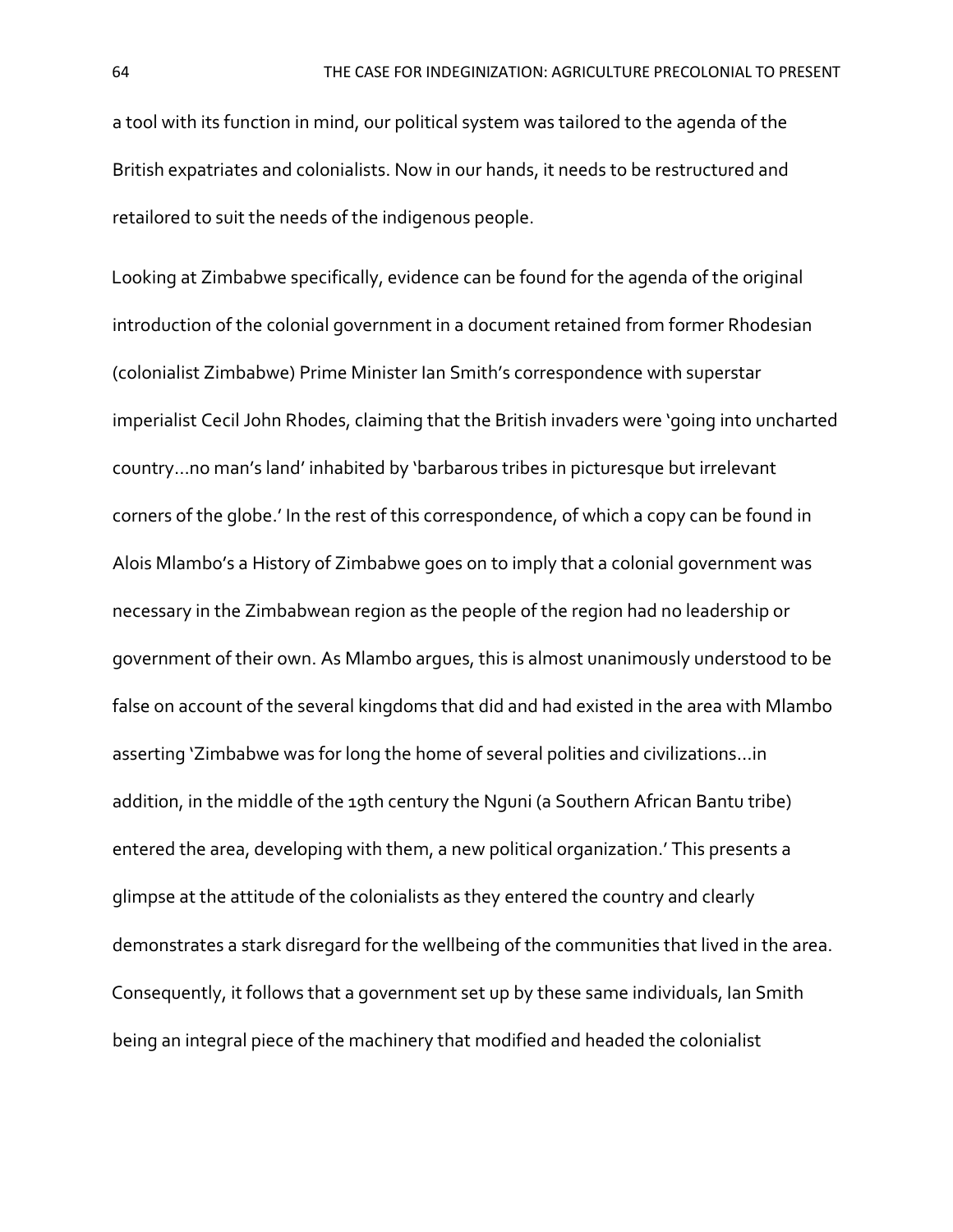government, would not optimally serve a people that it was originally constructed in disregard of.

And this remains the dynamic today. Some 60 plus years since the installment of the colonialist government and 41 years since it was passed into the hands of the indigenous people, the country continues to struggle for breath within the confines of the colonialist structure designed to stifle it. Even though the agenda of the leaders themselves have changed, the infrastructure of the system has not.

### **THE POLITICAL SCIENCTIST'S VIEW**

A hackneyed metaphor for the political system of a country is to imagine it as a piece of machinery; a methodical device with the 3 cardinal stages of a system – inputs, processes and outputs. Returning to that introductory befuddlement of the ways in which it is apparent to us as we walk the streets of Zimbabwe, that there is a missing medium to communicate the hardworking, altruistic, interdependent spirit of the people into tangible wealth and economic growth, we can find the diagnosis to this issue by looking at it as a system; imagining the will, the mind, the desires of the people as the ultimate input, and realizing that the process, which is the government and governmental structure is what distorts that input and culminates in an unsatisfactory output, in terms of policies, laws, and economic, social and political change.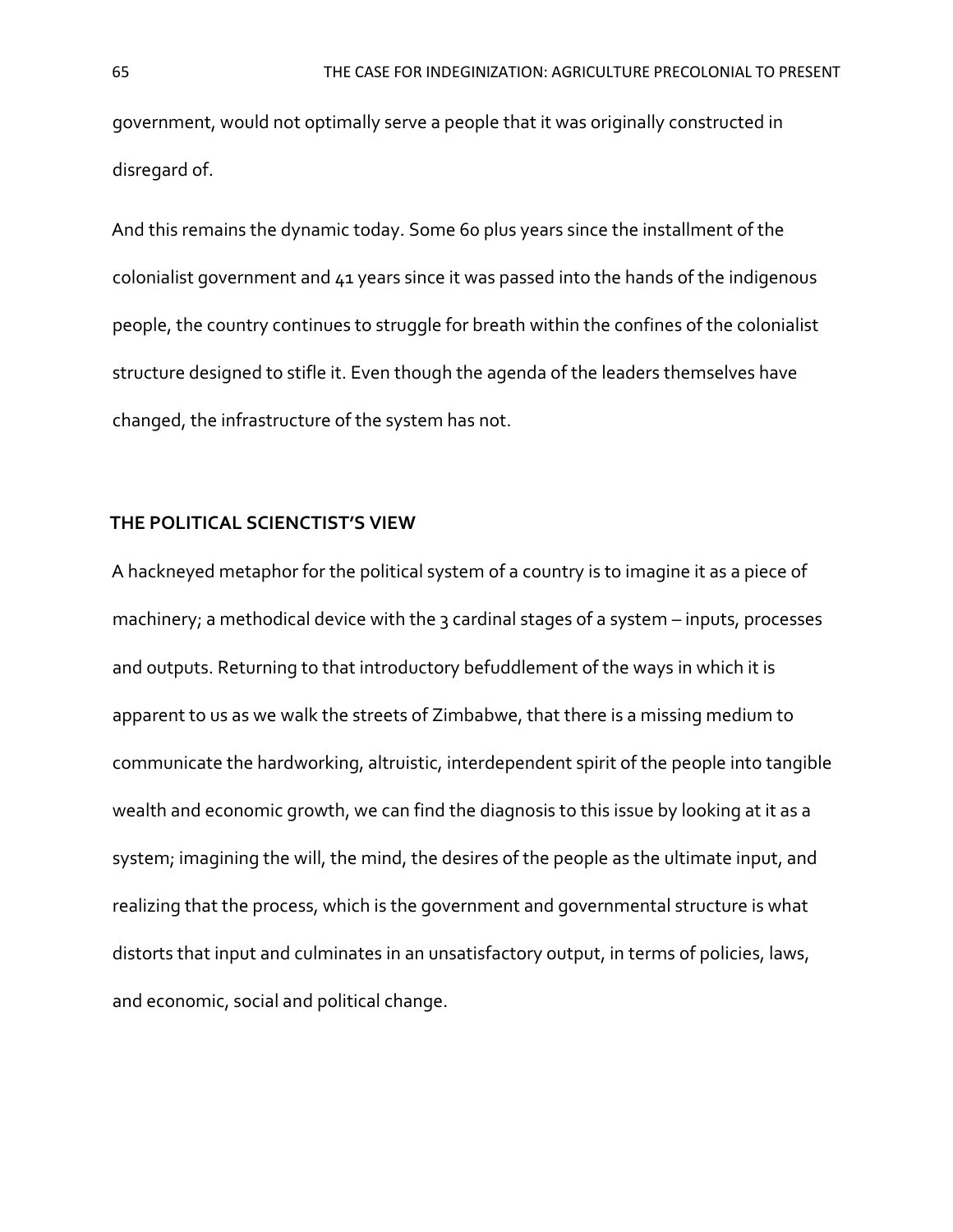In the political scientist, Mark Burton's '*Economy and Planet: A Blind Spot for Community Psychology*,' he ominously outlines the way separating community psychology from economy and politics leads to calamity in both. He expresses what I believe would be some of the main benefits of redesigning the political system by outlining the 'Contributions of Community Psychology' when they are included in the political philosophy and arrangements -

- Contribution to the understanding of the institutional, ideological and socialpsychological barriers to making fundamental changes to the economic system.
- Contribution to understanding the impacts of economic and ecological injustice on those most affected.
- Assistance to activists and social movements fighting for economic and ecological justice. –

In this way, Burton identifies the way political science recognizes the necessity of an appreciation of the traditional mindset of a people in political architecture to create a symbiotic relationship in which the government serves the people, and the people are more likely to aid the government. Ultimately, a country cannot move without the backing of its people. It cannot move towards political or economic improvement without the everyday citizens of that country moving their feet in that same direction. Rome, arguably one of the most politicized states in documented history, is consistently understood to have been as successful as it was on account of a philosophy aptly summed up in the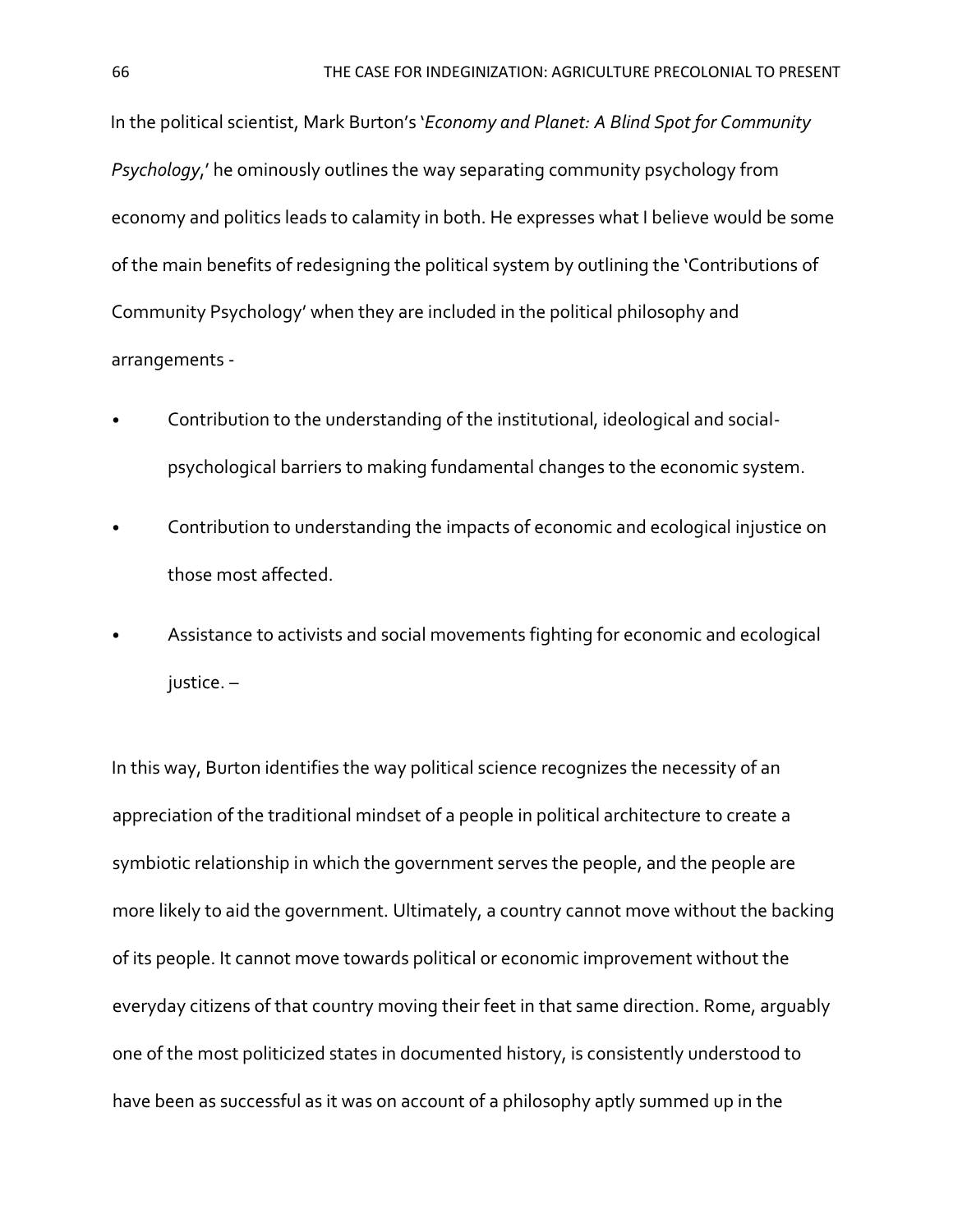phrase 'The mob is Rome.' That is to say, the political leaders, the political agenda, cannot function without the endorsement of the everyday man. I argue that to garner this endorsement, we must offer the people a political system that does not confound them, one that is not arbitrary or two dimensional; instead, they must have a system that in its layout is analogous or cognate with the most stereotypical of their reasoning complexes.

#### **THE ECONOMIST'S VIEW**

From the view of economics, a system that does not serve the people and therefore does not inspire or unify their efforts cannot inspire economic growth. When we look at countries such as Lebanon, we find that a strong, majority-backed government that is tailored to the people has given the economic efforts of the state a firm head and clear direction. If masses of Zimbabwean people, primarily those that are working class or are encountering great poverty, do not feel included or relevant to the government there cannot be a collective effort to build economic success. In support of this opinion is Arthur T. Hadley, a former president of one of the most distinguished Ivy League institutions, Yale University. In his book titled '*The Relation Between Economics and Politics'*, which so aptly summarizes the core argument of this chapter, he states (to fellow economists), "If we fail in our influence upon public life we fail in what is the most important application of our studies (economics), and what may also be said to constitute their fundamental reason for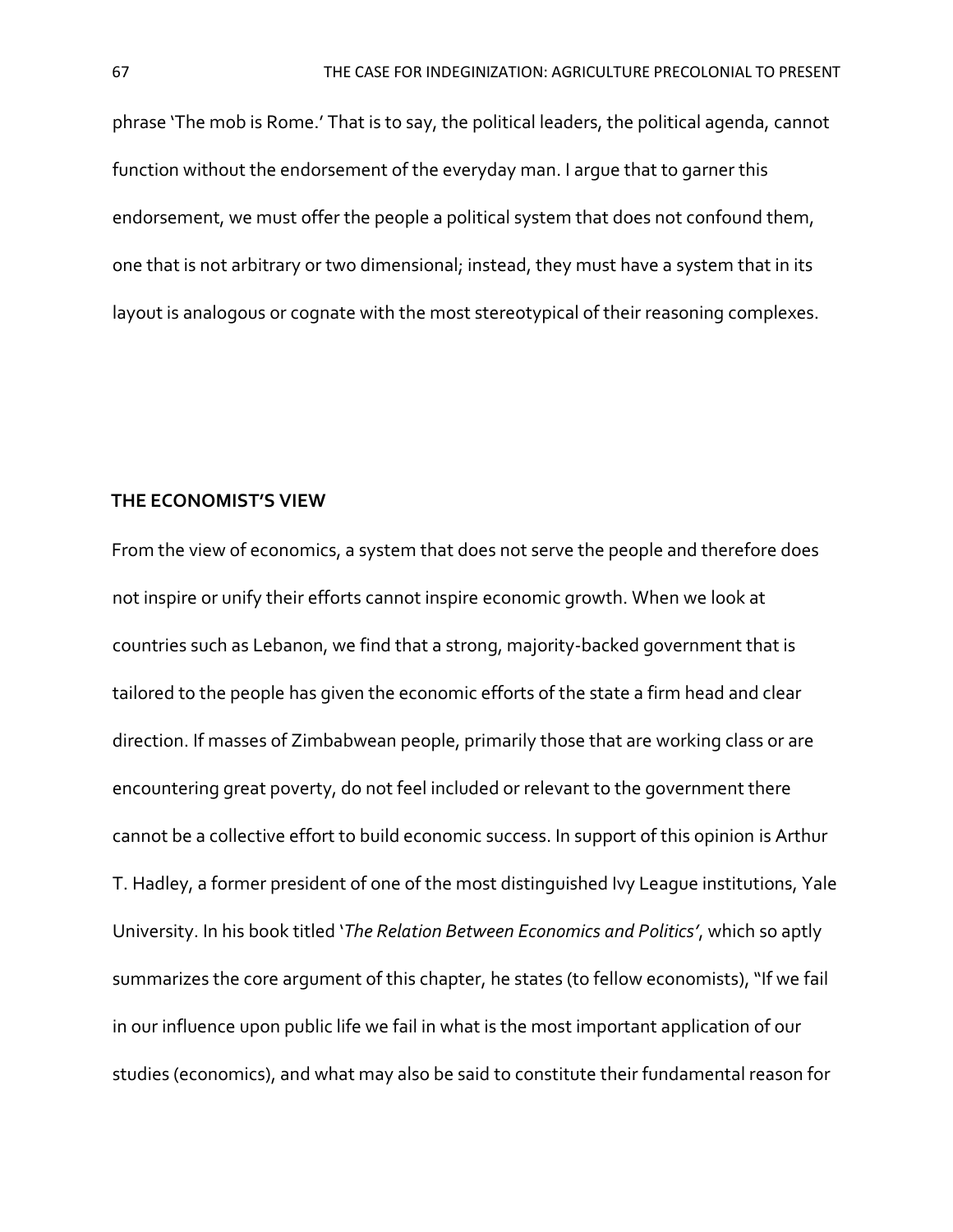existence." In this way, Hadley asserts the inextricable relationship between being able to reach and influence the common man (ideally through a political structure, I would argue) that he understands and identifies with, and the potential for economic success, such as is the goal of Zimbabwean political and social movements. The renowned political economist of African heritage, Samir Amin, offers supporting insights. Although acknowledging the benefits of capitalism for certain communities, Amir is a committed Marxist himself that emphasizes the role shedding a government's capitalistic political overtones has in promoting economic growth. Amir might have spoken particularly of Zimbabwe, when he said, "Capitalism strangles growth in the developing world". But it should not take quotations from economists that have worked in two post-colonial African governments, namely Senegal and Mali, as well as having worked in the government of the power that colonized them, France, to prove that a political structuring that does not identify with the masses of the people cannot inspire economic mobility. Logic would show us that if a people are not unified, patriotic and united behind a leader that encompasses the values that are relevant to their everyday life, it is difficult to reach a position where everyone is working together for the greater economic good of the country. Instead, with a redesign of the political anatomy, such that it mimics the leadership models we find in the native Zimbabwean community, we could inspire greater political support and therefore an audience with the people, which can be used to influence economic growth.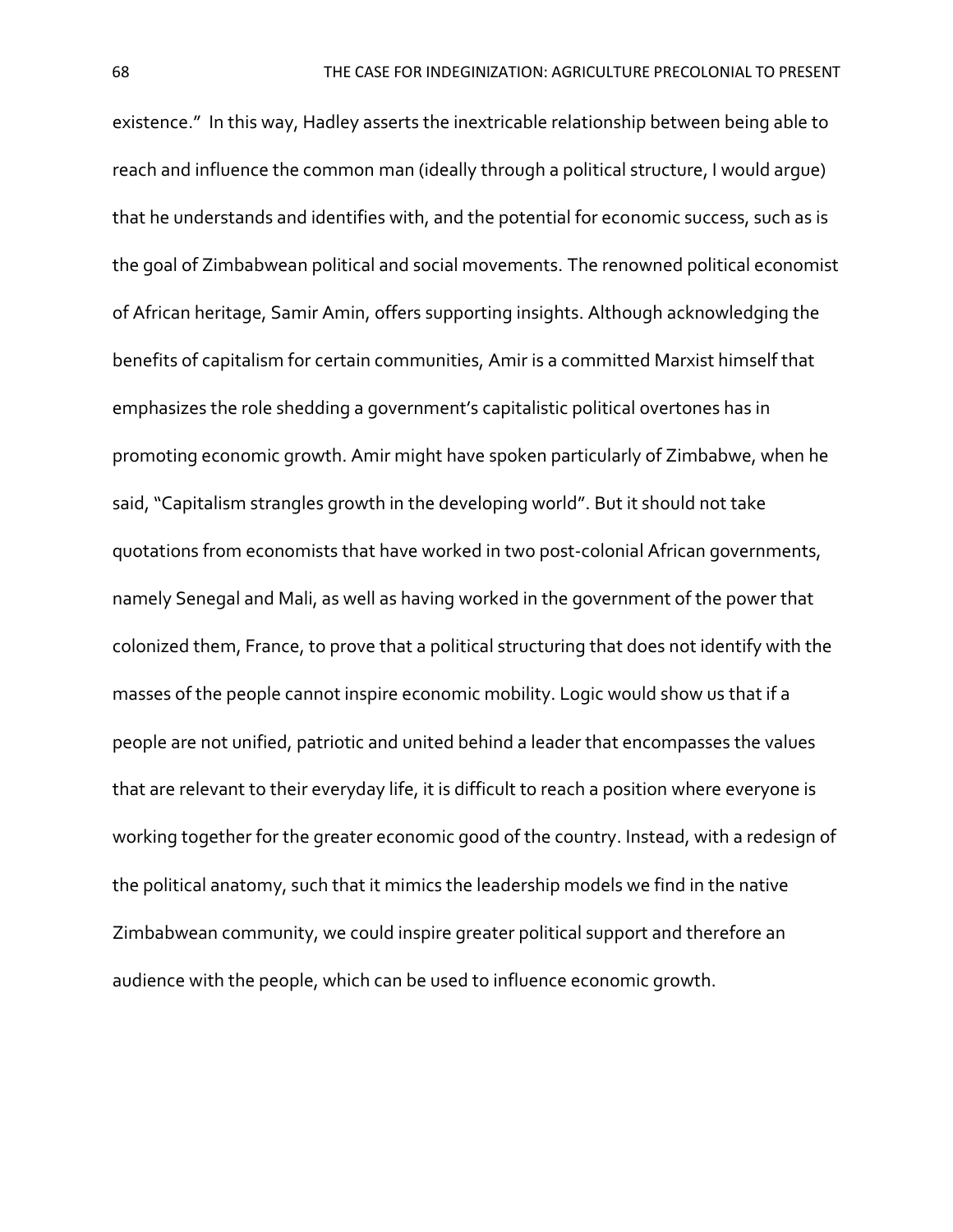#### **DISCUSSION AND PERSONAL REFLECTIONS**

At this juncture I endeavor to introduce the largest hurdle in this entire discussion, the biggest question, the most intimidating dilemma and the most daunting challenge - What can be done?

Some may still ask, what does this mean? Why does this matter? Who does this affect? It affects people like Constance; whose ability to be involved in politics and contribute in the design of her own life is currently limited by the disconnect between her life philosophy and that of the government. It means that she has not, does not and has no desire to vote for a system she does not understand. It means, that she would much rather call herself Shona rather than Zimbabwean, recognizing her tribal identity rather than her nationality because the one she understands and the other she does not. It means that we have at the crux of our nation, at the most essential influential stage of the factory line, from which all prosperity or despair develop, a contradiction tantamount to self-sabotage – our people, their lives, their collective philosophies, are unable to be expressed or targeted by our government as the framework to do so, the political blue print in place, is incompatible with the indigenous mentality.

It means that our efforts for political change, social change, economic change may be well intentioned but doomed unless we develop, first and foremost a governmental system with a combination of morphology and nuance that our culture is sensitive to.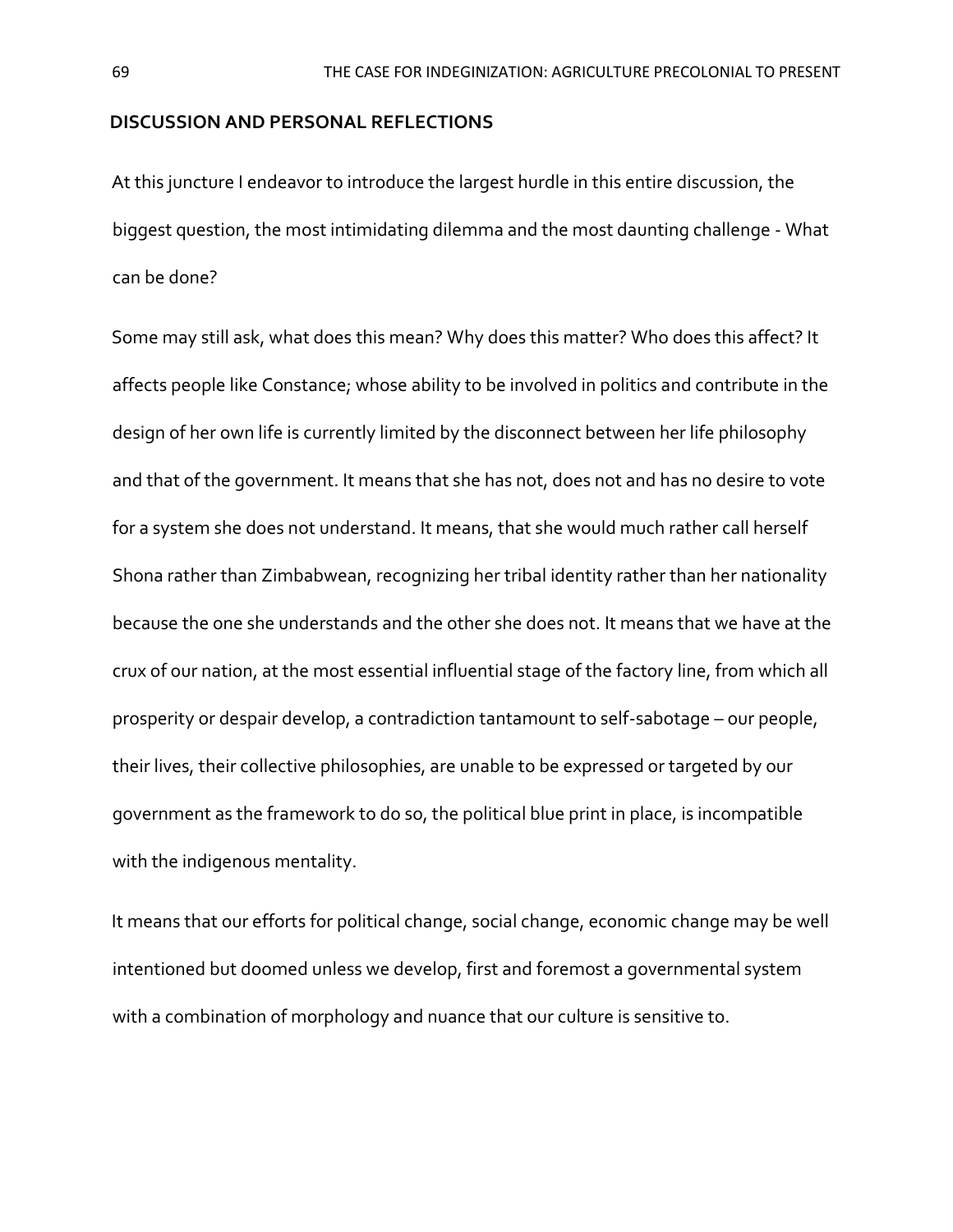Having been born and raised in Zimbabwe, I was there for the 2008 economic crash. I was amongst those that witnessed queues that stretched for the length of entire streets, consisting of hungry and hopeful individuals waiting to receive, after their 3-hour wait, a single 2kg bag of sugar. I have lived both lives, visiting my grandmother who refused to live in a modern household, thrice a year, I have become familiar with the rural areas. As my father worked arduously to achieve relative success, I have also seen the high life of Zimbabwe.

That economic divide is about as stark as the remarkable and pure sense of happiness and enjoyment that I only feel with my family in Guruve, our family's village imbedded deeply in the rural areas. But my experience is not unique, I know that there are many out there, Zimbabweans, who have witnessed the refreshing sensation that imbues any journey to the rural areas. But we tacitly accept this, attributing it to their remarkable ability to find contentment with life. We imagine that they do not want to be bothered, that we should leave them out because they are not interested in anything more than the life that they know. Here, I admit that there is a remarkable ability to find fulfillment and joy from other aspects of life in some of the most poor corners of the country. But where I disagree, is with an argument that insists there is nothing more that they desire. If, and there are exceptions to these cases, some people truly do not viscerally desire to acquire grand economic wealth, there is at least a desire to be a part of national level community. There is at least a desire that I have witnessed in my family and in my community, to be relevant to the governmental powers and the rules and policies that come about as a result.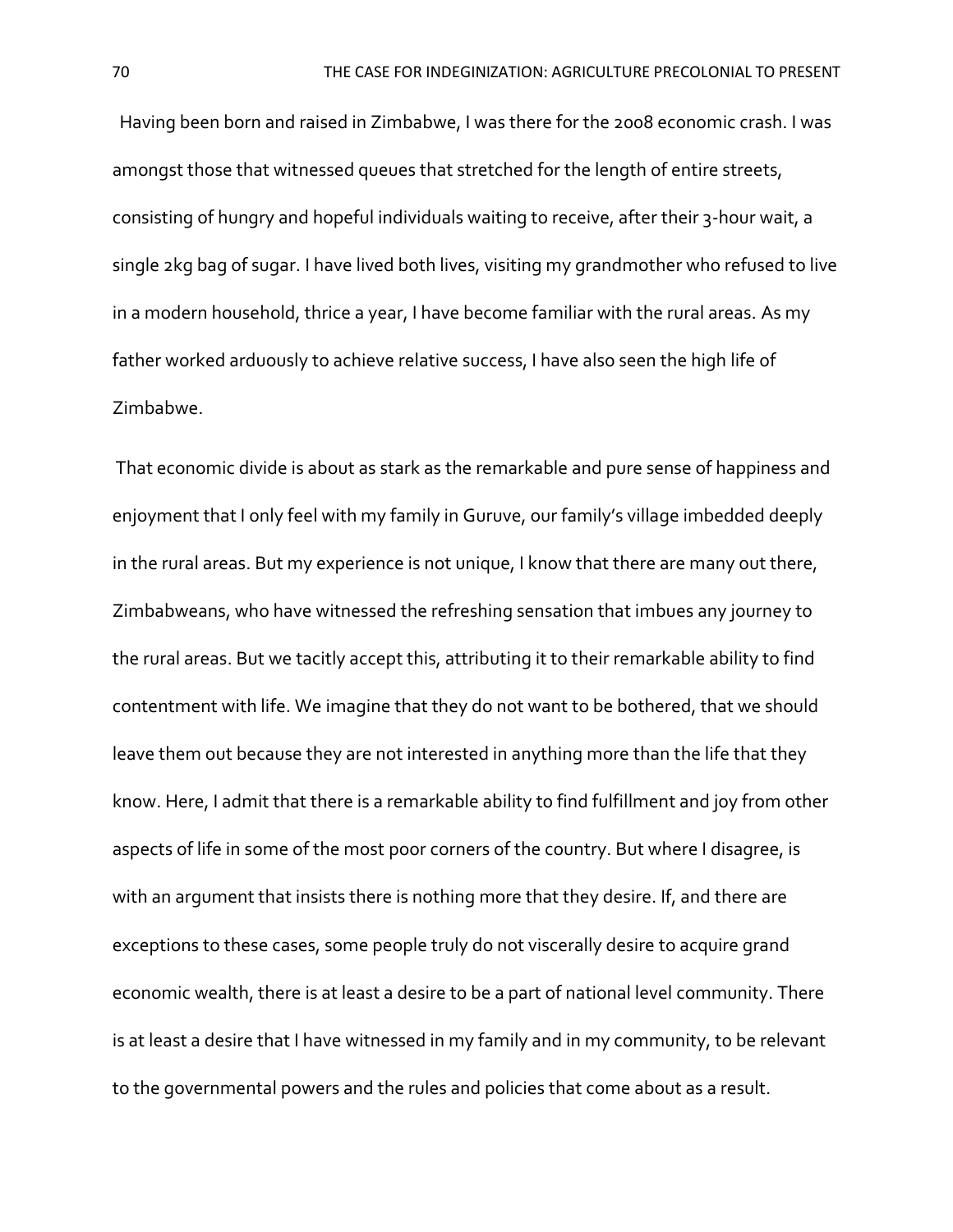# **CONCLUSION**

3 primary conclusions are drawn from this research.

*1. We do not yet know the real potential of indigenization because we have not yet funded or prioritized this research enough. The research that exists presents interesting, unique and indisputably relevant discrepancies and cultural indicators that reveal large holes in the body of largely Europeanwritten African history that currently informs development theories. These holes must be studied and filled in the interest of both ethics and impact.* 

One of the major barriers to indigenization and the integration of indigenous knowledge into our development systems is access to this information in the first place. A good deal of indigenous knowledge is captured in oral tradition or native vernaculars that are rarely accessed by the scientific and research publishing world of today. A whopping 80% of the research produced in academic journals around the globe are by academics based in western institutions. Of the remaining 20%, 5% is produced in institutions where English is the or one of the main languages. There is an incredible systemic bias against indigenous knowledge. In many countries, such as Zimbabwe, people are discouraged from speaking Shona at school and condemned for practicing native belief systems because of the strong Christian influence in the country. Capturing oral tradition and precolonial philosophies is incredibly difficult and this difficulty only goes to show just how much of this information we may be lacking in our contextual frameworks. To move development forward we will need to explicitly, intelligently and committedly engage in research on indigenous ethos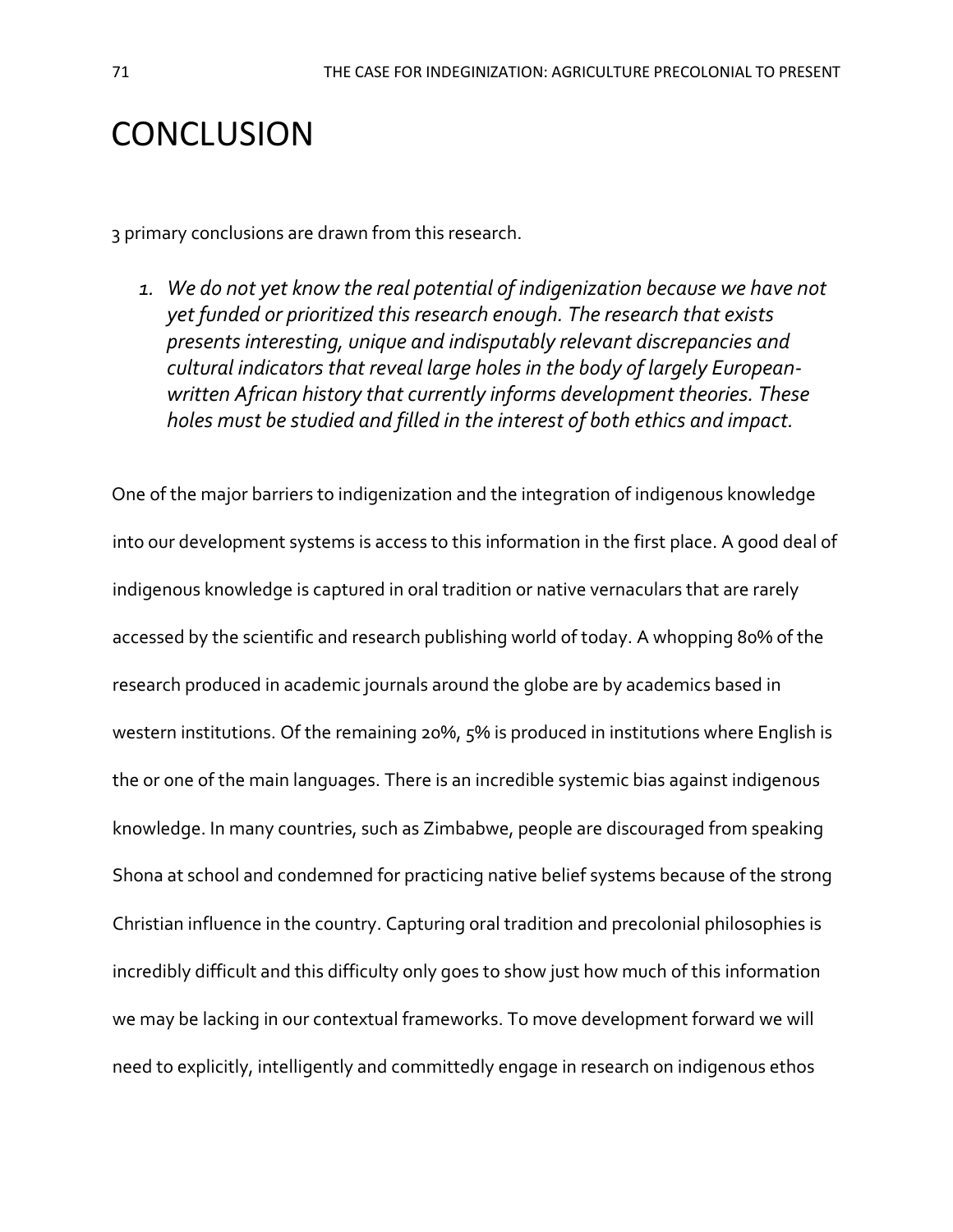and practices. Based on the development efforts to date, we have assumed that wellbeing, progress and success are defined the same across cultures, but we know that values and goals vary across philosophies; this suggests that our development efforts may be inherently pushing philosophical tenets on recipient communities and contributing to cultural fragmentation, erosion and ultimate lack of wellbeing. It is of the utmost importance that as we move forward in development, that we define well-being contextually, empower local leadership animated by indigenous philosophy to carry out their role in the governance and cultural life of the community. It is only in working with communities on what they care for and value that we create sustainable and meaningful impact, and development moves further away from its neo-colonial implications to allyship.

### *2. Pre-colonial agricultural practices offer an abundance of suggestions, information and solutions, especially regarding the increasing need for climate resilience techniques.*

By heeding the insights of centuries of agricultural knowledge and practice in the region that now comprises contemporary Zimbabwe, we are ensuring that a nuanced understanding of the compounded effects of agricultural history better informs our identification of the most deep-seated issues in agriculture development. Inextricably intertwined in the complexity of those issues we identify key resources and opportunities that will aid us in addressing the problems and moving forward. Where the colonial period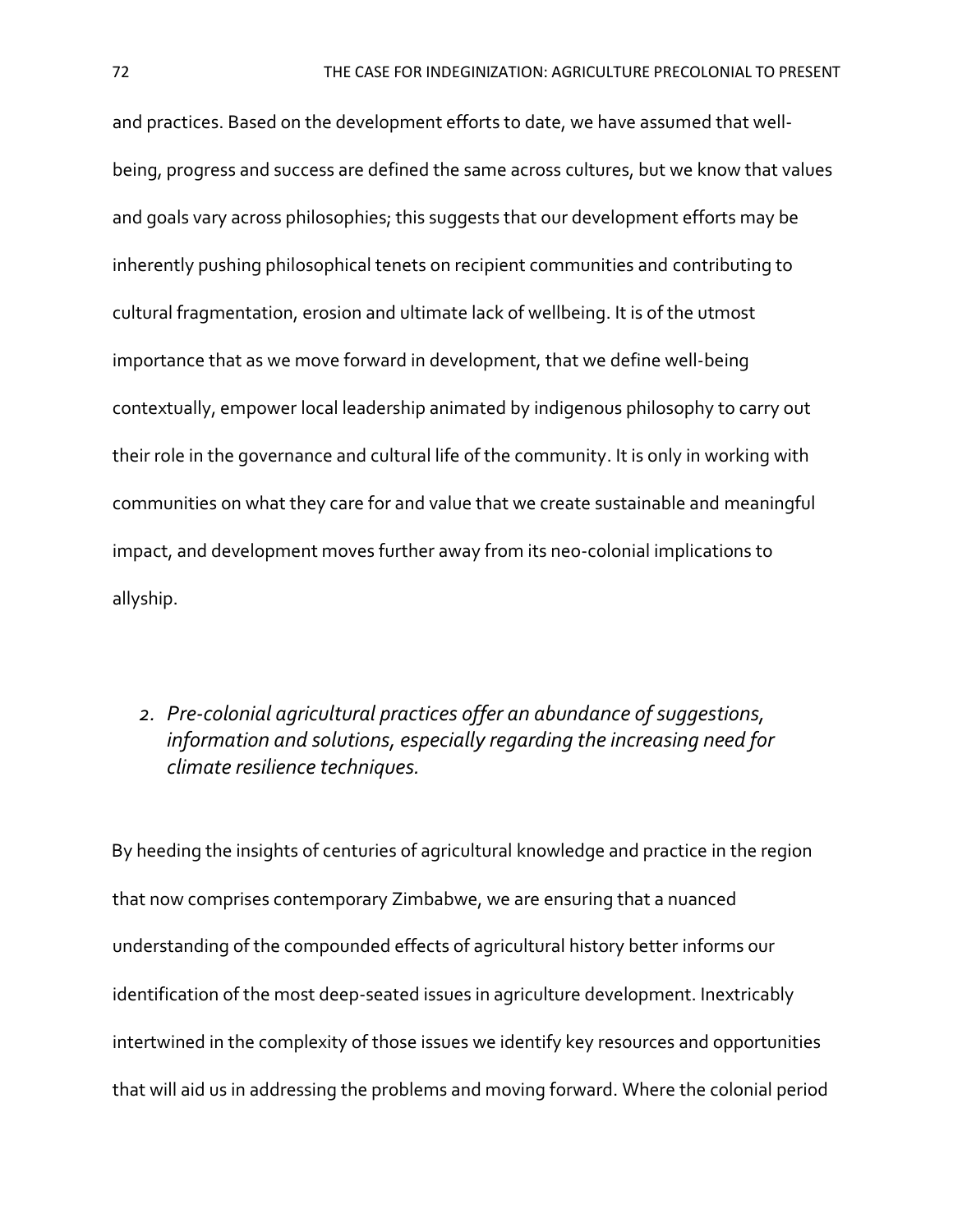was an indelible scar on the Zimbabwean story, there are lessons and pivots for progress over, beyond and through it. Although many agricultural innovations and economic policies have facilitated exclusive and competitive markets, those changes, properly tapped into, present opportunity for Zimbabwe to once again claim its position as 'Breadbasket of Africa.'

## *3. Indigenization efforts are multidimensional and require analysis and expectations at the philosophical and cultural level as well as the practical and tangible.*

Consequently, we have a responsibility as the generation that is aware of this discrepancy and in touch enough with both our traditional heritage and ability, handed down to us by our liberation fathers, to be the masters of our nation.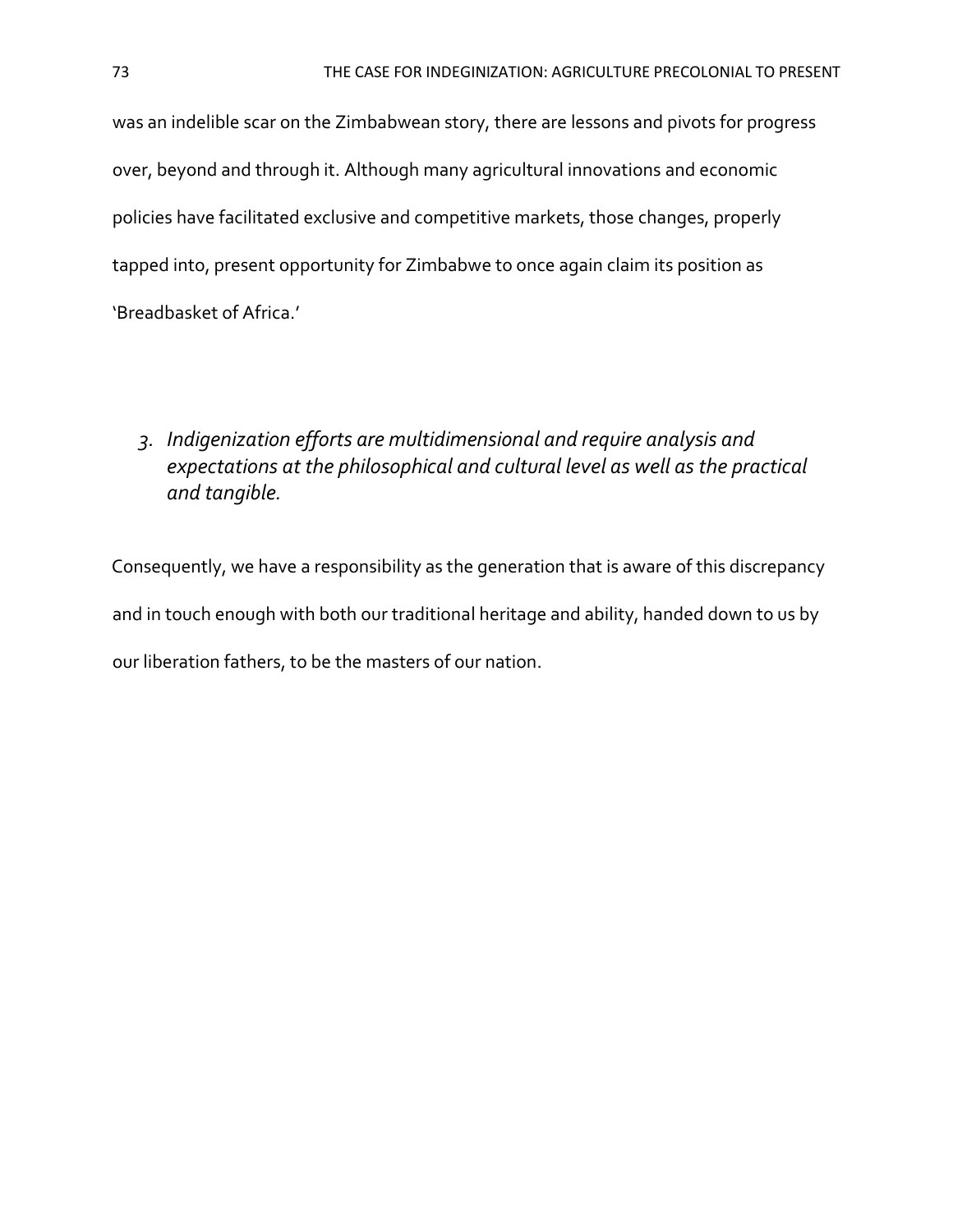## Bibliography

- African Development Bank. (1997). ZIMBABWE Economic Structural Adjustment Programme: Project Performance Evaluation Report. ADB.
- Alumira, & Rusike. (2005). *The Green Revolution in Zimbabwe.* Retrieved from Research Gate: https://www.researchgate.net/publication/5021671\_The\_Green\_Revolution\_in\_Zimbabwe
- Amin, S. (2016). Popular Movements Towards Socialism: Their Unity and Diversity. *An Independent Socialist Magazine,* Vol. 66, Issue 2 .

Basso. (1996). Wisdom Sits in Places. Santa Fe: University of New Mexico.

- Bazuin, Akadi, & Wiltox. (2011). Application of GM crops in Sub-Saharan Africa: lessons learned from Green Revolution. *Biotechnology Adv*.
- Bezner-Kerr, R. (2011). Gender and Agrarian Inequality at the Local Level. *Journal of Education and Practice*, Vol. 6 No. 25.
- Bezner-Kerr, R. (2014). Lost and Food Crops: Agrobiodiversity, Indigenous Crops, and a Feminist Political Ecology of Sorghum and Finger Millet in Northern Malawi. *Annals of the Association of American Geographers Vol. 104 Issue. 3,* 577-593.
- Bezner-Kerr, Shumba, Dakishoni, Chirwa, & Msachi. (2007). We Grandmothers Know Plenty. *PubMed*, 1095-105.
- Burton, M. (2015). Economy and Planet: A Blind Spot for Community Psychological. Manchester.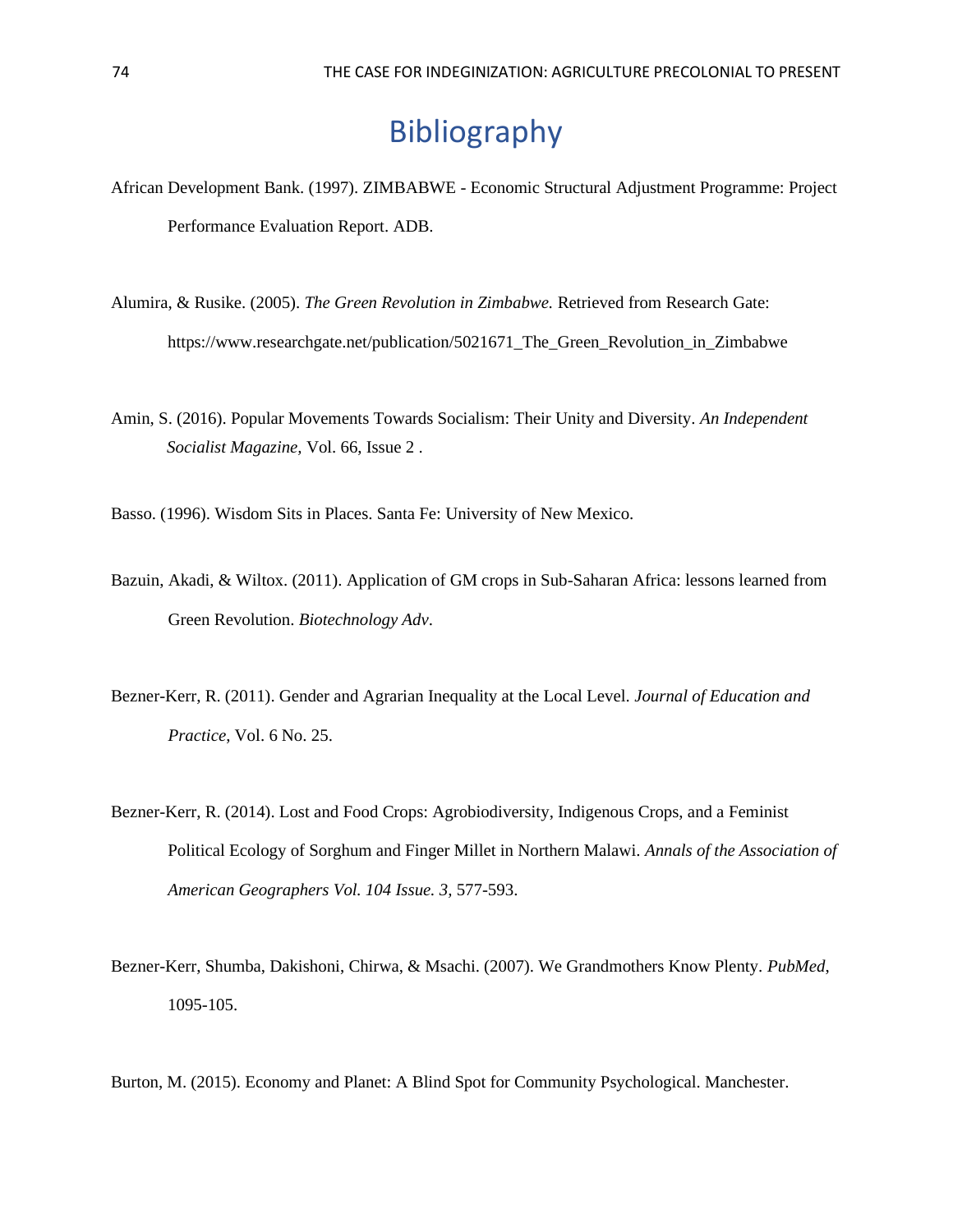Central Intelligence Agency. (2016, April 21). Central Intelligence Agency World. Zimbabwe..

- Chitiga, & Mabugu. (2008). Evaluating the Impact of Land Redistribution: A CGE Microsimulation Application to Zimbabwe. *Journal of Economies, Volume 17, Issue 4*, 527-549.
- Cohen, A. (2011). *National Identity and Post-Colonial Development: Dictatorial Zimbabwe and Democratic Republic of South Africa.* Boston: Brandeis University.
- Cooper, F. (2003). *"Conflict and Connection: Rethinking colonial African history." Sueur, James D. Le. The Decolonization Reader.* New York & London: Routledge: The Taylor and Francis Group.

Crop Trust. (2018). *Maize.* Retrieved from Crop Trust: https://www.croptrust.org/crop/maize/

- Delgado, C., Hopkins, Kelly, Hazell, McKenna, Gruhn, . . . Courbois. (1998). Agricultural Growth Linkages in Sub-Saharan Growth. *International Food Policy Rice Institute*, 139.
- Dore. (2001). Transforming Traditional Institutions for Sustainable Natural Resource Management: History, Narratives and Evidence from Zimbabwe's Communal Areas. *African Studies Quarterly Vol. 5 Issue. 3*.
- Eicher. (1995). Zimbabwe's Maize-Based Green Revolution: Preconditions for Replication. *World Development Vol. 23 Issue 5*, 805-818.

Ejeta, G. (2010). African Green Revolution Needn't Be a Mirage. *Science Vol. 327 Issue 5967*, 831-832.

Enloe, S. (2018). Technical Knowledge of Wild Biodiversity and Pest Management Among Smallholder Farmers in Northern Malawi. *The Agriculture, Food and Human Values Society.* Madison, Wisconsin: AgroEco Prospect.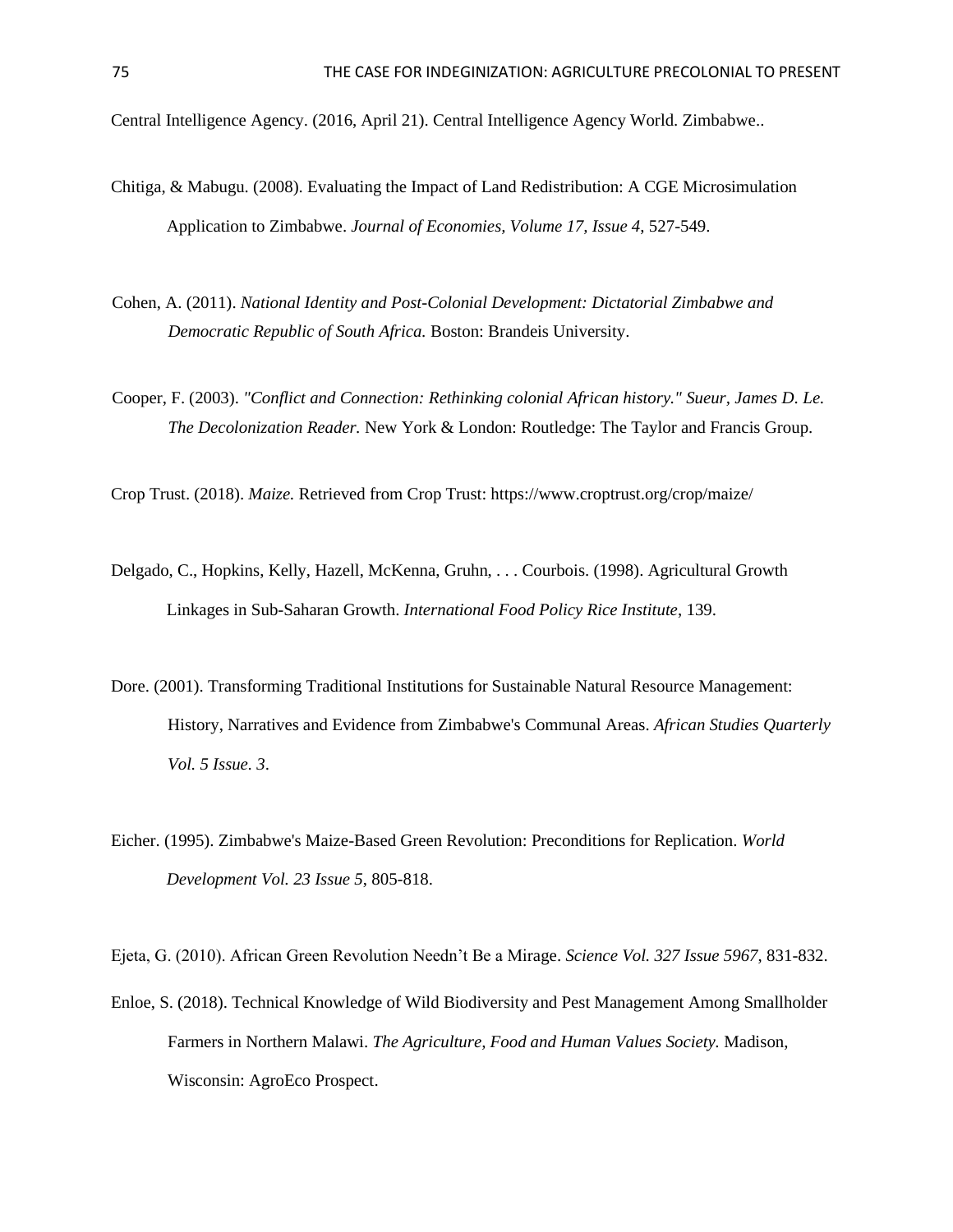- Gordon, D., & Gordon, A. (2013). *Understanding Contemporary Africa.* Boulder: Lynne Reiner Publishers.
- Grier, B. (2010). Invisible hands: the political economy of child labour in colonial Zimbabwe, 1890– 1930. *Journal of Southern African Studies*, 27-52.
- Hadley, A. T. (1899). The Relation Between Economics and Politics. *The Yale Law Journal*, Vol. 8, No. 4.

Hogendorn, & Gemery. (1990). The Uncommon Market. *Explorations in Economic History.*

Iliffe, J. (1987). *The African Poor.* Cambridge: Cambridge University Press.

Imara Africa Securities Team. (2012, August 25). Agriculture – 'the most important sector of the African economy'. Retrieved from How We Made It In Africa:

https://www.howwemadeitinafrica.com/agriculture-%E2%80%93-the-most-important-sector-ofthe-african-economy/19649/

Krulwich. (2014, April 29). *Plants Talk. Plants Listen. Here's How..* Retrieved from NPR:

https://www.npr.org/sections/krulwich/2014/04/29/307981803/plants-talk-plants-listen-hereshow

Manning, H. T. (1966). *British Colonial Government After the American Revolution.* Hamden: Archon Books.

Mapara, J. (2009). Indigenous Knowledge Systems in Zimbabwe: Juxtaposing Postcolonial Theory.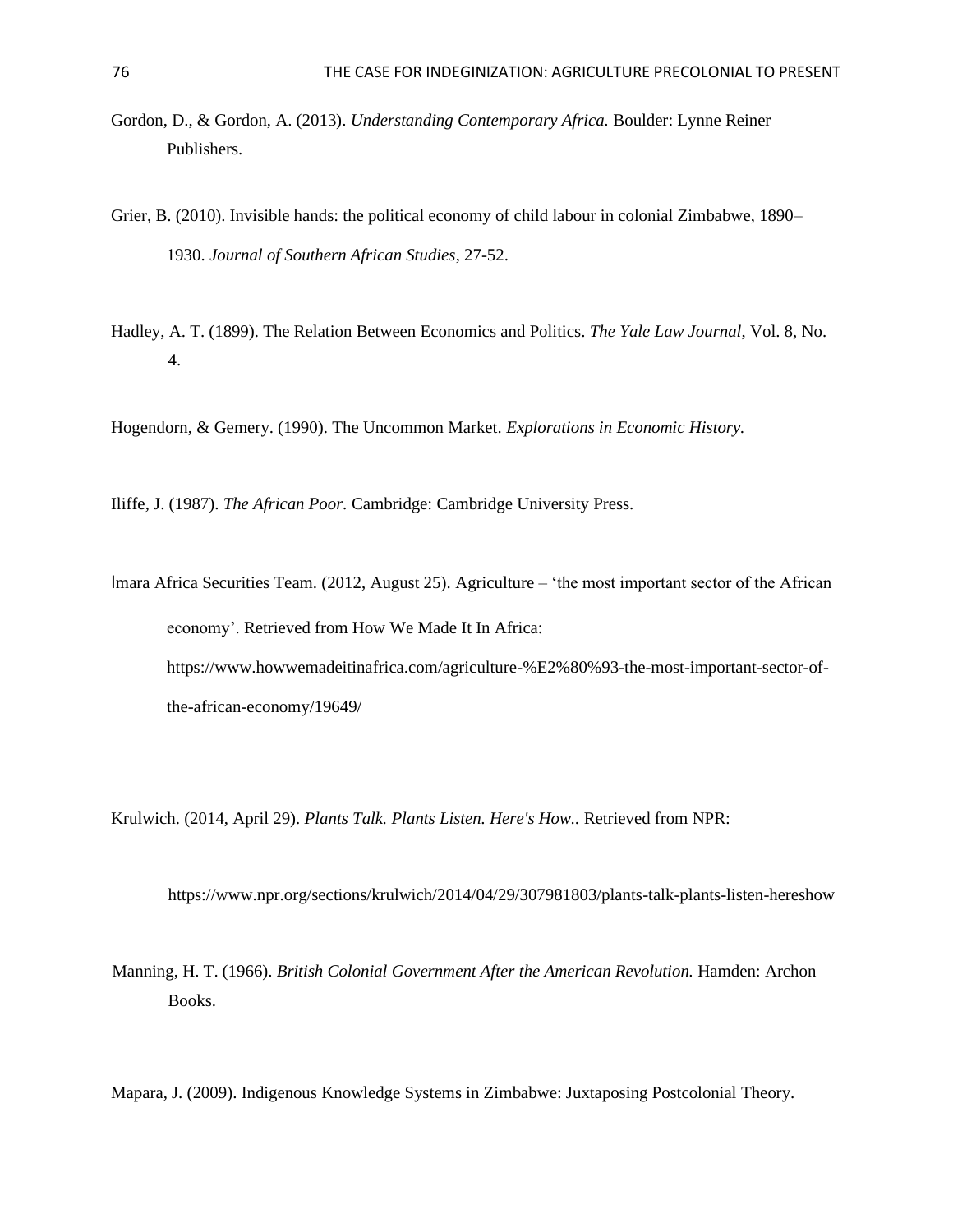- Mazvimavi, & Twomlow. (2009). Socioeconomic and institutional factors influencing adoption of conservation farming by vulnerable households in Zimbabwe. *Agricultural Systems Vol. 101 Issue1-2*, 20-29.
- McDermot-Hughes, D. (2008). Hydrology of hope: Farm dams, conservation, and whiteness in Zimbabwe. *Journal of American Ethnological Society*.
- McMichael, P. (2013). Value-Chain Agriculture and Debt Relations: Contradictory Outcomes. *World Quarterly.*
- Ministry of Trade and Industry, Rwanda. (2017). Made in Rwanda Policy. *Ministry of Trade and Industry, Rwanda*.

Mlambo, A. (2014). *A History of Zimbabwe.* Cambridge: Cambridge University Press.

Moyo, S. (2007). Emerging Land Tenure Issues in Zimbabwe. Review of the Agricultural Sector Following the Implementation of Land Reform. *SMAIAS Monograph Series No. 2/07*.

Ndulo, M. (2018). Issues in African Development. (I. o. Seminar, Interviewer)

Nyamakye. (2016). Area Yield Crop Insurance and Diversification in Ghana: An Agricultural Household Programming Model. *University of Alberta.*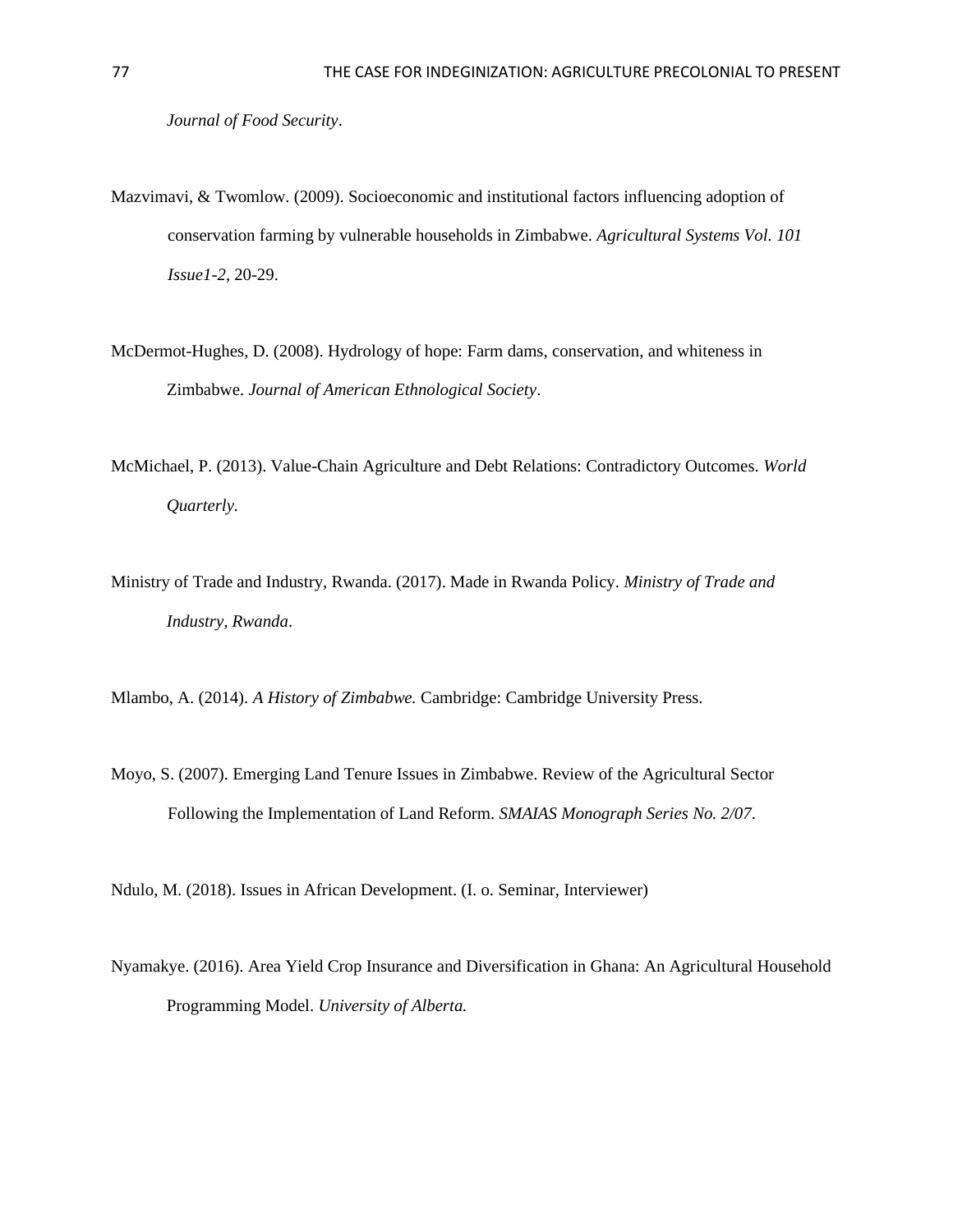Nyambara. (2001). Immigrants, 'Traditional' Leaders and the Rhodesian State: The Power of 'Communal' Land Tenure and the Politics of Land Acquisition in Gokwe, Zimbabwe, 1963–1979. *Journal of Southern African Studies*, 771-791.

OEC. (2018). *Raw Tobacco*. Retrieved from OEC: https://atlas.media.mit.edu/en/profile/hs92/2401/

Owomoyela. (2002). *Culture and Customs of Zimbabwe.* Westport: Greenwood.

Pikirayi, I. (2012). *History of Zimbabwe.* Cambridge: Cambridge University Press.

- Pleasant, J. M. (2016). The Paradox of Productivity: Lessons from an Indigenous Agriculture. *American Indigenous Research Association.* Ithaca: Cornell University.
- Poveda, & Gomez-Jimenez. (2014). Repellents, attractants and compensatory responses to reduce pest pressure and increase yield in Andean Potato Systems. *Abstracts ESA.* Knoxville, TN.
- Rakodi, C. (1994). Urban Poverty in Zimbabwe: Post-Independence Efforts, Household Strategies & the Short Term Impacts of Structural Adjustment. *Journal of International Development*, 655-663.
- Rosset, P. (2013). Re-thinking agrarian reform, land and territory in La Via Campesina. *Journal of Peasant Studies*, 721-775.
- Rubert. (1997). Tobacco Farmers and Wage Labourers in Colonial Zimbabwe 1904-1945. *White Farmers, Black Labour: The State of Agrarian Change in Southern Africa 1910 - 1950*.

Savory Institute. (2011). Holistic Management: A Portfolio of Scientific Findings. *Savory Institute*.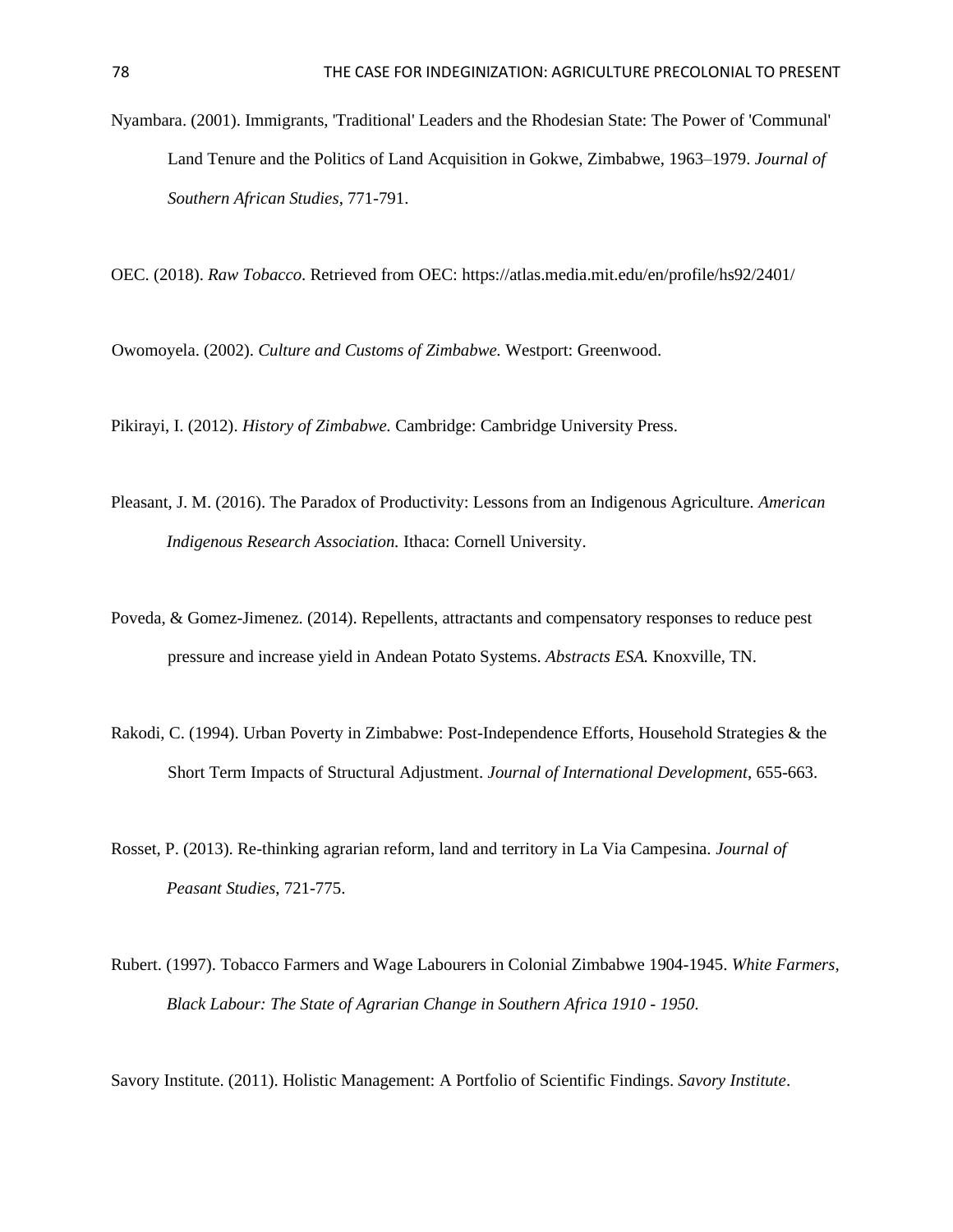- Scoones, Marongwe, Mavedzenge, Murimbarimba, Mahenehene, & Sukuma. (2011). Zimbabwe's land reform: challenging the myths. *Journal of Peasant Studies Vol. 38, Issue 5*, 967-993.
- Shiva, V. (2011). *The Violence of the Green Revolution: Third World Agriculture, Ecology and Politics.* London: Zed Books.

Sithole-Niang. (2016, November 20). Zim scientists seek approval for GM crops. (T. S. Mail, Interviewer)

Soper. (1996). The Nyanga Terrace Complex of Eastern Zimbabwe: New Investigations. *Azania: Archaeological Research in Africa Vol. 31 Issue. 1*, 1-35.

The Saylor Foundation. (2004). Overview of Politics in the Post-Colonial Era.

Thornton. (2000). Colonial Agriculture in Southern Africa. *Elsevier*.

Weinman, H. (1975). Agricultural Research and. Development in Southern Rhodesia 1924 - 1950. *Salisbury; University of Rhodesia, Series 2.*

Weiss, R. (1986). *Women of Zimbabwe.* Harare: Nehanda Publishers.

Wolfe. (1999). Settler Colonialism: Transformationk of Anthropology. London: Wellington House.

World Bank. (2016). *Ghana Peri-Urban Vegetable Value Chain Poverty Reduction Project.* Retrieved from World Bank Group: http://documents.worldbank.org/curated/en/357811467992817641/Ghana-Peri-urbanVegetable-Value-Chains-for-Poverty-Reduction-Projec